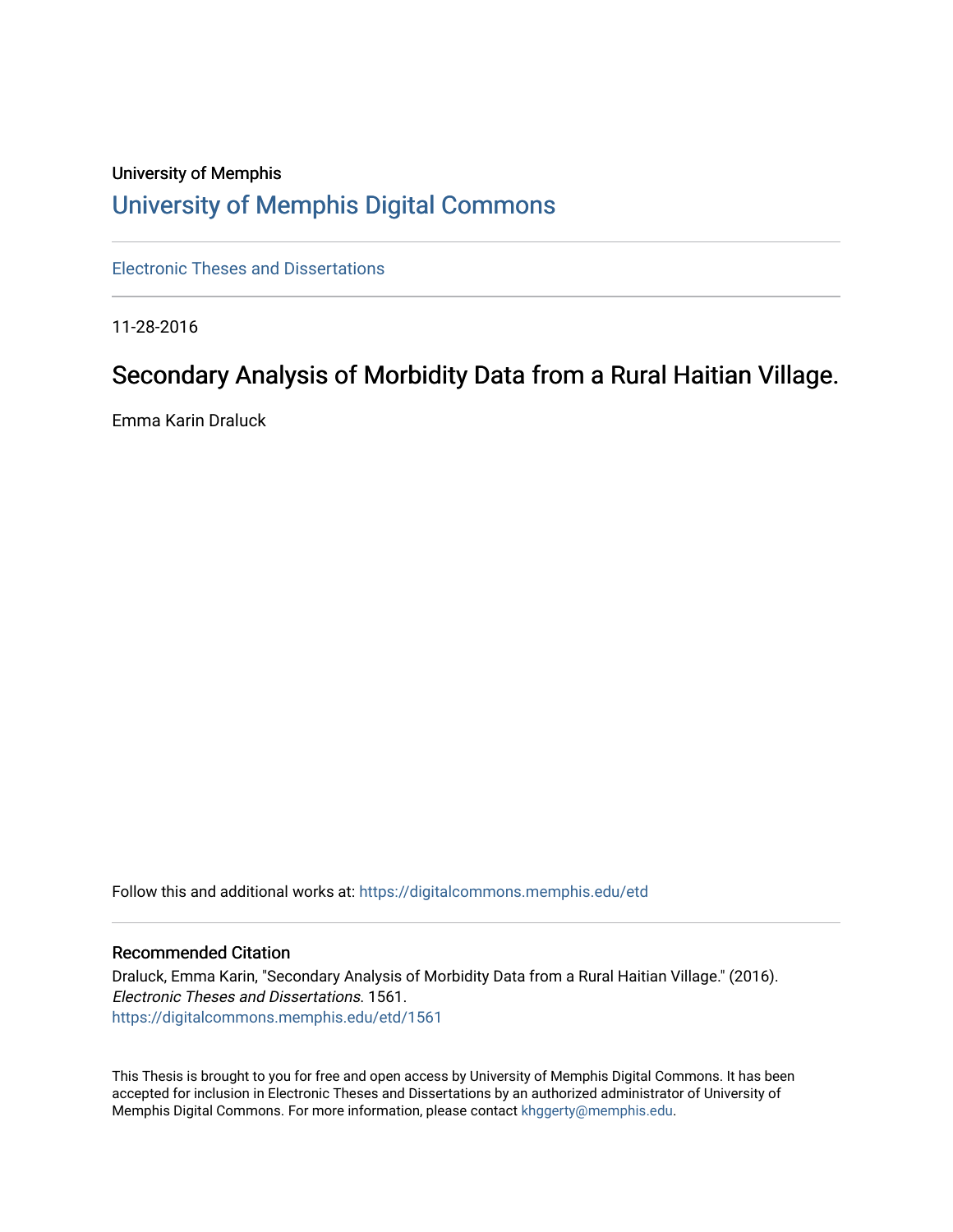# SECONDARY ANALYSIS OF MORBIDITY DATA FROM A RURAL HAITIAN VILLAGE

by

Emma Draluck

A Thesis

Submitted in Partial Fulfillment of the

Requirements for the Degree of

Master of Public Health

Major: Public Health

The University of Memphis

December 2016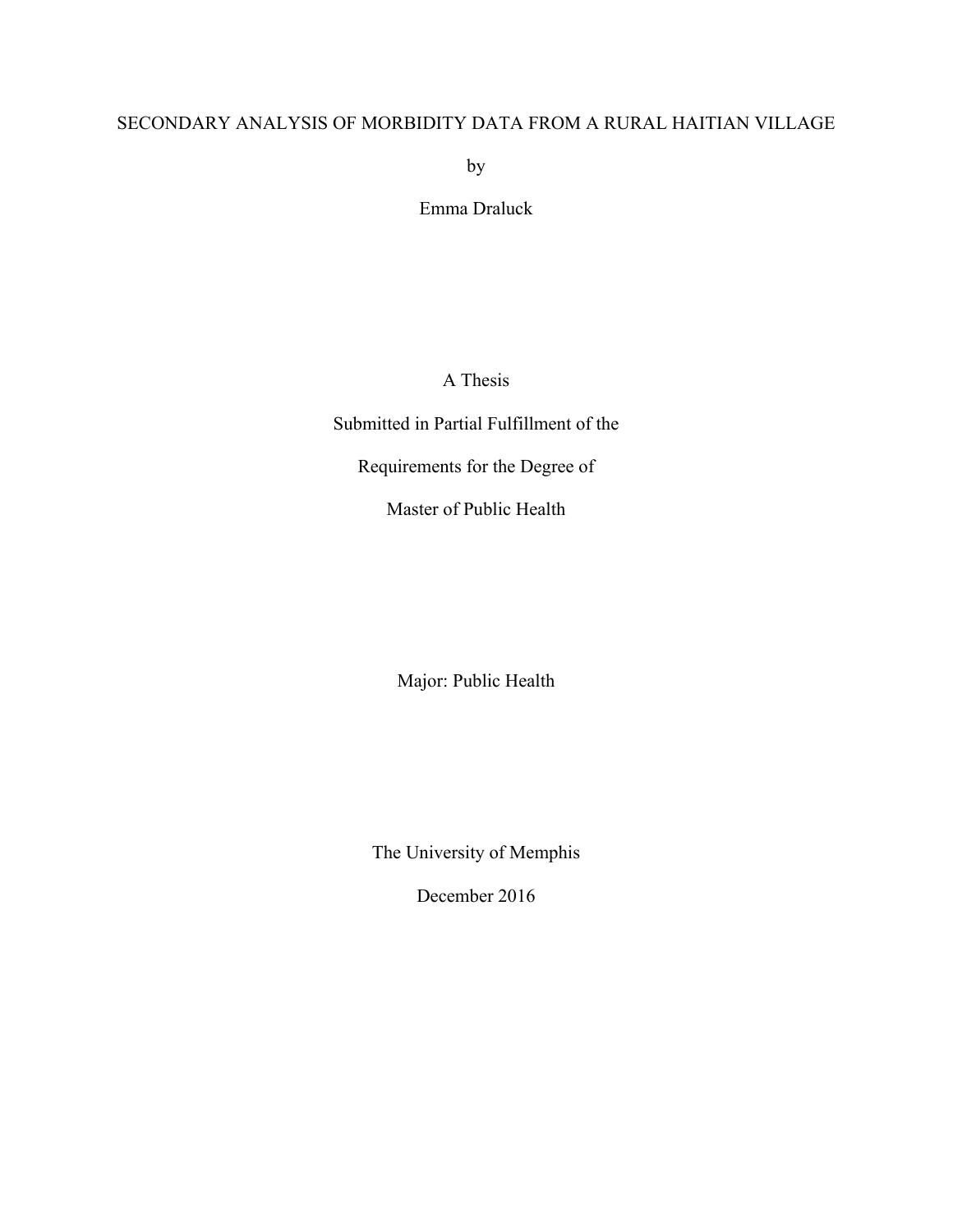#### **Acknowledgments**

Thanks to my thesis committee chair, Dr. Debra Bartelli, for her time, patience, knowledge, and attention throughout this process. Dr. Bartelli has mentored me throughout the duration of the MPH program and empowered and encouraged me to achieve greater things than I could have ever expected. Her guidance was instrumental in ensuring my work is thorough and well constituted.

I appreciate the support, assistance, and flexibility of my committee members, Dr. Matthew Smeltzer and Dr. Marian Levy. Dr. Smeltzer has offered continuous support and served as an advisor, providing pragmatic advice for academia and professional endeavors. Dr. Levy has been a never-ending wealth of knowledge and support.

I could not have completed this thesis without the Excel expertise of Omar Sakan and Emily Lofton Wilson. Thank you for taking time out of your schedules to advise me in navigating Excel.

Finally, a big thanks to my friends and family who have acted as a major support system and source of encouragement. Thank you for helping me to see the light at the end of the tunnel.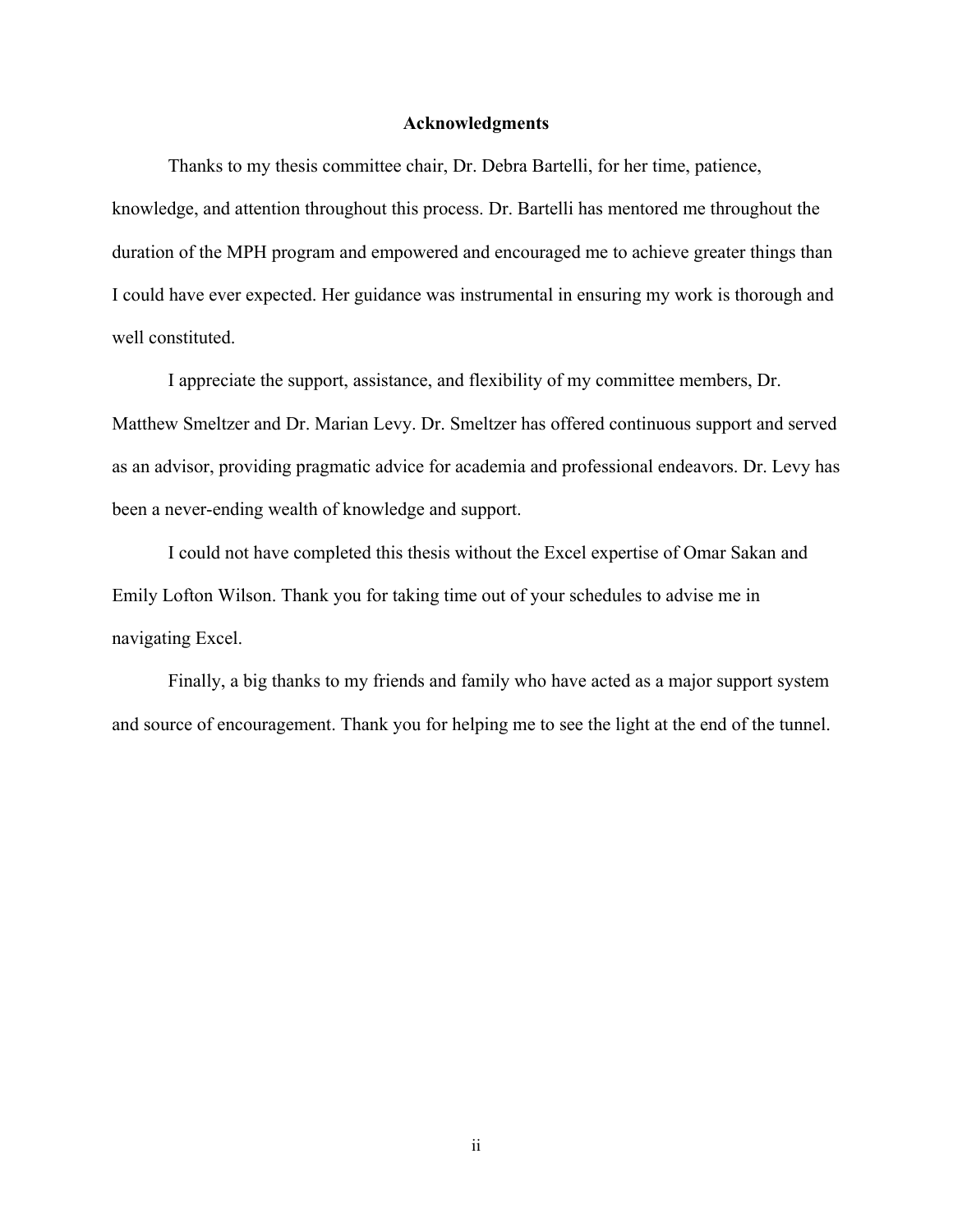#### **Abstract**

Haiti is the poorest country in the Western Hemisphere with most of the population surviving on \$1 per day. Health outcomes among Haitians are poor, with a life expectancy 16 years less than the US. The majority of health research in Haiti has been narrow, focusing on specific issues like tuberculosis, HIV/AIDS, maternal health, and cholera. Unfortunately, this has resulted an incomplete understanding of health in Haiti. This study aims to fill this gap by describing the most common health complaints, how they differ by age, sex, and temporality, and if there are associations between these health issues and environmental factors. Secondary data analysis of nearly 1,200 patient reveal a high prevalence of abdominal pain, headache, fever, and hypertension. Diagnoses are likely associated with inadequate access to clean water, sanitation systems, and basic health resources. Findings from this study have great applied value, helping to aptly prepare future medical endeavors.

Keywords: Haiti, Rural, Health, Morbidity, Diagnoses, Clinic, Abdominal Pain, Headache, Fever, Hypertension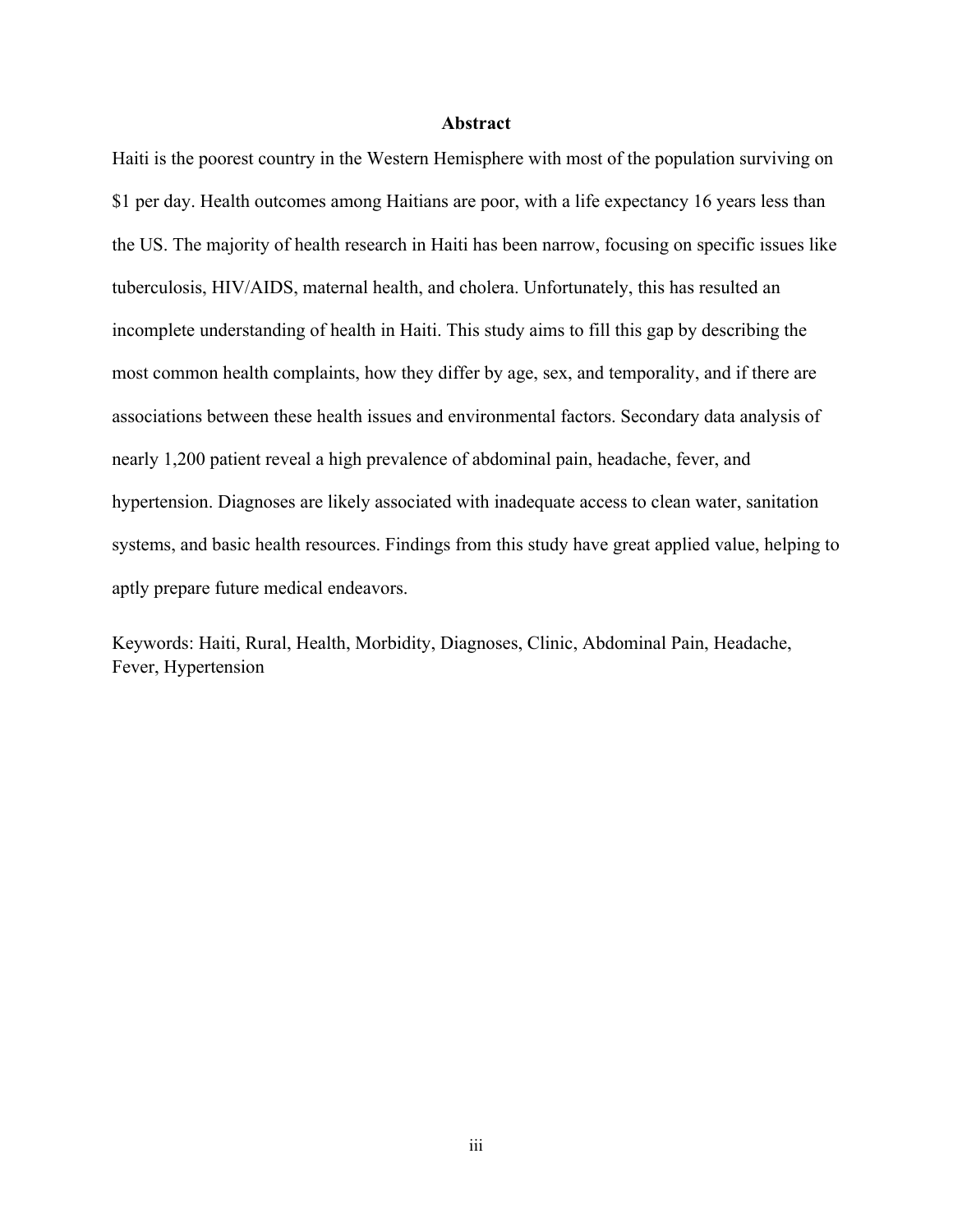# **Table of Contents**

| Chapter        |                                                                                                                                                                                                                                                                                                                                    | Page                                                 |
|----------------|------------------------------------------------------------------------------------------------------------------------------------------------------------------------------------------------------------------------------------------------------------------------------------------------------------------------------------|------------------------------------------------------|
| $\mathbf{1}$   | Introduction<br>Purpose of the Study<br><b>Research Questions</b><br>Significance of the Study                                                                                                                                                                                                                                     | 1<br>$\begin{array}{c} 3 \\ 3 \\ 3 \end{array}$      |
| $\overline{2}$ | <b>Literature Review</b><br>A History of Haiti and Its Significant to Health<br>The Health of the Haitian Population<br>Focus of Past Research on Health in Haiti<br>Conclusion                                                                                                                                                    | 5<br>$\begin{array}{c} 5 \\ 5 \\ 6 \end{array}$<br>9 |
| 3              | Methodology<br>Research Designs and Procedures<br>Measurement of Covariates<br><b>Statistical Analysis</b>                                                                                                                                                                                                                         | 11<br>11<br>12<br>12                                 |
| 4              | Results<br><b>Patient Demographics</b><br>Diagnoses<br>Diagnoses by Sex<br>Diagnoses by Age<br>Diagnoses by Covariates: Sex and Age<br>Diagnoses by Clinic Date<br>Blood Pressure and Hypertension                                                                                                                                 | 14<br>14<br>15<br>15<br>17<br>18<br>22<br>24         |
| 5              | Discussion of Findings<br>Limitations<br>Recommendations                                                                                                                                                                                                                                                                           | 27<br>30<br>30                                       |
| 6              | Conclusions                                                                                                                                                                                                                                                                                                                        | 32                                                   |
| References     |                                                                                                                                                                                                                                                                                                                                    | 33                                                   |
| Appendices     | 1. University of Memphis IRB Approval<br>2. Distribution of All Diagnoses Included in Analysis of All Patients<br>3. P-Values for the Association Between Sex and the 10 Most Common Diagnoses<br>4. P-Values for the Association Between Age and the 10 Most Common Diagnoses<br>5. Six Most Common Diagnoses for Each Age Cohort | 37<br>37<br>38<br>39<br>40<br>41                     |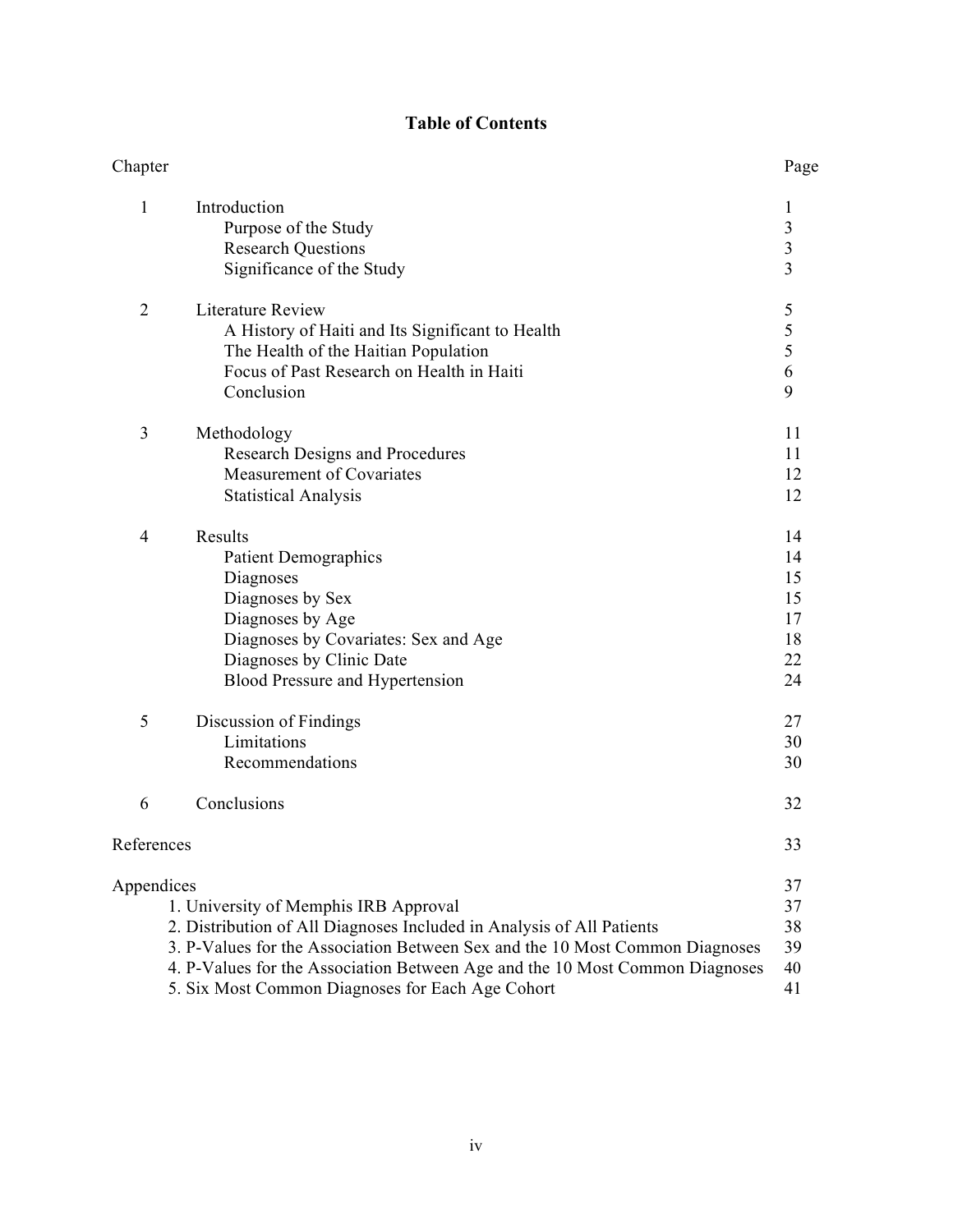# **List of Tables**

| <b>Table</b>   |                                                    | Page |
|----------------|----------------------------------------------------|------|
| -1             | Distribution of Patients by Sex and Age            | 15   |
| 2              | Distribution of Diagnoses by Patients Sex          | 16   |
| 3              | Most Common Diagnoses by Sex and Age Cohort        | 19   |
| $\overline{4}$ | Most Common Diagnoses by Clinic Date               | 24   |
| 5              | Distribution of Mean Blood Pressure by Age Cohort  | 25   |
| 6              | Patients with Hypertension Diagnosis by Age Cohort | 26   |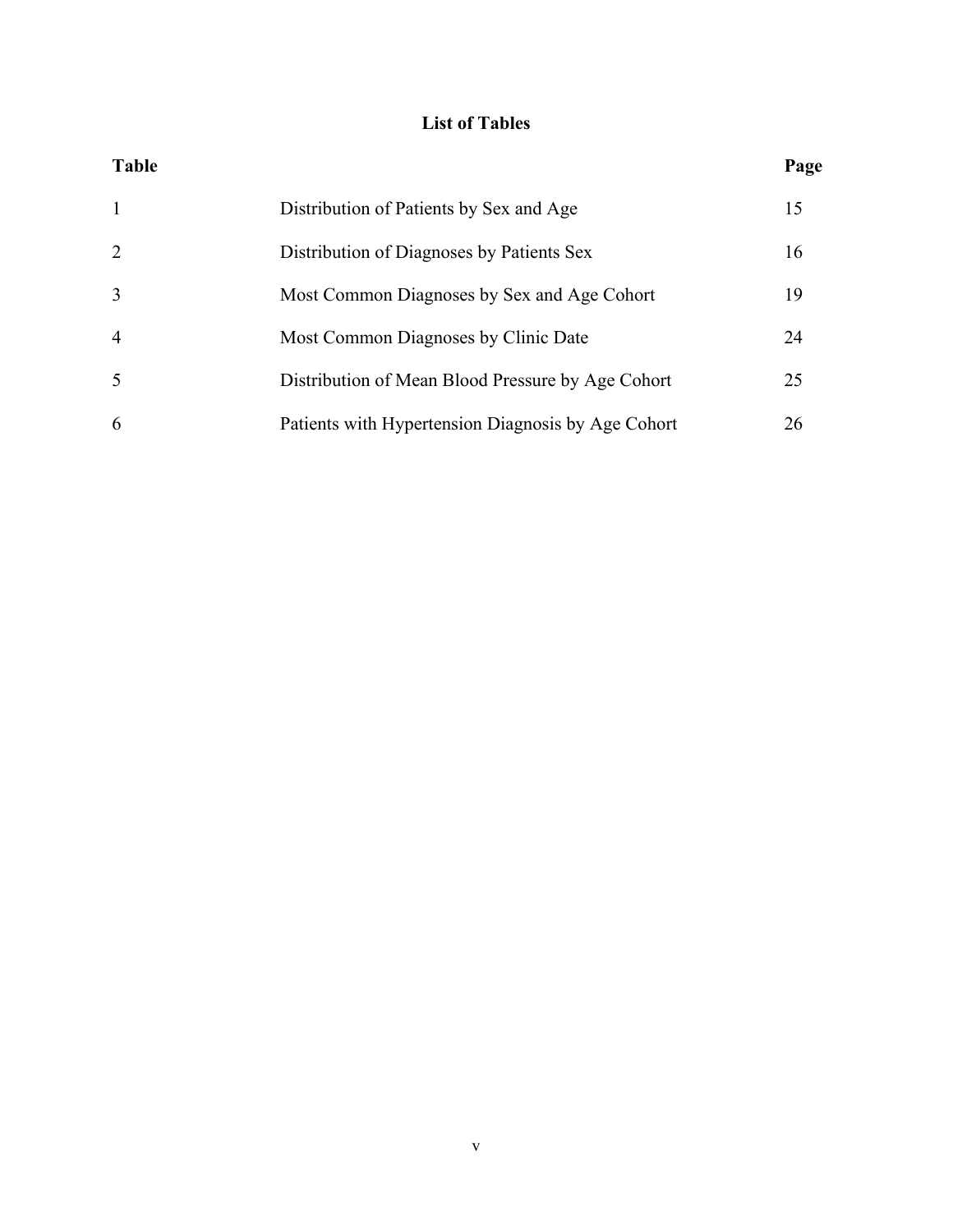#### **Chapter 1**

### **Introduction**

Haiti is the poorest country in the Western Hemisphere with most of the population surviving on \$1 per day (Alsan, 2011). A history of oppression, pervasive poverty, and insufficient resources has carried into contemporary life, making it difficult for Haiti to address the basic health needs of the population. This is especially true in the rural Central Plateau region of the country, where social strains are even more severe (Eberhardt & Pamuk, 2004).

The study area, the village of Layaye, is representative of the central plateau in terms of livelihood (subsistence farming), access to food, education, clean drinking water, and medical care as well as environmental factors like climate and weather. The village, with an estimated population of about 3,000, has no plumbing, electricity, reliable sources of clean water, and minimal access to health services. The area has no paved roads and the nearest hospital is 10 kilometers away in the regional capital, Hinche. The majority of the population works as subsistence farmers growing corn, millet, sugar cane, bananas, avocados, and mangos. The main water sources for the community include springs, streams, and rivers and few households have access to water filtration systems or other sources of clean water. Community medical care is limited to a once monthly clinic offered by a Haitian physician, a medical dispensary run by a retired Haitian nurse operated two to three days per week, and somewhat sparse distribution of anti-worming medication to children.

Haiti's poor health infrastructure, inadequate sanitation structure, and limited access to clean water exacerbates poor health outcomes. This situation prompted the attention of numerous international organizations interest in providing humanitarian assistance, especially medical care (PAHO & WHO, 2011c). While there is a wealth of research supporting the idea that social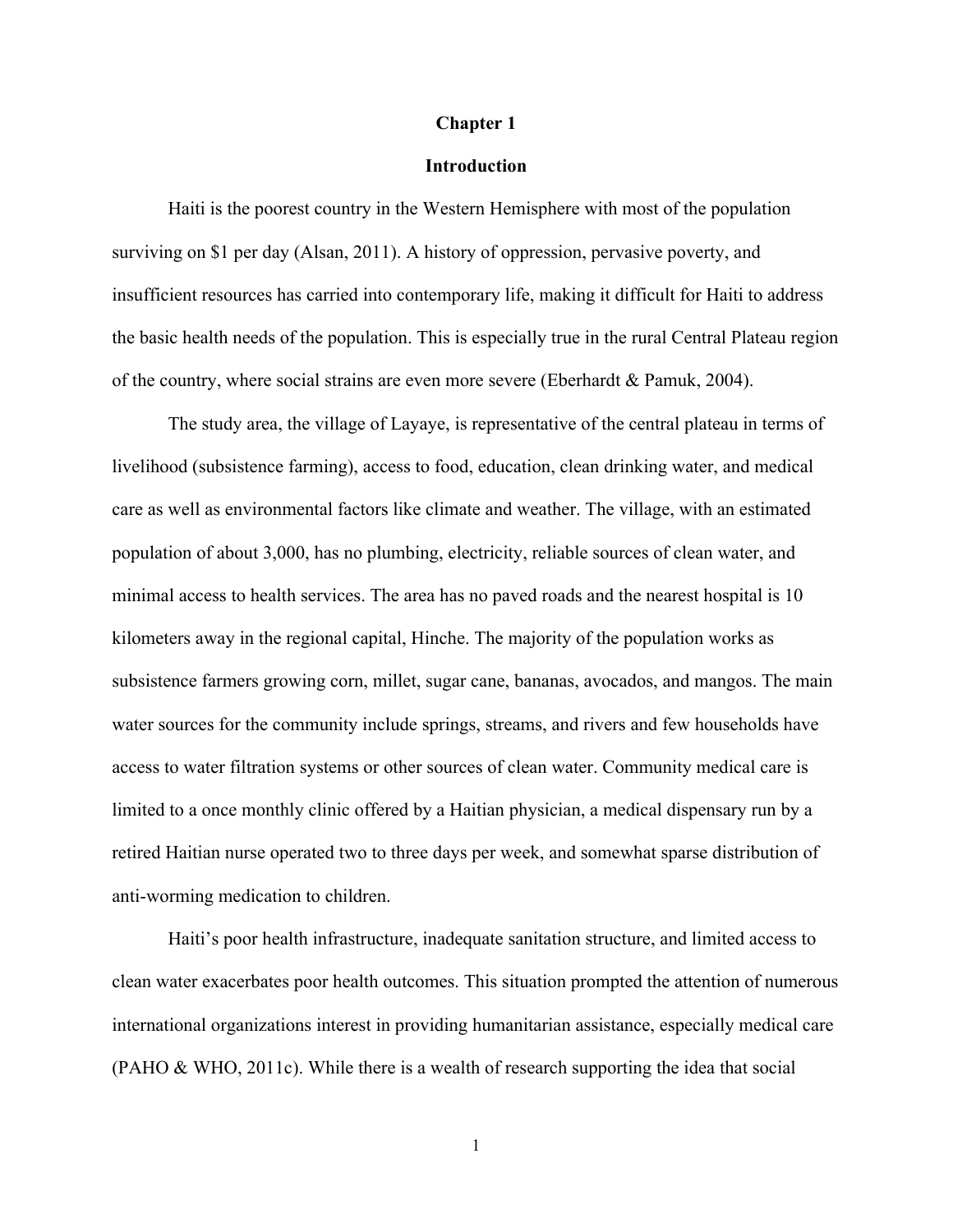factors impact health (Clouston, Rubin, Phelan, & Link, 2016; Hardoy & Satterthwaite, 2014), there is limited information about the general health of the population, making it difficult to understand the extent to which this is true.

Public health research in Haiti has spanned a great deal of topics from the structural and economic impacts on health to prevalent diseases in the population. Older studies were heavily oriented around the delivery of health care services and the impact of social factors like politics and economics on health (Brodwin, 1997; Fournier & Dodard, 1997; Gibbons & Garfield, 1999). An embargo on Haitian exports from 1991 to 1994 resulted in economic sanctions that spurred a decline in population health and left a broken health infrastructure on which to build (Fournier & Dodard, 1997). Gasoline shortages, in the early to mid-90's, produced a drastic increase in the cost of medicines and vaccinations, causing the breakdown of the national immunization program, as well as decreased transportation to and from remote areas and a lack of emergency services (Gibbons & Garfield, 1999). Even years after the embargo ended, the economy was so damaged that it prevented development and repairs and maintenance of water and sanitation systems and increased malnutrition in children and mothers who were unable to reach average calorie consumption guidelines (Gibbons  $\&$  Garfield, 1999). Since the 1990s studies have been focused on addressing specific diseases and conditions that have arisen, like tuberculosis (Farmer, Robin, Ramilus, & Kim, 1991; Joseph et al., 2006), HIV/AIDS (Koenig, Leandre, & Farmer, 2004; Walton et al., 2004), maternal health (Gage, 2007; WHO & UNICEF, 2014), and cholera (Barzilay et al., 2013; De Rochars, 2011). Research on these issues in Haiti have been beneficial in helping to develop improved prevention and treatment programs (de Pee, Frede, Mehra, & Bloem, 2014; De Rochars, 2011; Koenig, Leandre, & Farmer, 2004; Joseph et al., 2015). Unfortunately, however, this disease-specific focus has resulted in a limited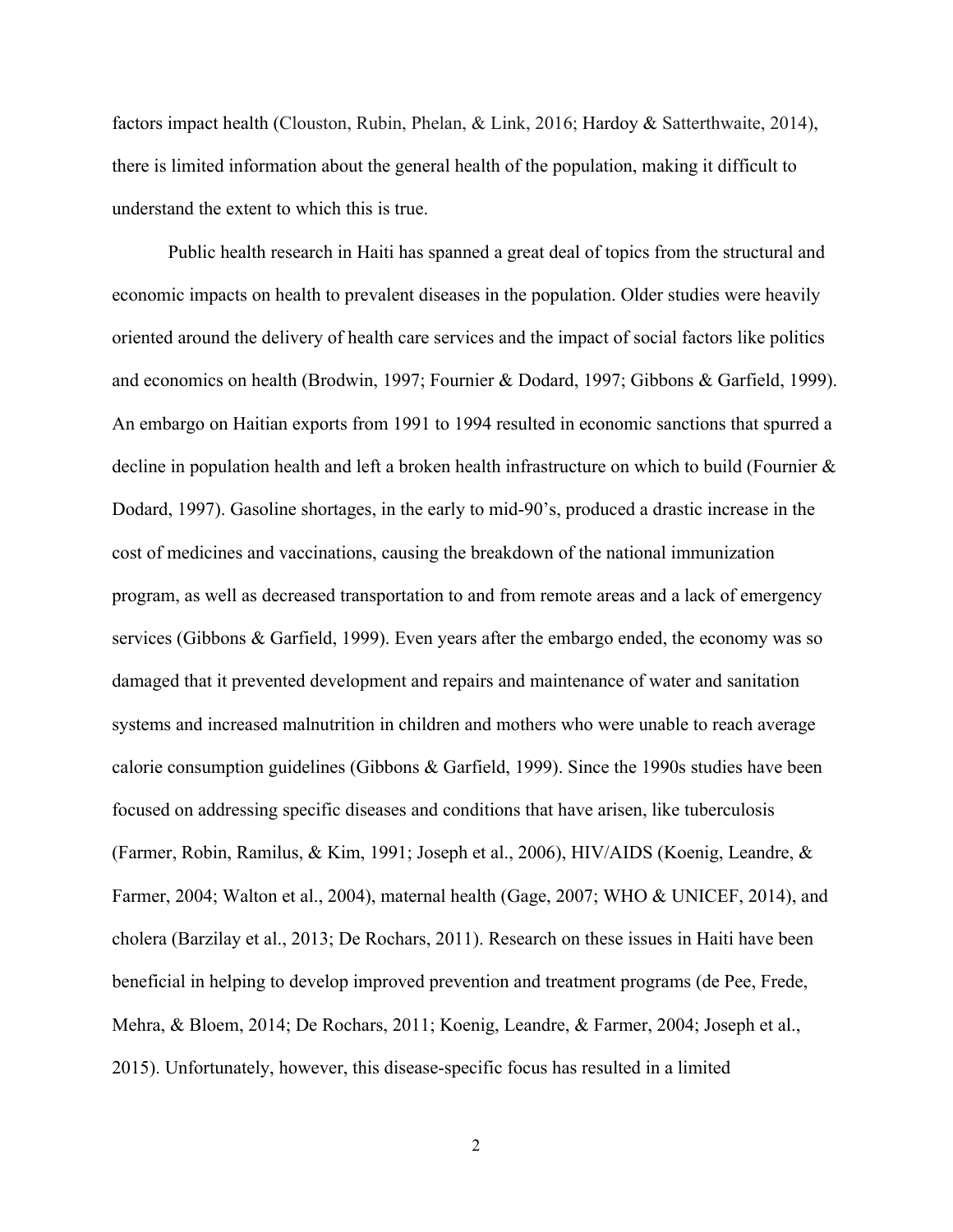understanding of general health within the country. This narrow scope has created a significant gap in our holistic understanding of health and disease morbidity in Haiti and in rural areas in particular. The focus of this study, therefore, is on bridging this gap by identifying the main health problems of women, men and children in rural Haiti.

#### **Purpose of the Study**

The purpose of this study is to investigate and describe the morbidity data collected in a convenience sample of rural Haitian villagers to understand the type and frequency of illness in this population.

#### **Research Questions**

- 1. What are the most common diagnoses?
- 2. Do diagnoses differ by age, sex, or time of year?
- 3. How stable are diagnoses over time?
- 4. Are there possible associations between environmental factors and the type of health diagnoses reported?

#### **Significance of the Study**

Findings from this study will help develop a framework for understanding health in rural Haiti. More specifically, findings will identify the leading health issues in the community and provide insight into how covariates such as age, sex, and time of year contribute to morbidity. Additionally, the study will identify epidemiologic patterns that may offer information about the origin and spread of illness, and assess how environmental factors like scarce nutritional resources, water contamination, inadequate sanitation, and limited access to health services are related to health.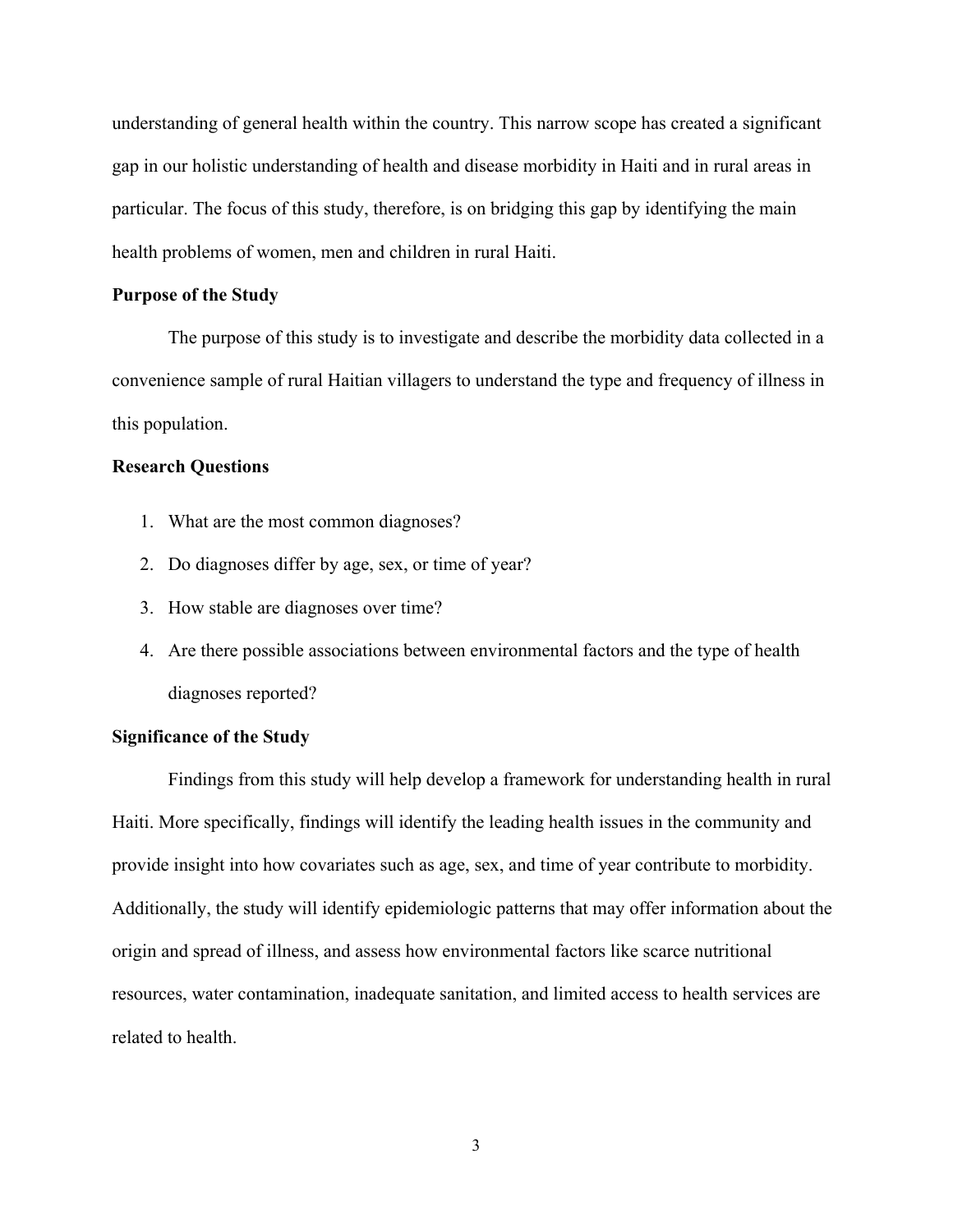Few studies exist that describe in detail the health of rural populations in Haiti. The results of this study will contribute to improved understanding of the populations' health care needs and will assist in developing an informed approach to delivery of future health services and interventions aimed at improving the quality and length of life for residents in areas facing similar problems.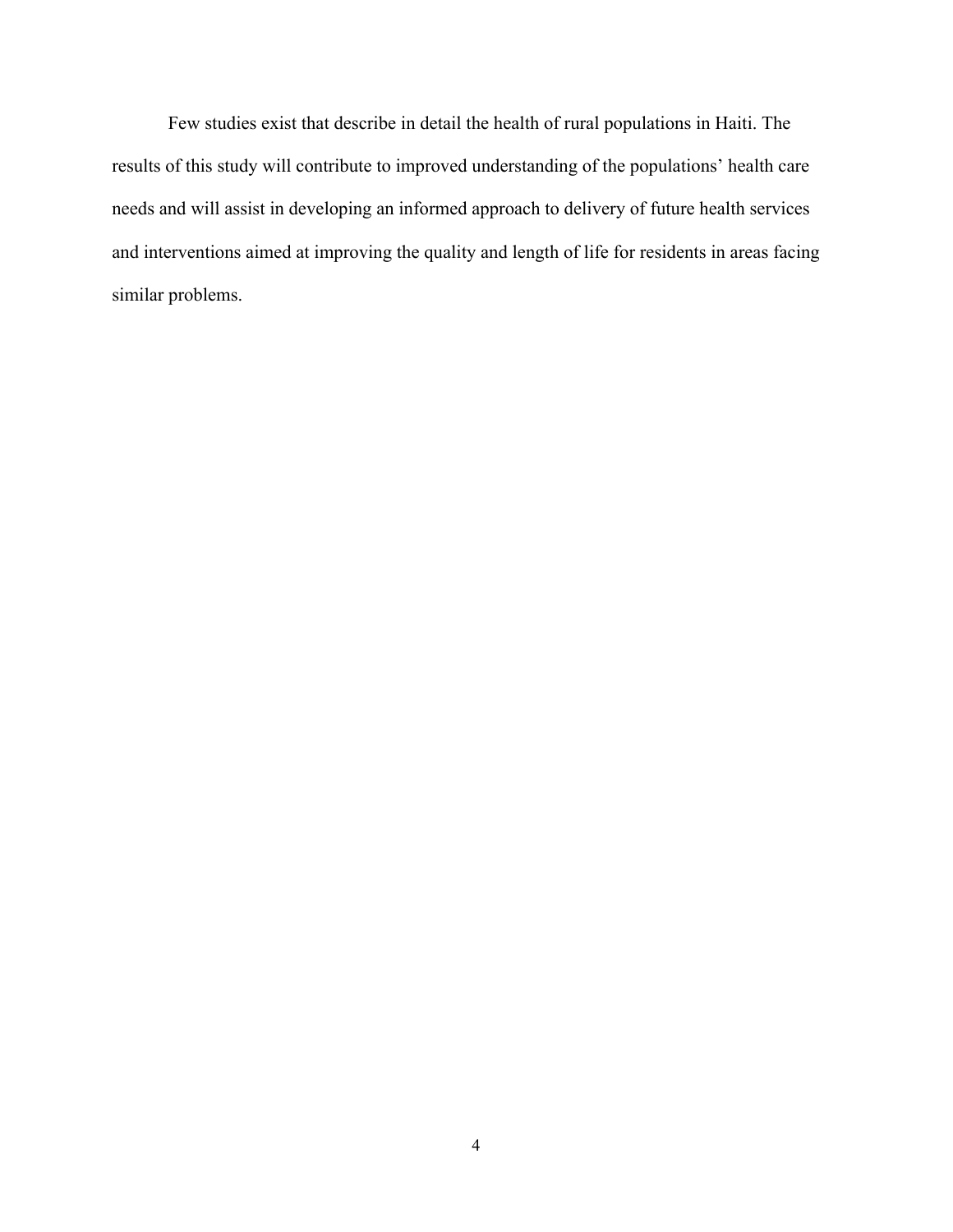#### **Chapter 2**

#### **Literature Review**

#### **A History of Haiti and Its Significance to Health**

The Republic of Haiti has a long history of oppression and poverty. In 1697 the French colonized the western third of the Caribbean island, Hispaniola, and established large coffee and sugar plantations. African slaves were imported for labor and later revolted. Although it is the only country to have gained independence from a successful slave revolt, more than a decade of war following the revolt ruined the country's infrastructure. In 1804 the French relinquished military control but demanded reparations, effectively marking the beginning of Haiti's longstanding debt burden. Since then, "instead of developing its potential, this deformed state produced a parade of nefarious leaders, most of whom gave up the insurmountable task of trying to fix the country and looted it instead" (Von Tunzelmann, 2009).

There is evidence that historical narratives can impact health outcomes, especially if salient for the population (Mohatt, Thompsom, Thai, & Tebes, 2014; Sotero, 2006). Haiti's historical narrative of trauma is striking for Haitians, as the consequences of oppression, like an inability to obtain basic levels of nutrition, education, and medical support, persist in current times (Watts, 2014). Pervasive poverty, contaminated living environments, and a gross lack of resources like healthcare, clean drinking water, adequate housing, and sanitation structure facilitate poor health outcomes. Further, the nation's history of and continued poverty hinders improvement in these areas.

#### **The Health of the Haitian Population**

Haiti's history provides a context within which contemporary social issues can be understood. It has been the poorest nation in the Western Hemisphere for decades (Sletten & Egset, 2004) and ongiong financial repression obstructed Haiti's ability to provide basic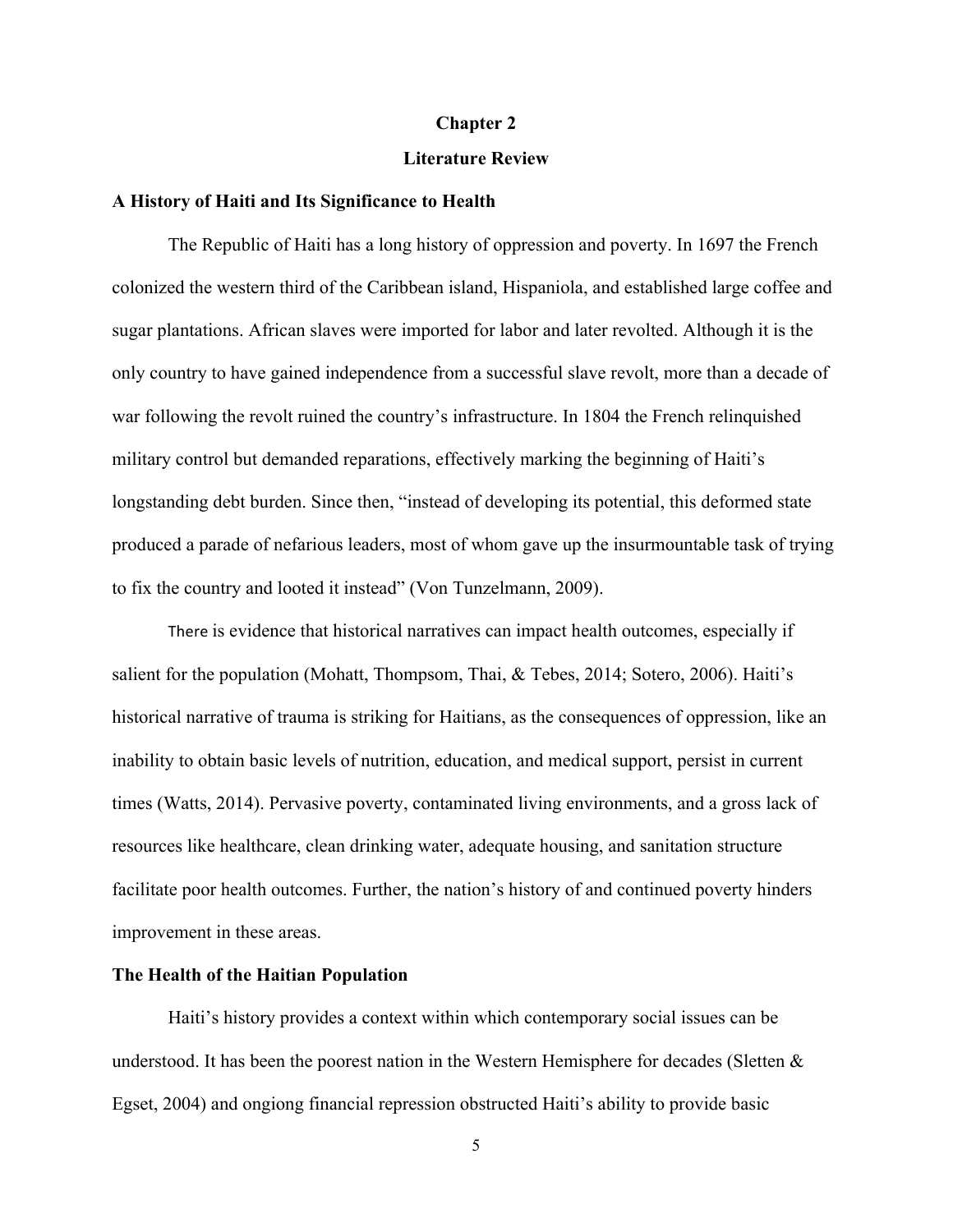sanitation and health resources to its population (Alsan, 2011). It is estimated that only 58% of the population has access to improved drinking water sources, and only 28% have access to adequate sanitation (UNICEF, 2015). This is particularly evident when examining the data on the health of the Haitian population. More specifically, the life expectancy among the population, exceeding 10 million, is 61 years, compared with the US life expectancy of 78.4 years (Kochanek, Xu, Murphy, Minino, & Kung, 2016), The infant mortality rate, 64 per every 1,000 births, is the highest in the western hemisphere (Anthony, 2011; WHO & UNICEF, 2014), and among children who survive past the age of 5 more than 25% suffer from malnutrition and stunted growth (Perry et al., 2007). As a result of poverty and shortcomings in healthcare infrastructure, less than half of Haitians have access to quality healthcare services (Klugman, 2009).

Poverty is arguably the greatest risk factor contributing to poor health. Evidence from all over the world supports a relationship between poverty and poor health (McIntyre, Connor, & Warren, 2000). Those living in poverty are disproportionately affected by poor health outcomes, with increased susceptibility to communicable disease and a lack of medical resources once infected (Alsan, 2011). With the majority of the Haitian population living on \$1 per day (Alsan, 2011), they have little opportunity to save for health services or to acquire a baseline of good health. With that in mind, it is not surprising that many Haitians suffer from a variety of acute and chronic illness.

#### **Focus of Past Research on Health in Haiti**

The majority of research on Haitian health has been focused on specific health concerns like tuberculosis (Castro & Farmer, 2003), HIV/AIDS (Walton et al., 2004), maternal health (Gage, 2007; Jacobs, Judd, & Bhutta, 2016), and most recently, Cholera (Tappero & Tauxe,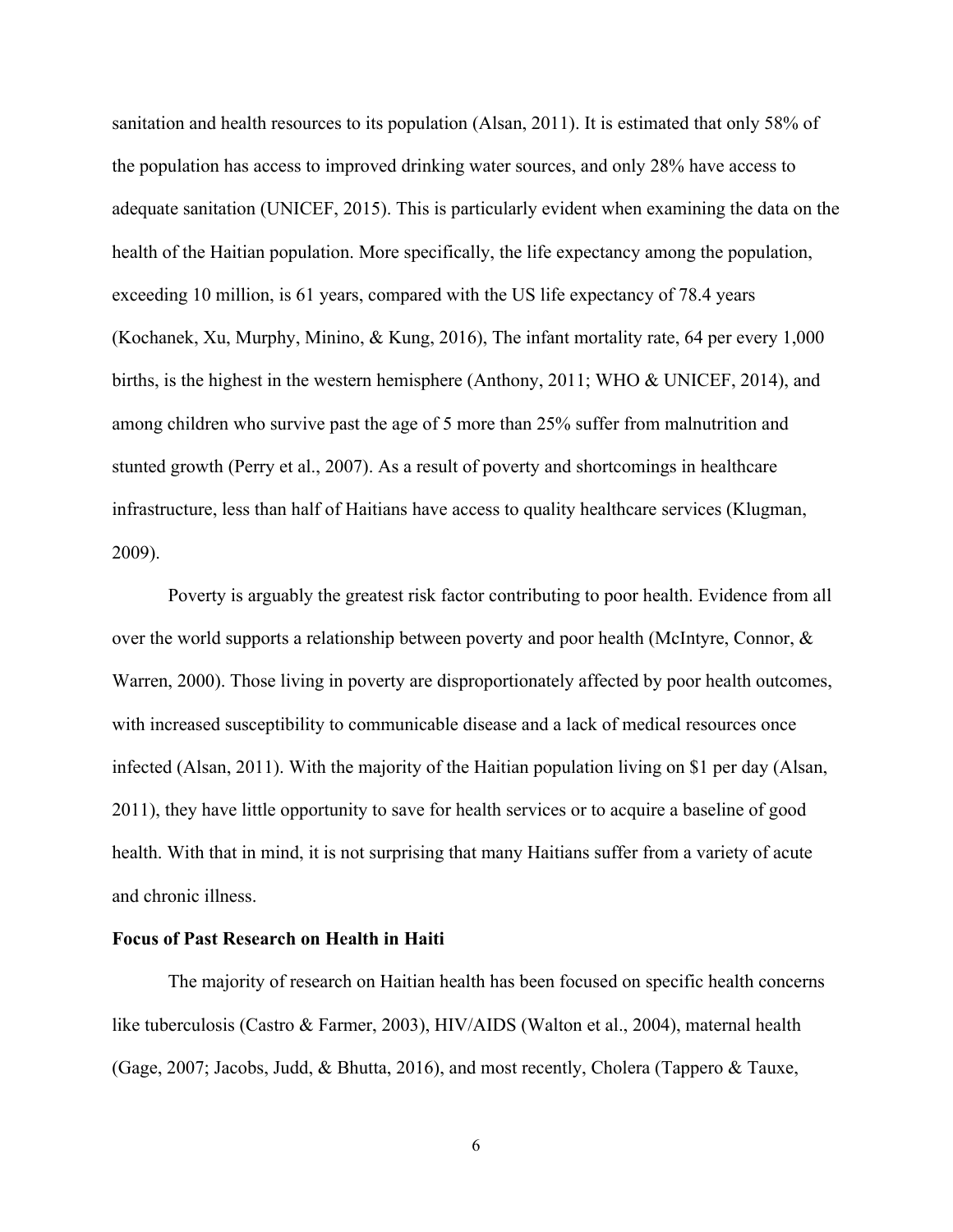2011). In the early 1990s tuberculosis (TB) was the leading cause of death among Haitians and there was little existing control or treatment available (Farmer, Robin, Ramilus, & Kim, 1991). A 1991 study in rural Haiti provided one group of TB positive patients with free medical care and another with free care as well as financial support, home follow-up from trained village health workers, and offered patients incentives to attend a monthly clinic. Findings revealed a significant difference in recovery rates between the two groups, suggesting a great need for consistency in treatment and support beyond basic medical care (Farmer, Robin, Ramilus, & Kim, 1991). In other words, environmental factors, like inaccessibility of care based on proximity, and social factors, like limited access to clean water and improved sanitation, can impact disease morbidity. Later studies supported this notion, suggesting that treatment must include environmental and social components, like food assistance (de Pee, Frede, Mehra, & Bloem, 2014). Findings like these made TB treatment programs more comprehensive, but poor treatment adherence and low treatment completion rates has prevented a significant decline in TB rates (de Pee, Frede, Mehra, & Bloem, 2014). In fact, Haiti showed an increase in TB prevalence with roughly 15,000 new or relapse TB diagnoses in 2014 and more than 16,000 new or relapse TB diagnoses in 2015 (WHO, 2015). In 2015, 19% of patients who were diagnosed with TB also tested positive for HIV (WHO, 2015). Patients with HIV are at an increased risk for contracting TB and between five and 10% of patients with HIV also suffer from TB (Joseph et al., 2006). The comorbidity of TB and HIV has made finding TB statistics for the general population a challenge, with most TB research now taking place in HIV/AIDS treatment facilities among HIV positive patients (Joseph et al., 2006) and centered around the relationship between the two diseases.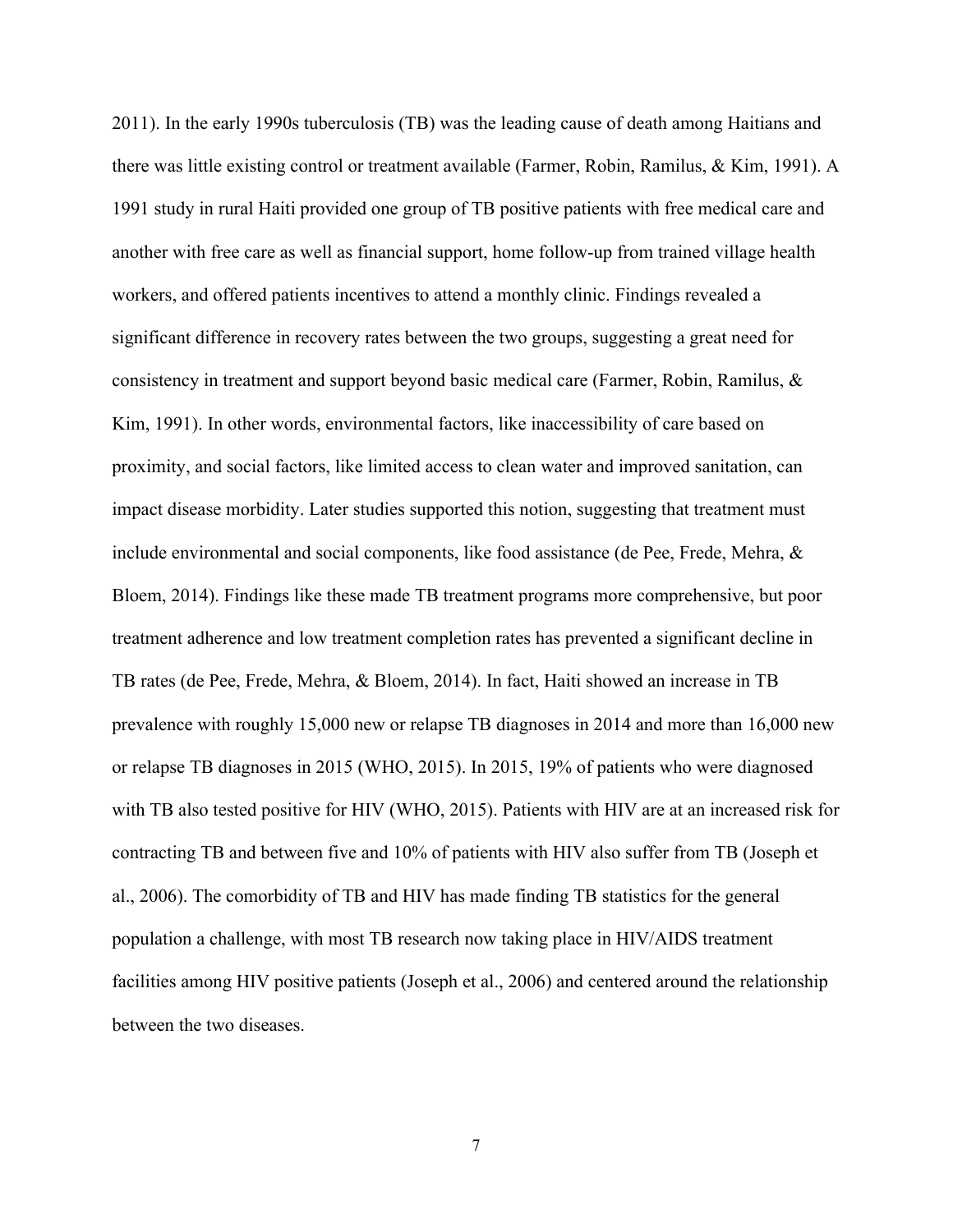A little over a decade ago, over 6% of the Haitian population was HIV/AIDS positive and some speculated HIV/AIDS to be the reason for a decline in life expectancy (Koenig, Leandre, & Farmer, 2004; Walton, 2004). As of 2015, however, the infection rate has dropped to less than 2% (UNAIDS, 2016), most likely due to an increase in accessibility to antiretroviral treatment. Since 2010 Latin America and the Caribbean have seen a 25% increase in care coverage, with more than 50% of the HIV positive population able to access care (UNAIDS, 2016). With this success, in an effort to address other health priorities in Haiti, researchers have begun to tie other health matters, like TB, and maternal health, into their HIV treatment programs (Joseph et al., 2015).

Maternal health is of particular importance given Haiti's high rates of maternal mortality. According to a UNICEF report on rends in maternal mortality (2014), infant mortality, maternal mortality, and mortality rates for children under five years are the highest in the Western Hemisphere. Research on maternal health is primarily focused on access to care and the major barriers to utilization (Gage, 2007; Jacobs, Judd, & Bhutta, 2016). More specifically, geographical isolation, financial barriers, and limited transportation to services prevent mothers, infants, and young children from accessing necessary care (Jacobs, Judd, & Bhutta, 2016).

Due to financial and geographic barriers, 47% of Haitians lack access to healthcare and half of households report not having accessed health services due to the high cost (PAHO "Strengthening Health Systems and Services," 2011a). Transportation in rural areas is virtually nonexistent with most existing roads being in poor condition; only 5% of Haitians living in the mountainous country have access to paved roads (Prins, Kone, Nolan, & Thatte, 2008). A lack of health infrastructure and support for health services is contributing to poor maternal health. It is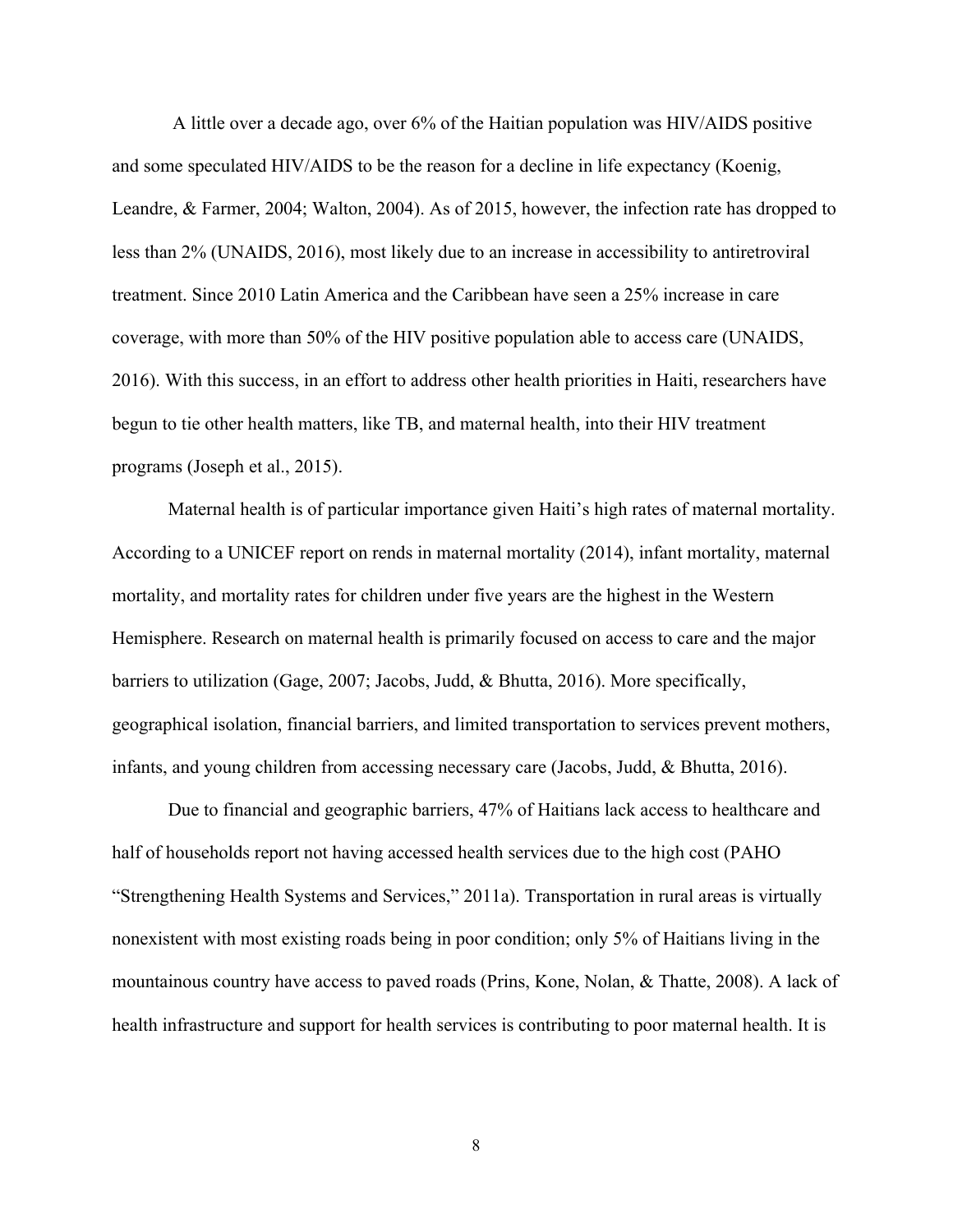important to note, however, that these barriers are most likely pertinent for all health services in Haiti.

Haiti's healthcare infrastructure, which was already insufficient to care for the population, suffered greatly from the earthquake in January 2010. Sixty percent of the Haitian state infrastructure, including more than 50 health institutions was destroyed, and health sector damages and losses exceeded 200% of Haiti's annual health expenditure (PAHO "Free obstetric care," 2011b). These problems, as well as damages to water and sanitation structure, were particularly challenging as Haiti faced the world's largest cholera epidemic in the last 50 years (Ryan, 2011).

Since then, most research on health in Haiti has been related to cholera surveillance and assessment of practices related to treatment and prevention (Barzilay et al., 2013; De Rochars, 2011; Ryan, 2011). One study examined the effectiveness of interventions implemented to prevent transmission of cholera and found that, while the overall knowledge of symptoms, prevention, treatment, and transmission was high, many individuals were unable to put their knowledge into practice due to structural and environmental factors, like a lack of access to safe drinking water (De Rochars, 2011). Research suggests that factors outside of individual or community level control, like malnutrition, high population density, insufficient access to clean water and sanitation, and low socioeconomic status contributed to the severity of the disease, (Barzilay et al., 2013; De Rochars, 2011), which is now endemic in the Haitian population (Ali, Nelson, Lopez, & Sack, 2015).

#### **Conclusion**

With most research focusing on specific health issues like tuberculosis, HIV/AIDS, maternal health, and cholera, our understanding of health in Haiti is somewhat narrow. To date,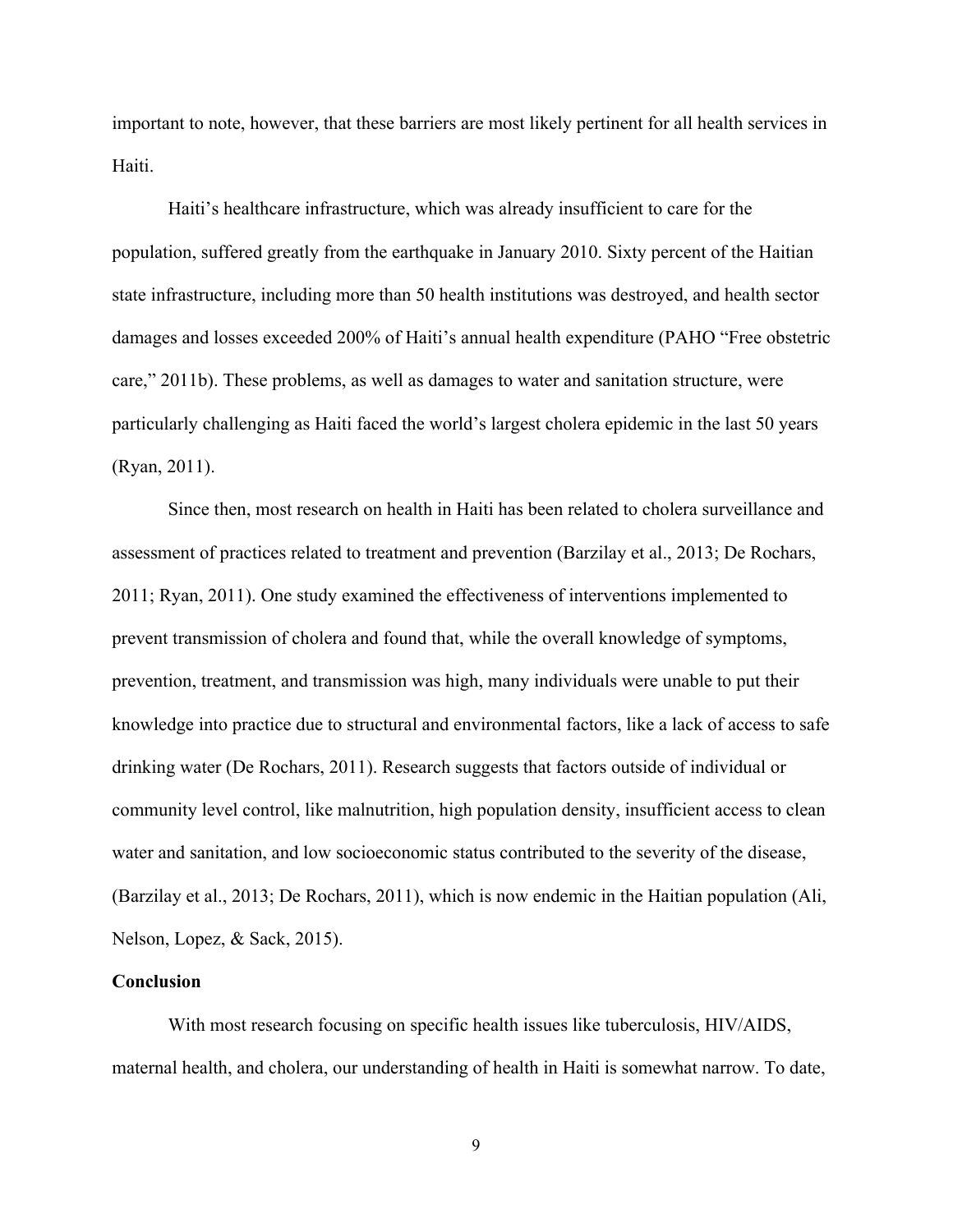there are few studies examining the comprehensive health of the rural Haitians (Niska & Sloaned, 2010). We do not know what illnesses are most prevalent in the community. Without an understanding of the common health issues in rural Haiti we cannot begin to address them. This study aims to fill the gap in our knowledge about rural Haitian health by taking a close look at a sample of clinic patients in rural Haiti.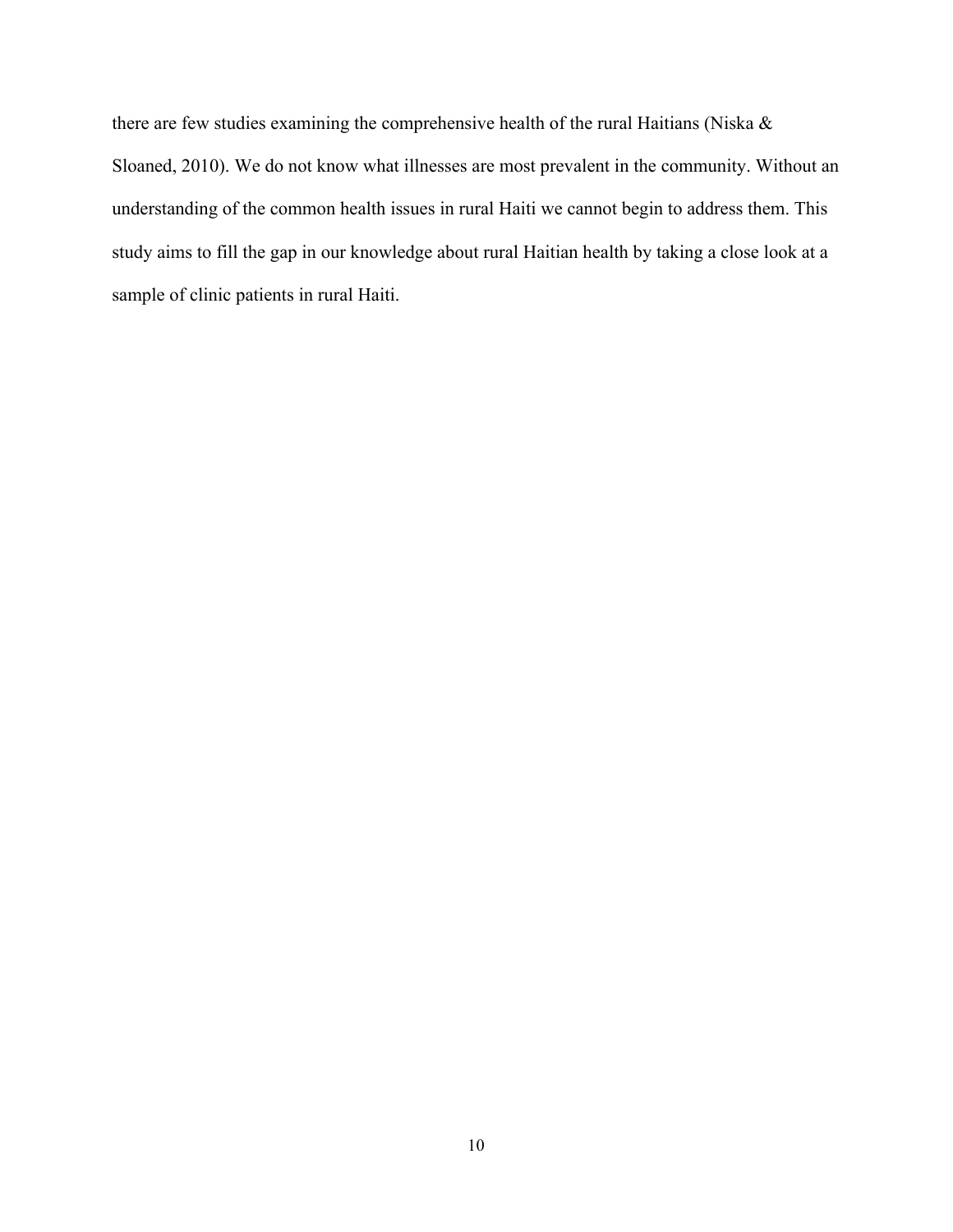#### **Chapter 3**

#### **Methodology**

Patients were evaluated at four medical clinics conducted between October 2011 and June 2015. Clinics were sponsored by the Cathedral of the Immaculate Conception in Memphis, TN, which developed a partnership with a parish in Layaye and surrounding villages through the Parish Twinning Program of the Americas. Detailed health and treatment information was collected to create patient records for care management to help develop health infrastructure in Layaye. Approximately 1,200 patient visits were recorded by volunteer doctors who recorded collected general metabolic measurements and information about patients' chief complaints. Although patient data were collected over a five-year period, this is the first study to analyze and draw conclusions from these data.

#### **Research Design and Procedures**

The study included all existing patient data. Participants voluntarily attended clinics held in, or nearby, their local parish. No sample strategy was implemented for this convenience sample; all patients were included in the analysis. Upon arrival at the clinic patients provided their names and were given a number. The clinic doctor saw patients in order of their arrival and collected demographic information, blood pressure, temperature, and asked about medical complaints the patients were experiencing. Data were printed on 3x5 index cards. Most notecards also report treatment prescribed. Patient data were manually entered into an Excel spreadsheet.

Each card was transformed into a row of data representing an individual patient. Entered data included unique ID, date and location of clinic, age, sex, temperature, and blood pressure of patient. For each row, columns corresponding to complaint/diagnosis were marked if the diagnosis was present, patients could have more than one diagnosis. Patient records reported a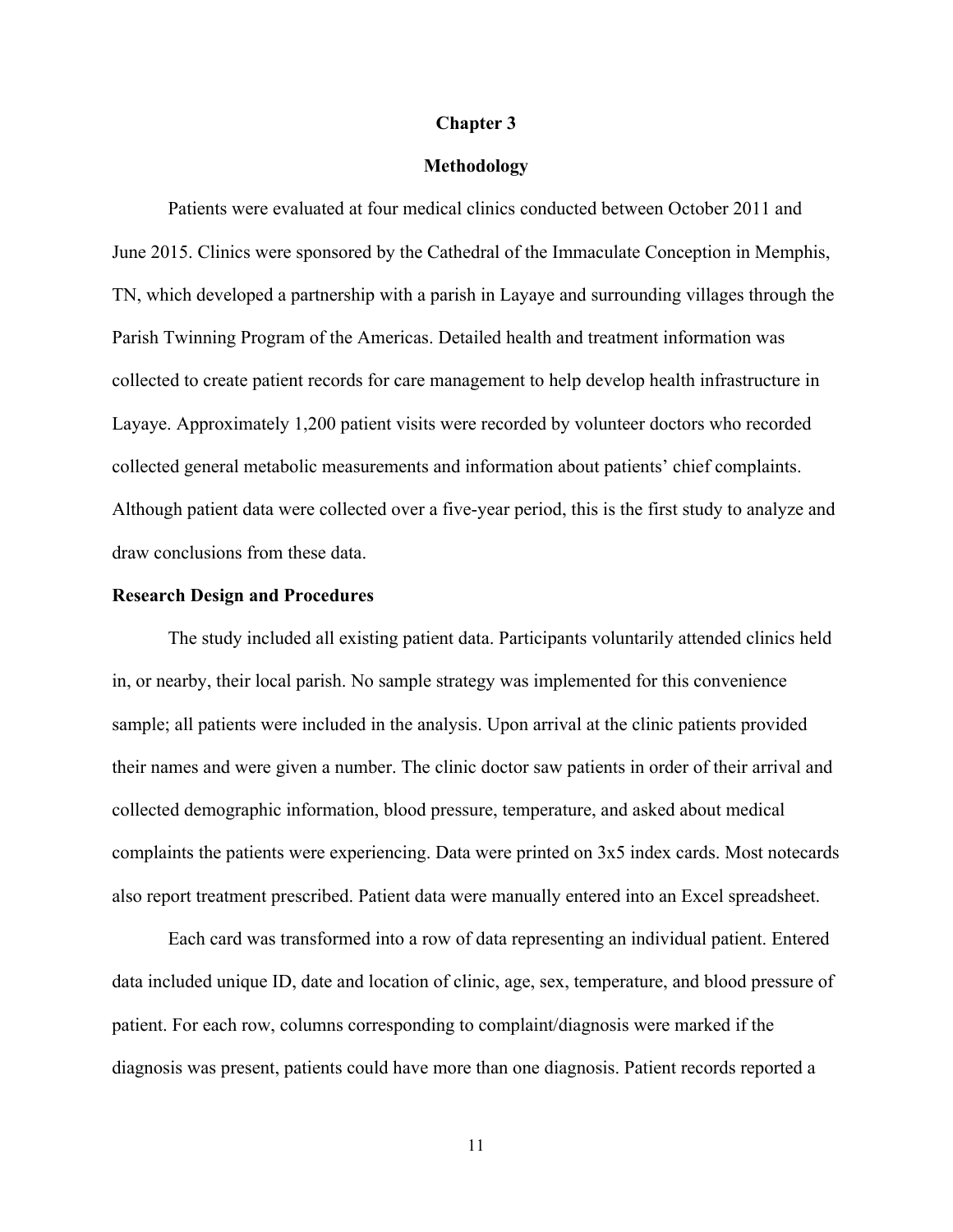mix of symptoms experienced by patients and diagnoses provided by the clinic doctor. In this study symptoms were considered diagnoses and treated as such during analysis. Data were reviewed by a second researcher to ensure data accuracy and integrity. Location of clinic was determined based on the date of the clinic. Each patient was given a unique ID, to maintain confidentiality, and the dataset was imported into SAS for analysis. The research protocol for this study was reviewed and approved by the University of Memphis' Institutional Review Board. A copy of this approval letter is available in the appendix.

#### **Measurement of Covariates**

*Patient sex* was used to assess the distribution of diagnoses throughout the population.

*Patient age* was used as criteria for stratification into categories to better represent the stages of life, as diagnoses appeared to change with age. Basic analysis observed differences between ten age cohorts. Children were segmented into four cohorts: Newborn to 2 years, 3 to 6 years, 7 to 12 years, and 13 to 18 years. In order to observe potential patterns in medical diagnoses correlated to age, adults were segmented into six age cohorts: 19 to 29 years, 30 to 39 years, 40 to 49 years, 50 to 59 years, 60 to 69 years, and adults 70 years of age and older.

*Date of clinic data were* divided into four groups: October 2011, March 2012, August 2012, and June 2015. This was done to observe any changes in symptoms based on whether clinic data were collected during rainy or dry months, as this can affect the transmission of various illnesses. June and October correspond to rainy months while March and August are typically dry.

#### **Statistical Analysis**

Descriptive analyses were conducted overall and stratified by date of clinic, sex, and age of patient. Frequency analyses were used to estimate the prevalence of each diagnosis in the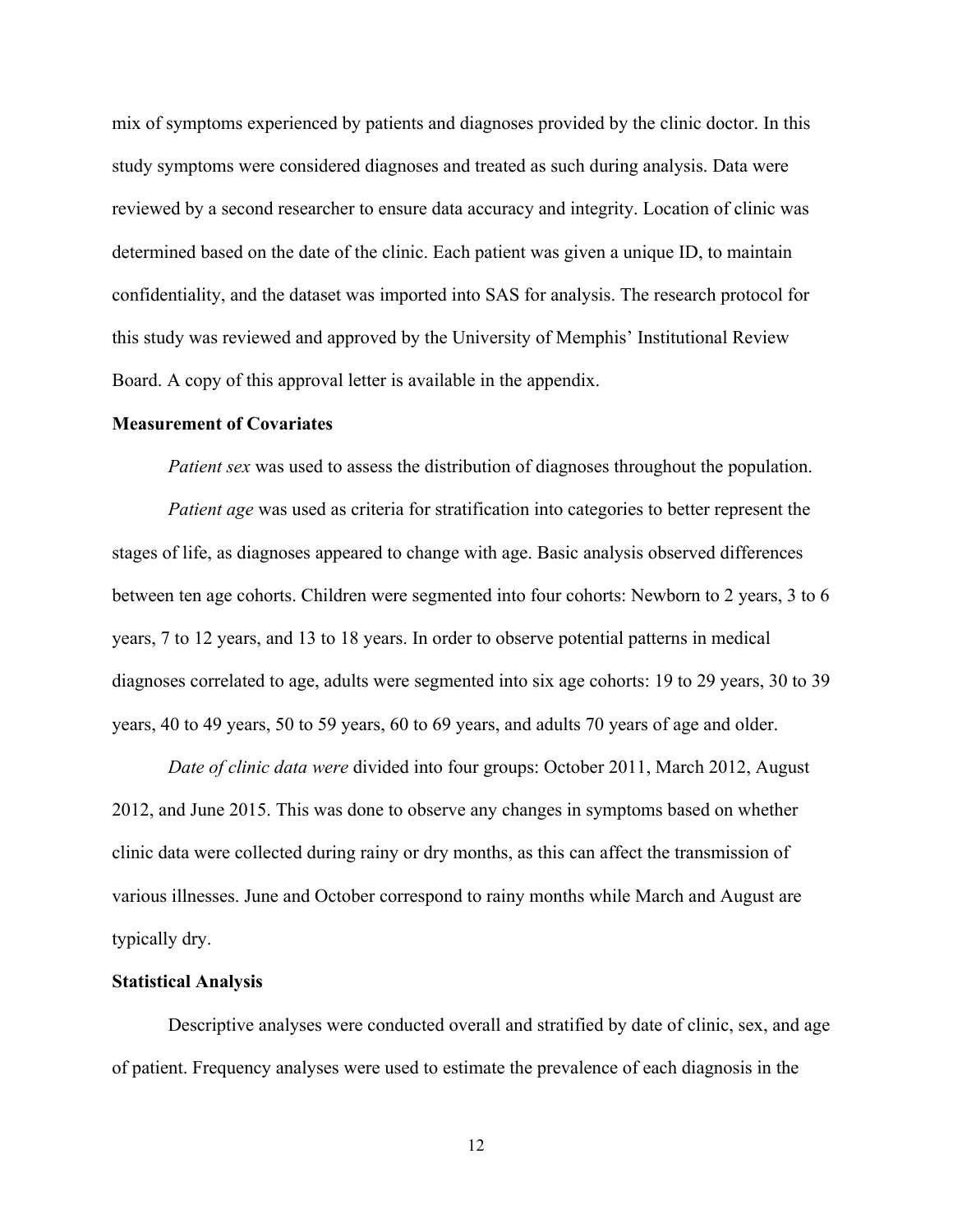population. Some patients visit clinics multiple times so, as to not violate the assumption of independence, further analyses were run using only the initial visit. Subsequent visits were removed based on the assumption that previous treatment may have impacted their diagnoses in subsequent visits. Associations were evaluated between the prevalence of each diagnosis and age, sex, and date of clinic.

Associations between categorical variables were assessed using the chi-square test or Fishers Exact test (when expected cell counts were low). Continuous variables were compared using the t-test or Wilcoxon-Mann-Whitney test, if the normality assumption was not reasonable. All analyses used a type I error rate of 0.05 and were conducted in SAS Version 9.4 (Cary, NC).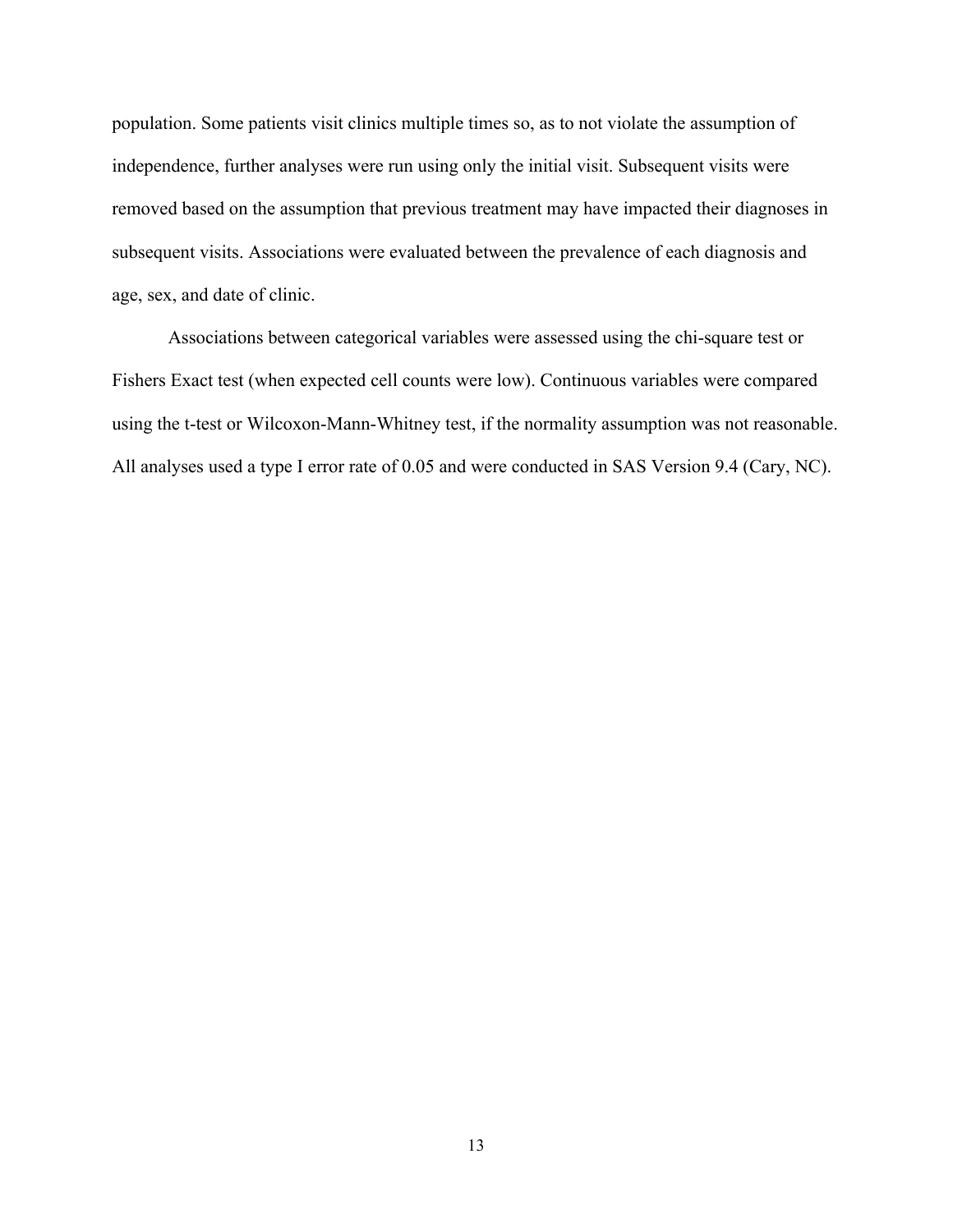#### **Chapter 4**

#### **Results**

### **Patient Demographics**

There were 1,129 unique patients with a mean age of 28.04 years. Sixty-three percent of the patients were female, with a mean age of 28.76 years, and 37% were male, with an average age of 26.79 years. The largest age cohort was 19 to 29 years of age, accounting for 18.51% of all patients, followed by young children up to 3 years old (12.93%) and adults ages 30 to 39 (10.63%) and 40 to 49 (10.45%). The fewest number of patients were 70 or older (5.67%). The distribution of patients, based on age, is similar for each sex with the majority of patients being between 19 and 29 years of age for both females (19.6%) and males (16.6%). The largest age-sex cohort in the study was females, ages 19 to 29 years, accounting for 12.4% of the sample. This cohort is considerably larger than any other, regardless of sex, by 50 patients. Females also comprised the second (30 to 39 years), third (40 to 49 years), and fourth (00-02) largest age-sex cohorts in the study. The smallest age-sex cohort in the study was male patients 70 years of age or older, representing only 2.2% of the population. A detailed distribution of patients by sex and age is presented in Table 1.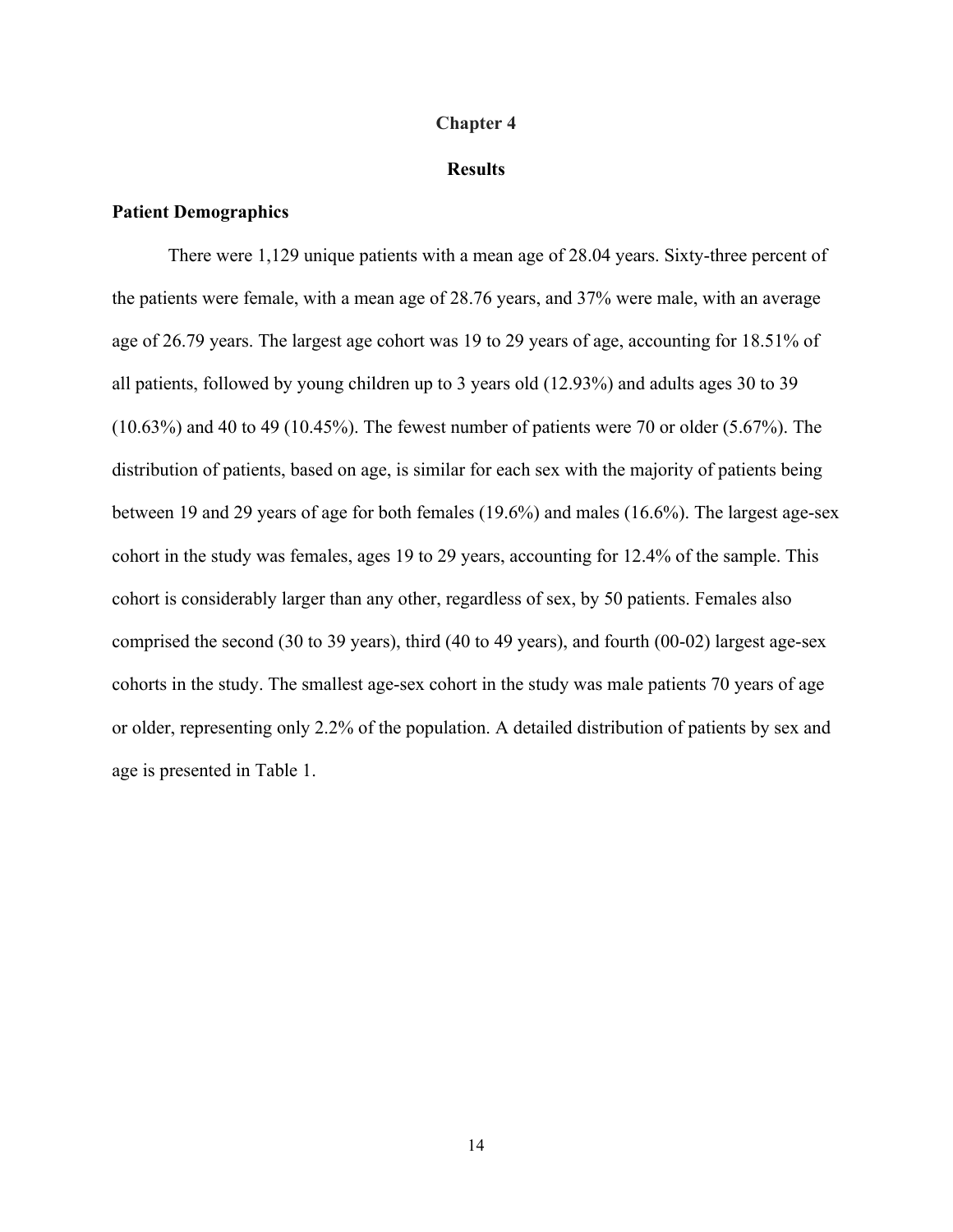## Table 1

| Females by Age (years)   Number   Percent   Males by Age (years)   Number |     |      |           |     | Percent |
|---------------------------------------------------------------------------|-----|------|-----------|-----|---------|
| Overall                                                                   | 714 | 100  | Overall   | 415 | 100.0   |
| $00 - 02$                                                                 | 83  | 11.6 | $00 - 02$ | 63  | 15.2    |
| 03-06                                                                     | 52  | 7.3  | 03-06     | 50  | 12.0    |
| $07 - 12$                                                                 | 58  | 8.1  | $07 - 12$ | 39  | 9.4     |
| $13 - 18$                                                                 | 67  | 9.4  | $13 - 18$ | 41  | 9.9     |
| 19-29                                                                     | 140 | 19.6 | 19-29     | 69  | 16.6    |
| 30-39                                                                     | 90  | 12.6 | 30-39     | 30  | 7.2     |
| 40-49                                                                     | 87  | 12.2 | 40-49     | 31  | 7.5     |
| 50-59                                                                     | 58  | 8.1  | 50-59     | 36  | 8.7     |
| 60-69                                                                     | 40  | 5.6  | 60-69     | 31  | 7.5     |
| >E70                                                                      | 39  | 5.5  | >E70      | 25  | 6.0     |
|                                                                           |     |      |           |     |         |

## *Distribution of Patients by Sex and Age*

## **Diagnoses**

The most common diagnoses were abdominal pain (39.91%), headache (28.05%), fever (15.58%), hypertension (12.48%), and lack of appetite (11.24%). These diagnoses include a blend of both chronic problems, like hypertension, and acute issues like fever and headache. The least common diagnoses, with less than 1% of patient diagnoses, include allergies, arthritis, asthma, burning with urination, congestion, dental or oral pain, hernia, sore throat, and upper extremity pain. Although 1.06% of patients were diagnosed with insomnia, mental health diagnoses were absent. A distribution of all diagnoses included in the analysis is available in the appendix.

#### **Diagnoses by Sex**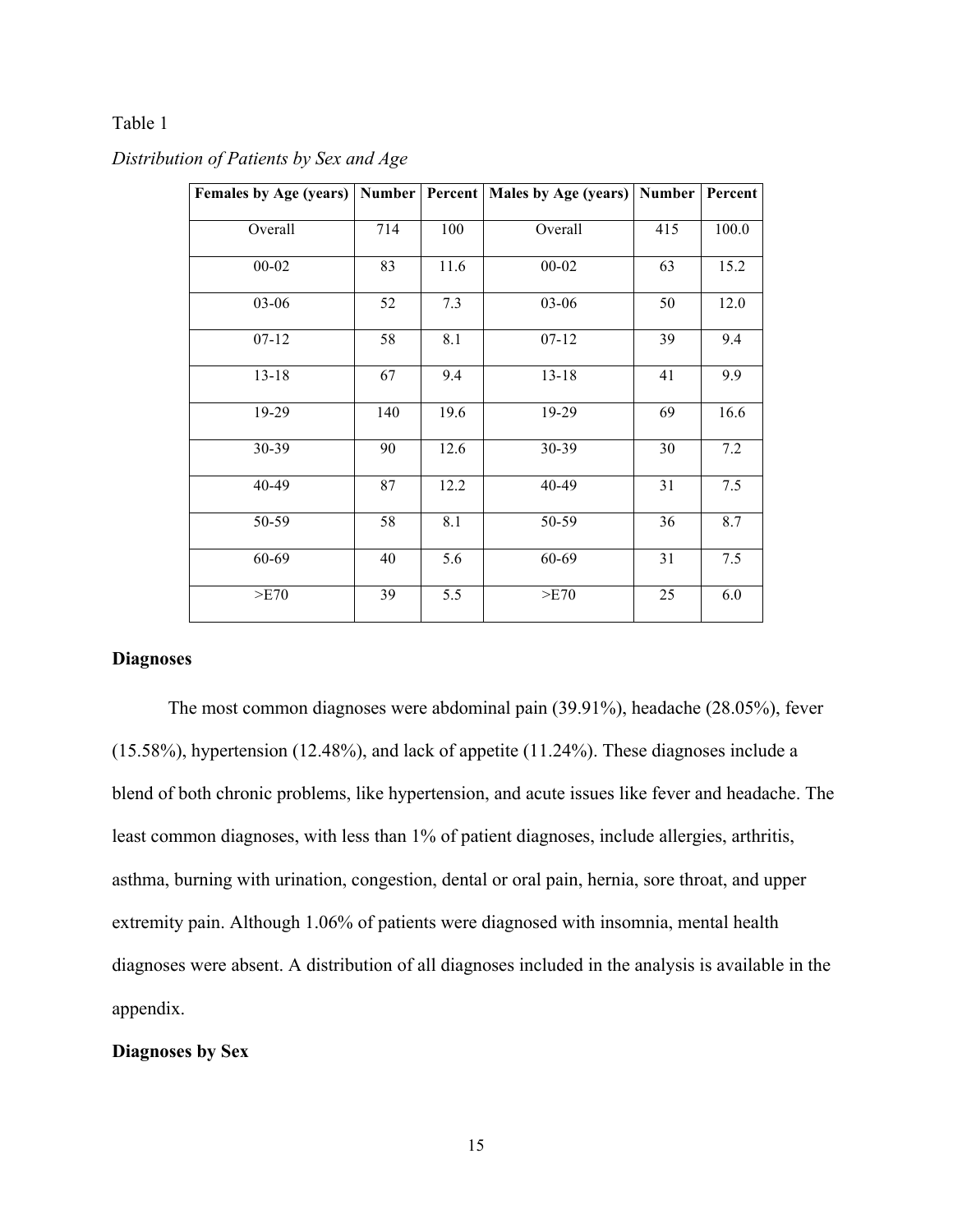The most common diagnoses in females of all ages included abdominal pain (26.73%), headache (20.53%), hypertension (9.29%), and fever (9.29%). Similarly, males of all ages were most commonly diagnosed with abdominal pain (13.19%), headache (7.52%), and fever (6.28%), but also had high rates of cough complaints (4.25%). Among females and males of all ages the six most common diagnoses were identical, but distributed differently. There was a statistically significant association between headache ( $p < 0.0001$ ), hypertension ( $p = 0.0032$ ), lack of appetite ( $p = 0.0376$ ), and patient sex, with a greater proportion of women than men being diagnosed with each. The 10 most common complaints and their associated P-values for sex can be found in the appendix. Table 2 offers a detailed distribution of diagnoses by sex.

Table 2

| <b>Females</b>          | <b>Number</b>   | Percent | <b>Males</b>            | <b>Number</b> | Percent |
|-------------------------|-----------------|---------|-------------------------|---------------|---------|
| Total                   | 714             |         | Total                   | 415           |         |
| Abdominal Pain          | 302             | 26.73   | Abdominal Pain          | 149           | 13.19   |
| Headache                | 232             | 20.53   | Headache                | 85            | 7.52    |
| Hypertension            | 108             | 9.29    | Fever                   | 71            | 6.28    |
| Fever                   | 105             | 9.29    | Cough                   | 48            | 4.25    |
| Lack of Appetite        | 91              | 8.05    | Hypertension            | 36            | 3.19    |
| Cough                   | 73              | 6.46    | Lack of Appetite        | 36            | 3.19    |
| <b>Dizziness</b>        | 68              | 6.02    | <b>Back Pain</b>        | 35            | 3.10    |
| <b>Back Pain</b>        | 62              | 5.49    | Difficulty Breathing    | 29            | 2.57    |
| Difficulty Breathing    | 56              | 4.96    | <b>Dizziness</b>        | 26            | 2.30    |
| Generalized Pain/Cramps | $\overline{51}$ | 4.51    | Flu                     | 24            | 2.12    |
| Flu                     | 50              | 4.42    | Generalized Pain/Cramps | 23            | 2.04    |
| Acid Reflux             | 50              | 4.42    | Acid Reflux             | 18            | 1.59    |

| Distribution of Diagnoses by Patient Sex |  |  |  |  |  |
|------------------------------------------|--|--|--|--|--|
|------------------------------------------|--|--|--|--|--|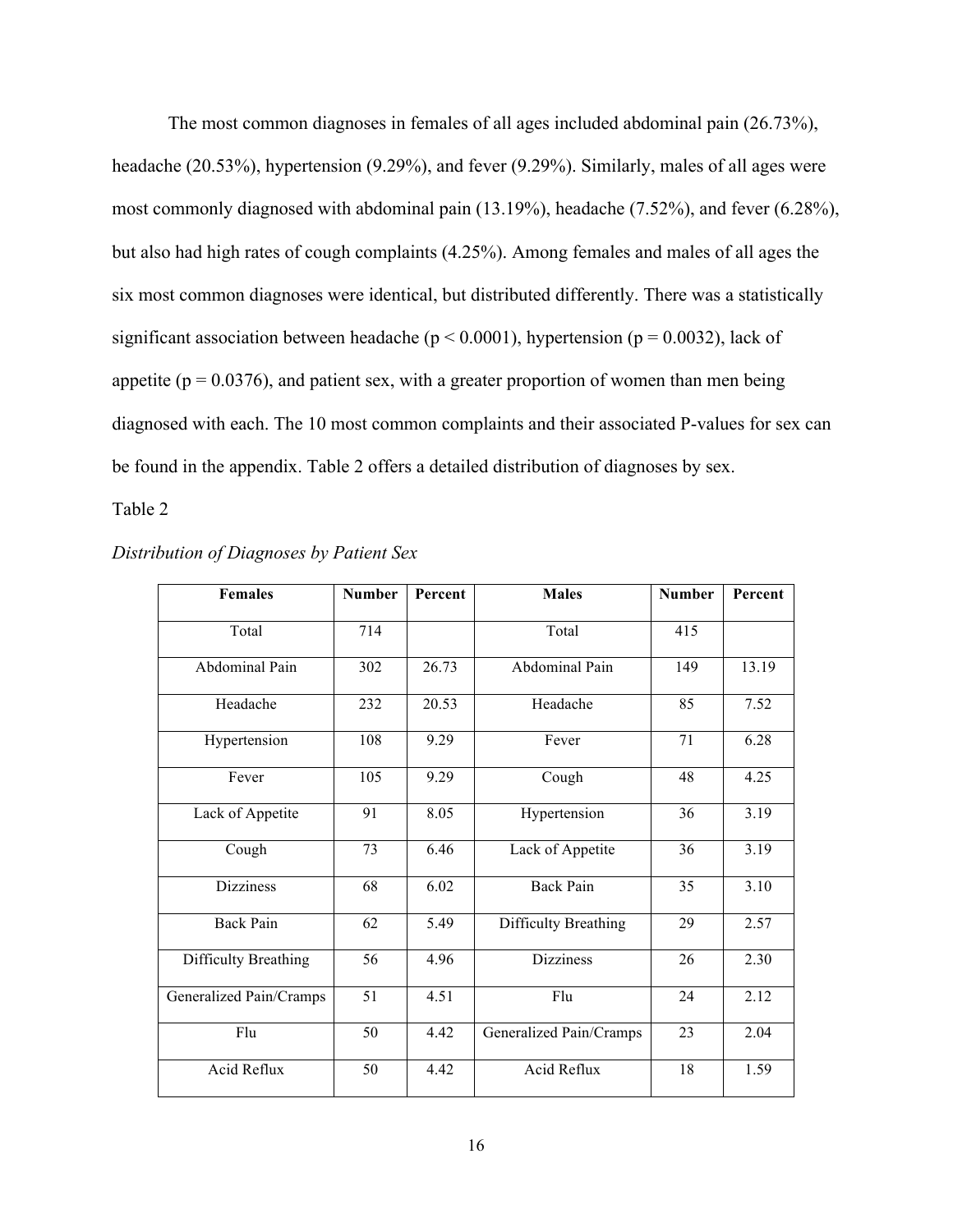#### **Diagnoses by Age**

The most common diagnoses among children up to two years of age included fever (38.36%), cough (36.99%), flu (21.92%), and lack of appetite (19.18%). In children 3 to 6 years old the most common diagnoses were abdominal pain (38.24), fever (25.49%), and cough (21.57%). Children ages 7 to 12 years old showed high rates of abdominal pain (38.14%), headache (18.56%), and fever (15.46). The 13 to 18-year-old cohort had similar characteristics, with the most common diagnoses being headache (38.89%) and fever (11.11%), and nearly half being diagnosed with abdominal pain (49.07%).

Among adults 19 to 29 years of age the most common diagnoses were abdominal pain (45.95%), headache (44.98%), and dizziness (12.92%). Patients between the ages of 30 and 39 had high rates of headache (45.83%), abdominal pain (45%), back pain (15.83%), and hypertension (14.17%). The 40 to 49-year-old cohort had similar diagnoses of abdominal pain (44.07%), headache (37.49%), and back pain (19.49%), but reflected an increase in hypertension diagnoses (20.34%). Adults 50 to 59 years of age had high rates of abdominal pain (42.55%), hypertension (35.11%), headache (27.66%), as well as dizziness, back, and generalized pain (15.96%). The most common complaint among adults aged 60 to 69 years included abdominal pain  $(40.85\%)$ , hypertension  $(36.62\%)$ , and headache  $(23.94\%)$ . Almost half  $(46.88\%)$  of adults 70 years of age and older were diagnosed with hypertension, followed by abdominal pain (37.5%), and general body pain (26.56%).

In the transition from childhood (18 years of age and younger) to adulthood (19 and older) diagnoses like flu, cough, diarrhea, and itchiness become less common while hypertension, acid reflux, difficulty breathing, and back pain become more common. Vaginal infection is common only in patients between 13 and 29 years of age. Acid reflux is most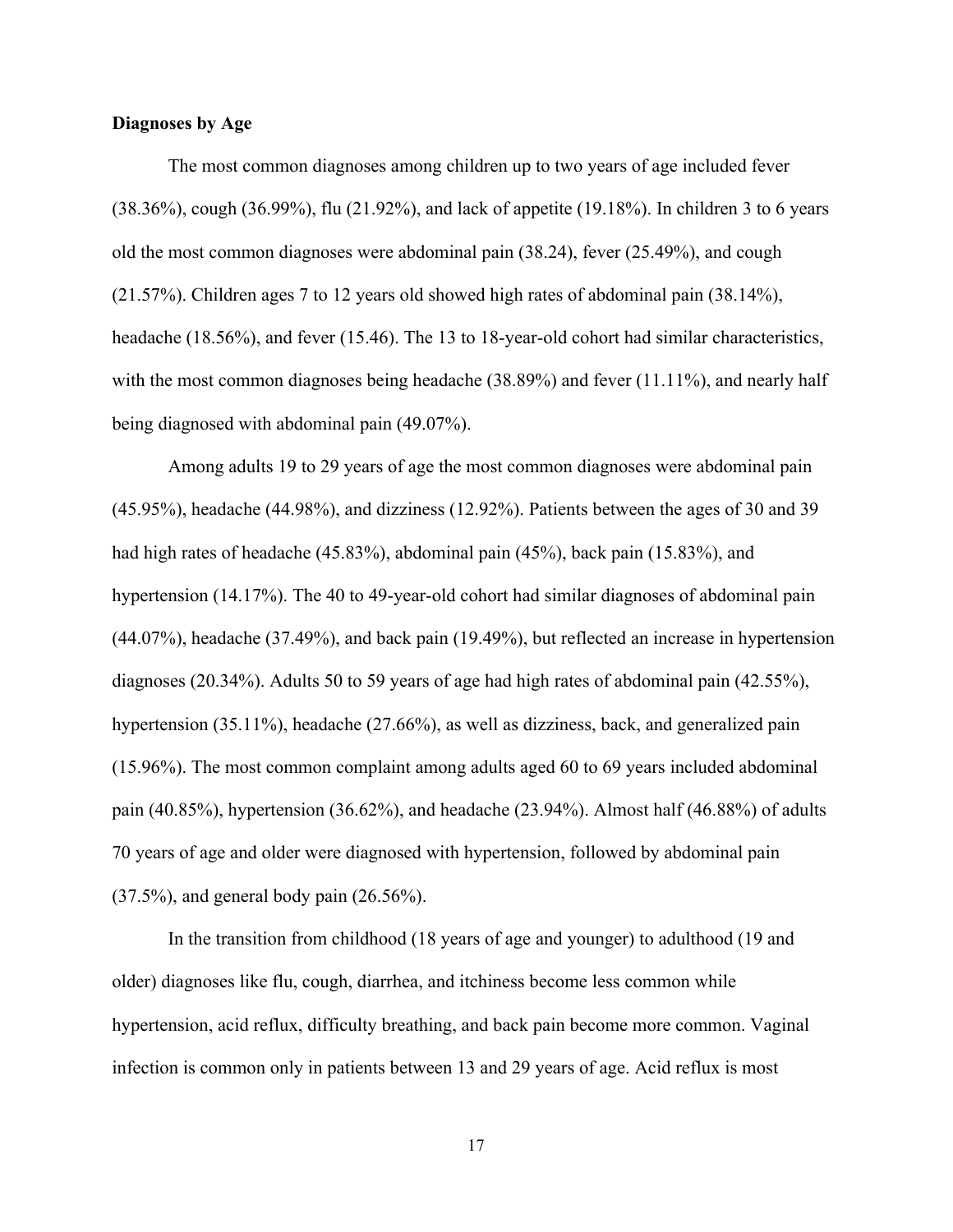commonly diagnosed in patients between 30 and 49 years old. Hypertension diagnoses become increasingly common with age, with a growing percentage of each cohort receiving a diagnosis of hypertension. Diagnoses like abdominal pain and headache remain common regardless of age cohort.

We found a statistically significant difference in the median age of persons with abdominal pain (Median: 26; Min-Max: 0.04-86) versus those without abdominal pain (Median: 22; Min-Max: 0.04-90) (P-Value = 0.0021). There was also a statistically significant difference in the median age of persons with a diagnosis for headache (Median: 29; Min-Max: 2-90) compared to those without a headache diagnosis (Median: 20; Min-Max: 0.04-87) (P-Value < 0.0001), those with hypertension (Median: 51; Min-Max: 18-90) versus those without a diagnosis for hypertension (Median: 20; Min-Max: 0.04-86) (P-Value < 0.0001), patients with a diagnosis for fever (Median: 9; Min-Max: 0.08-80), versus patients without fever (Median: 26; Min-Max: 0.04-90) (P-Value <0.001), as well as those with a lack of appetite (Median: 15; Min-Max: 0.50-80) and those without (Median: 24.5; Min-Max: 0.04-90) (P-Value = 0.0027). The differences in age of persons with diagnoses for back pain, dizziness, cough, flu, and generalized body pain compared to those without (all P-Values <0.0001).

A distribution of the six most common diagnoses by age cohort and a table of the 10 most common diagnoses and their associated p-values for age are available in the appendix.

#### **Diagnoses by Covariates: Sex and Age**

For both boys and girls up to 12 years of age the most common diagnoses included abdominal pain (29.57%), fever (28.12%), cough (24.35%), lack of appetite (16.81%), and flu (15.94%). Among adult men and women adults (19 years of age and older), the common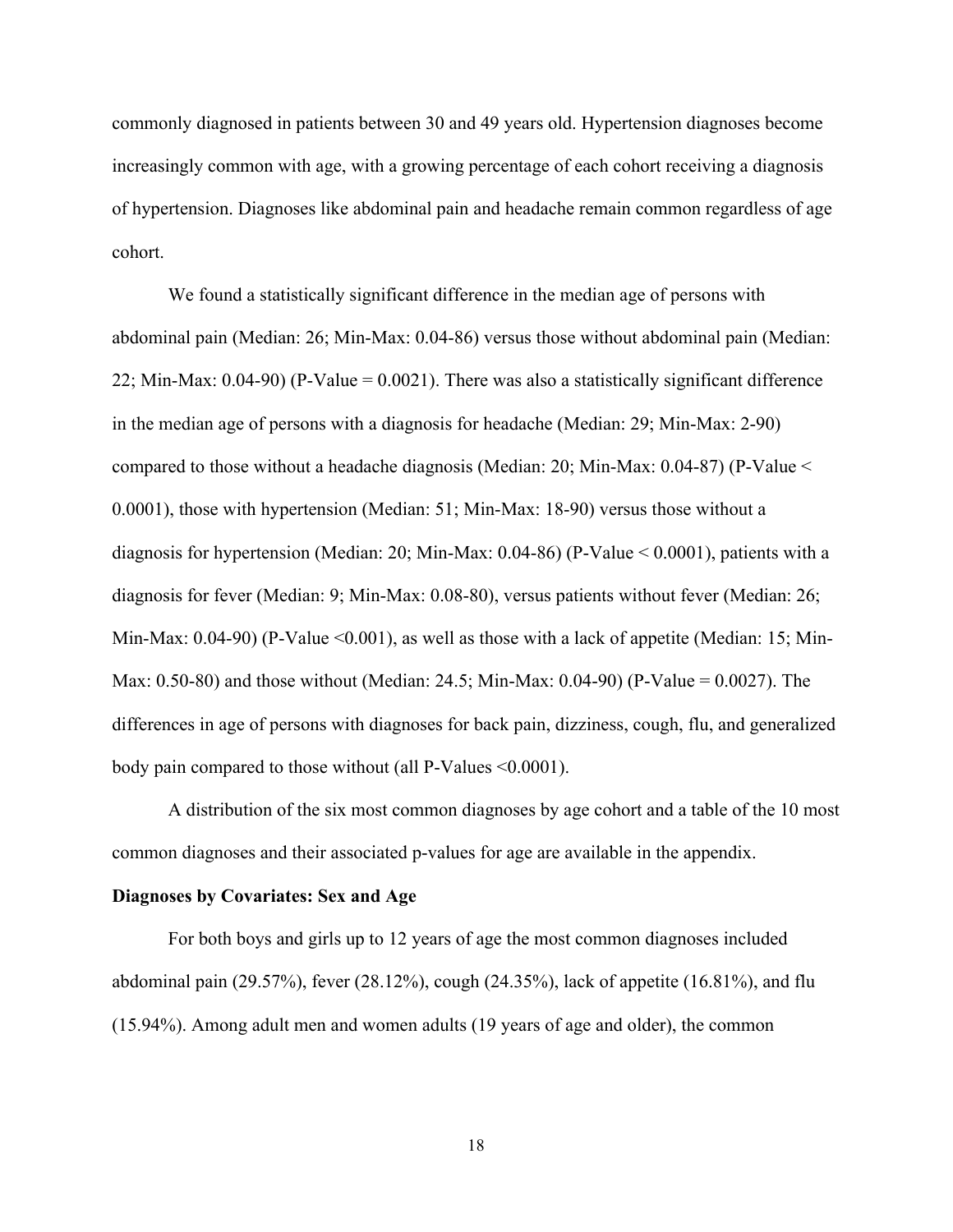diagnoses were abdominal pain (43.64%) and headache (36.99%). The six most common diagnoses for each age and sex cohort are presented in Table 3.

## Table 3 (Continued)

# *Most Common Diagnoses by Sex and Age Cohort*

| Female           | <b>Number</b>   | Percent within age<br>and sex cohort | Male             | <b>Number</b>   | Percent within age<br>and sex cohort |
|------------------|-----------------|--------------------------------------|------------------|-----------------|--------------------------------------|
|                  |                 |                                      |                  |                 |                                      |
| Age: 00-02       | 83              |                                      | Age: 00-02       | 63              |                                      |
| Cough            | 31              | 37.35                                | Fever            | 25              | 39.68                                |
| Fever            | $\overline{31}$ | 37.35                                | Cough            | $\overline{23}$ | 36.51                                |
| $\overline{Flu}$ | $\overline{22}$ | 26.51                                | Flu              | $\overline{10}$ | 15.87                                |
| Abdominal Pain   | 20              | 24.10                                | Diarrhea         | $\overline{9}$  | 14.29                                |
| Lack of Appetite | $\overline{20}$ | 24.10                                | Lack of Appetite | $\overline{8}$  | 12.70                                |
| Diarrhea         | $\overline{13}$ | 15.66                                | Nausea Vomiting  | $\overline{7}$  | 11.11                                |
| $03 - 06$        | $\overline{52}$ |                                      | $03 - 06$        | $\overline{50}$ |                                      |
| Abdominal Pain   | 21              | 40.38                                | Abdominal Pain   | 18              | 36.00                                |
| Fever            | $\overline{13}$ | 25.00                                | Fever            | $\overline{13}$ | 26.00                                |
| Cough            | $\overline{12}$ | 23.08                                | Cough            | $\overline{10}$ | 20.00                                |
| Itchiness        | $\overline{9}$  | 17.31                                | Lack of Appetite | 10              | 20.00                                |
| Flu              | $\overline{7}$  | 13.46                                | Flu              | 6               | 12.00                                |
| Lack of Appetite | $\overline{7}$  | 13.46                                | Ringworm         | $\overline{6}$  | 12.00                                |
| $07-12$          | 58              |                                      | $07-12$          | 39              |                                      |
| Abdominal Pain   | 22              | 37.93                                | Abdominal Pain   | 15              | 38.46                                |
| Headache         | 13              | 22.41                                | Ringworm         | $\overline{6}$  | 15.38                                |
| Fever            | $\overline{11}$ | 18.97                                | Headache         | $\overline{5}$  | 12.82                                |
| Lack of Appetite | 11              | 18.97                                | Fever            | $\overline{4}$  | 10.26                                |
| Flu              | 6               | 10.34                                | Flu              | $\overline{4}$  | 10.26                                |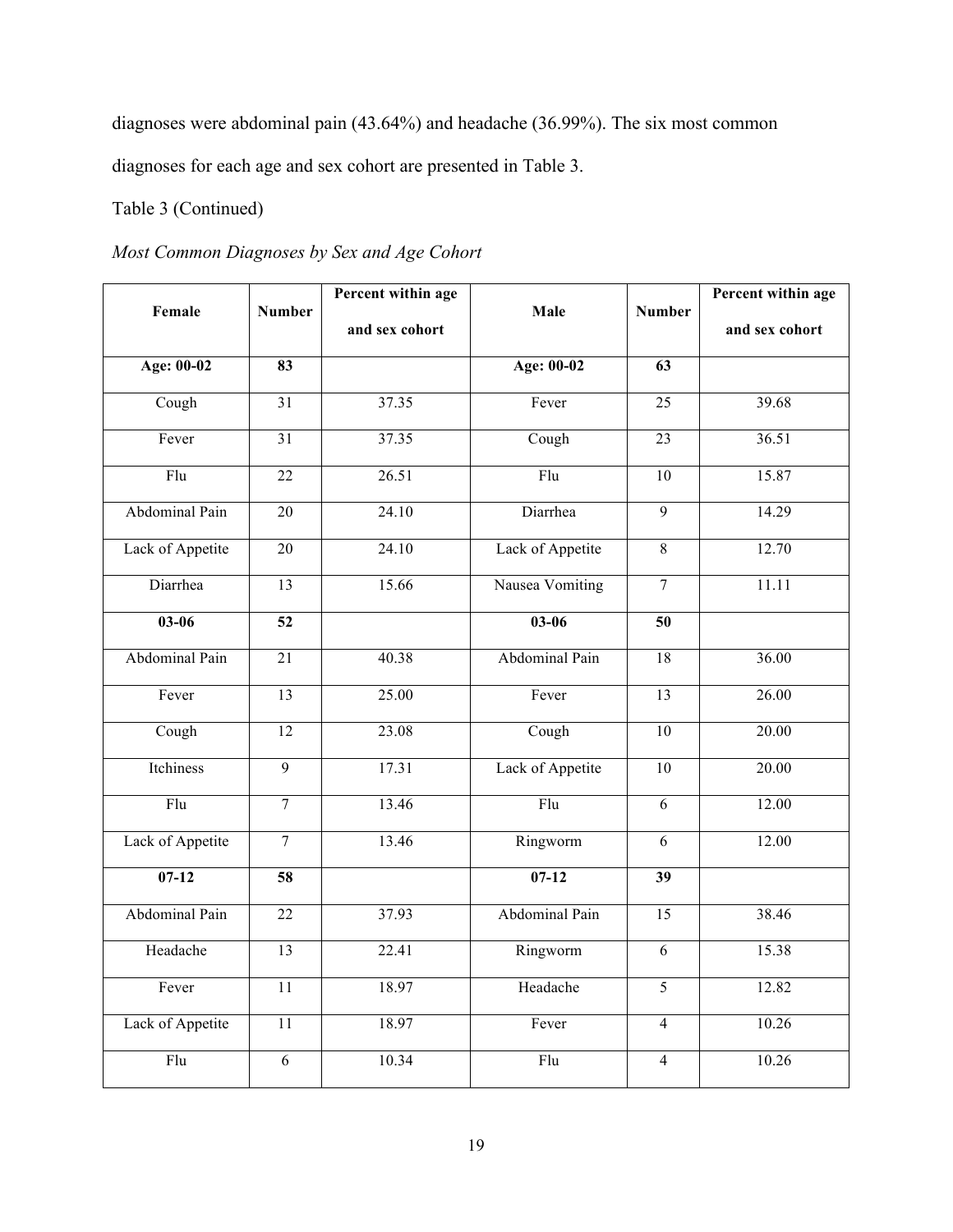| Female                       | <b>Number</b>    | Percent within age | Male                        | <b>Number</b>    | Percent within age |
|------------------------------|------------------|--------------------|-----------------------------|------------------|--------------------|
|                              |                  | and sex cohort     |                             |                  | and sex cohort     |
| <b>Difficulty Breathing</b>  | $\overline{5}$   | 8.62               | Cough                       | $\overline{4}$   | 10.26              |
| $13 - 18$                    | $\overline{67}$  |                    | $13 - 18$                   | 41               |                    |
| Abdominal Pain               | 34               | 50.75              | Abdominal Pain              | 19               | 46.34              |
| Headache                     | 24               | 35.82              | Headache                    | 18               | 43.90              |
| Vaginal<br>Infection/Pain    | 10               | 14.93              | Fever                       | 5                | 12.20              |
| Fever                        | $\overline{7}$   | 10.45              | Lack of Appetite            | $\overline{3}$   | 7.32               |
| <b>Dizziness</b>             | $\boldsymbol{7}$ | 10.45              | Nausea/Vomiting             | $\boldsymbol{2}$ | 4.88               |
| Lack of Appetite             | $\overline{4}$   | 5.97               | Weakness                    | $\overline{2}$   | 4.88               |
| Generalized Pain &<br>Cramps | $\overline{4}$   | 5.97               |                             |                  |                    |
| Weakness                     | 4                | 5.97               |                             |                  |                    |
| $19-29$                      | 140              |                    | $19-29$                     | 69               |                    |
| Headache                     | 70               | 50.00              | Abdominal Pain              | 30               | 43.48              |
| Abdominal Pain               | 66               | 47.14              | Headache                    | 24               | 34.78              |
| Vaginal<br>Infection/Pain    | 21               | 15.00              | Itchiness                   | 9                | 13.04              |
| Dizziness                    | 19               | 13.57              | Fever                       | 9                | 13.04              |
| Lack of Appetite             | 17               | 12.14              | <b>Dizziness</b>            | $8\,$            | 11.59              |
| Fever                        | $\overline{15}$  | 10.71              | <b>Difficulty Breathing</b> | $\overline{6}$   | 8.70               |
| $30-39$                      | 90               |                    | $30-39$                     | $\overline{30}$  |                    |
| Abdominal Pain               | 42               | 46.67              | Abdominal Pain              | 12               | 40.00              |
| Headache                     | 45               | 50.00              | Headache                    | 10               | 33.33              |
| Hypertension                 | 17               | 18.89              | <b>Back Pain</b>            | 6                | 20.00              |
| Acid Reflux                  | 13               | 14.44              | Generalized Pain &          | $\overline{5}$   | 16.67              |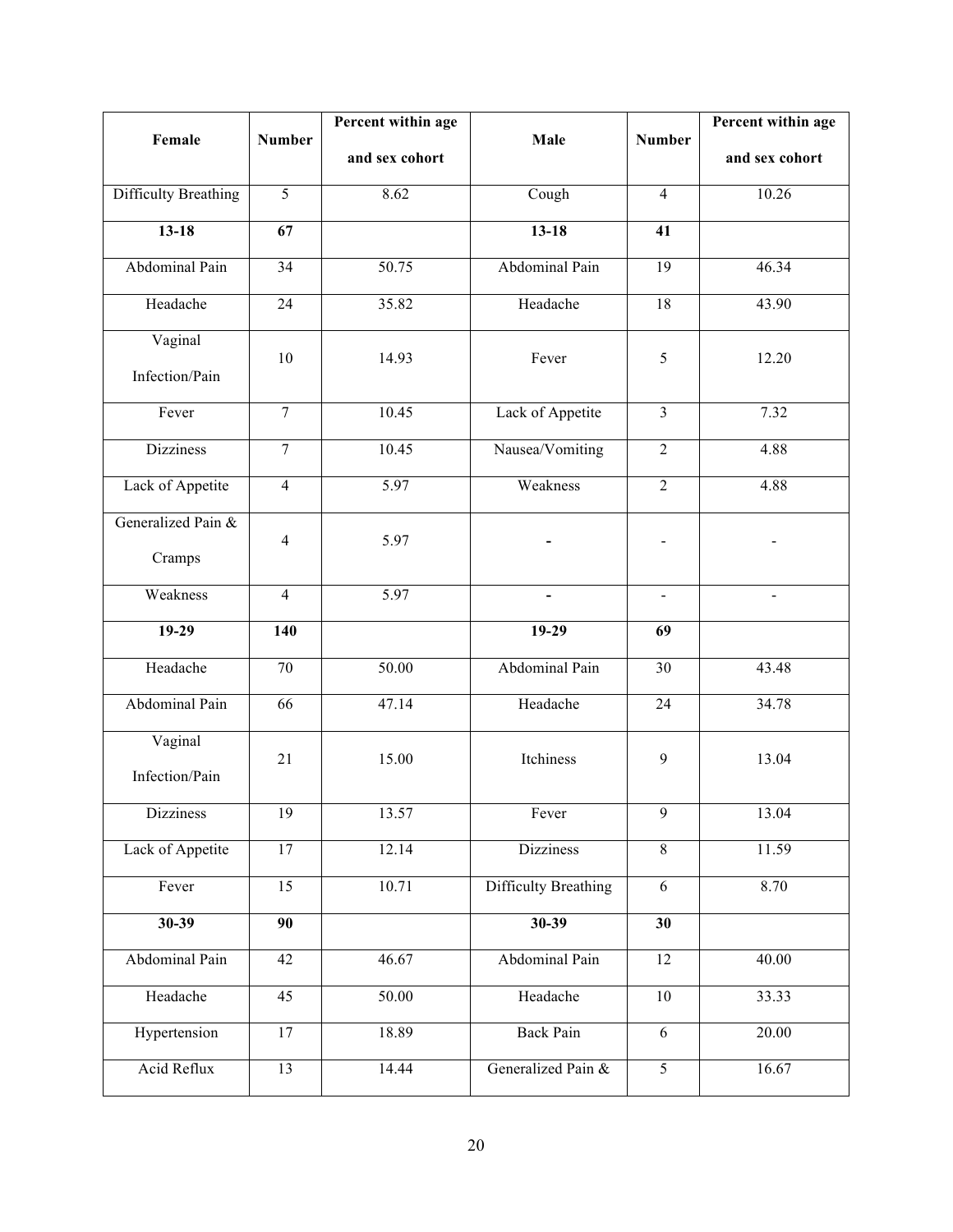| Female                       | <b>Number</b>   | Percent within age | Male                         | <b>Number</b>           | Percent within age |
|------------------------------|-----------------|--------------------|------------------------------|-------------------------|--------------------|
|                              |                 | and sex cohort     |                              |                         | and sex cohort     |
|                              |                 |                    | Cramps                       |                         |                    |
| <b>Back Pain</b>             | $\overline{13}$ | 14.44              | <b>Dizziness</b>             | $\overline{4}$          | 13.33              |
| <b>Difficulty Breathing</b>  | 11              | 12.22              | Lack of Appetite             | $\overline{\mathbf{3}}$ | 10.00              |
| Lack of Appetite             | 11              | 12.22              | $\blacksquare$               | $\blacksquare$          | $\blacksquare$     |
| $40-49$                      | 87              |                    | $40-49$                      | 31                      |                    |
| Abdominal Pain               | 36              | 41.38              | Abdominal Pain               | 16                      | 51.61              |
| Headache                     | 34              | 39.08              | Headache                     | 10                      | 32.26              |
| Hypertension                 | 20              | 22.99              | <b>Back Pain</b>             | $\,8\,$                 | 25.81              |
| <b>Back Pain</b>             | 15              | 17.24              | <b>Dizziness</b>             | 6                       | 19.35              |
| Generalized Pain &<br>Cramps | 13              | 14.94              | Hypertension                 | $\overline{4}$          | 12.90              |
| Lack of Appetite             | 10              | 11.49              | Generalized Pain &<br>Cramps | $\overline{2}$          | 6.45               |
| $50-59$                      | 58              |                    | $50-59$                      | 36                      |                    |
| Abdominal Pain               | 29              | 50.00              | Abdominal Pain               | 11                      | 30.56              |
| Hypertension                 | 27              | 46.55              | Hypertension                 | 6                       | 16.67              |
| Headache                     | 21              | 36.21              | <b>Back Pain</b>             | $\sqrt{6}$              | 16.67              |
| Dizziness                    | 12              | 20.69              | Cough                        | 5                       | 13.89              |
| Generalized Pain &<br>Cramps | $10\,$          | 17.24              | Fever                        | $\sqrt{5}$              | 13.89              |
| <b>Back Pain</b>             | $\overline{9}$  | 15.52              | Headache                     | 5                       | 13.89              |
|                              |                 |                    | Generalized Pain &<br>Cramps | 5                       | 13.89              |
| $60 - 69$                    | 40              |                    | $60-69$                      | 31                      |                    |
| Abdominal Pain               | 18              | 45.00              | Hypertension                 | 13                      | 41.94              |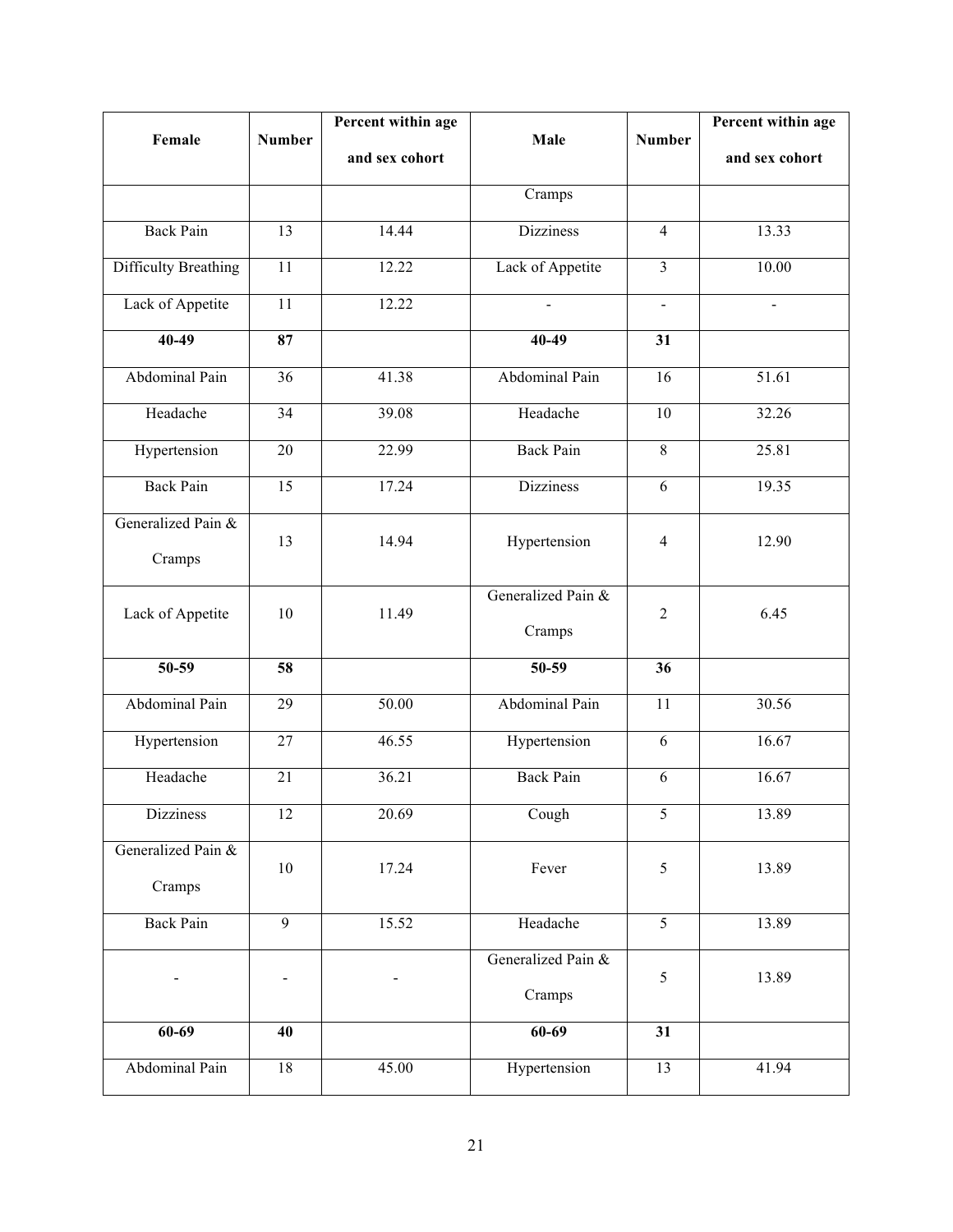| Female                       | <b>Number</b>   | Percent within age | Male                         | <b>Number</b>           | Percent within age |
|------------------------------|-----------------|--------------------|------------------------------|-------------------------|--------------------|
|                              |                 | and sex cohort     |                              |                         | and sex cohort     |
| Hypertension                 | $\overline{13}$ | 32.50              | Abdominal Pain               | $\overline{11}$         | 35.48              |
| Headache                     | 10              | 25.00              | Headache                     | $\overline{7}$          | 22.58              |
| <b>Difficulty Breathing</b>  | $\overline{9}$  | 22.50              | <b>Difficulty Breathing</b>  | 6                       | 19.35              |
| <b>Back Pain</b>             | 8               | 20.00              | <b>Back Pain</b>             | 5                       | 16.13              |
| <b>Dizziness</b>             | 8               | 20.00              | Lower Extremity Pain         | $\overline{5}$          | 16.13              |
| >E70                         | $\overline{39}$ |                    | >E70                         | 25                      |                    |
| Hypertension                 | 20              | 51.28              | Abdominal Pain               | 11                      | 44.00              |
| Abdominal Pain               | $\overline{13}$ | 33.33              | Hypertension                 | 10                      | 40.00              |
| Headache                     | $\overline{11}$ | 28.21              | <b>Back Pain</b>             | 6                       | 24.00              |
| Generalized Pain &<br>Cramps | 11              | 28.21              | Poor Vision                  | 6                       | 24.00              |
| <b>Back Pain</b>             | 7               | 17.95              | Generalized Pain &<br>Cramps | 6                       | 24.00              |
| Poor Vision                  | 6               | 15.38              | Headache                     | $\overline{\mathbf{3}}$ | 12.00              |
| Lack of Appetite             | 6               | 15.38              | Itchiness                    | $\overline{3}$          | 12.00              |
| $\blacksquare$               | $\blacksquare$  | $\blacksquare$     | Lack of Appetite             | $\overline{3}$          | 12.00              |
|                              |                 |                    | Lower Extremity Pain         | $\overline{3}$          | 12.00              |

## **Diagnoses by Clinic Date**

Of four separate clinics with a total of 1,223 patient visits, the largest number of patient visits was in August 2012, during the dry season, with 582 patient visits. This clinic accounted for nearly half (48%) of all visits included in this analysis. There were 333 visits in June 2015, 220 in October 2011, and 89 in March 2012. The distribution of illnesses like abdominal pain, hypertension, back pain, and headache remain somewhat consistent and common across all four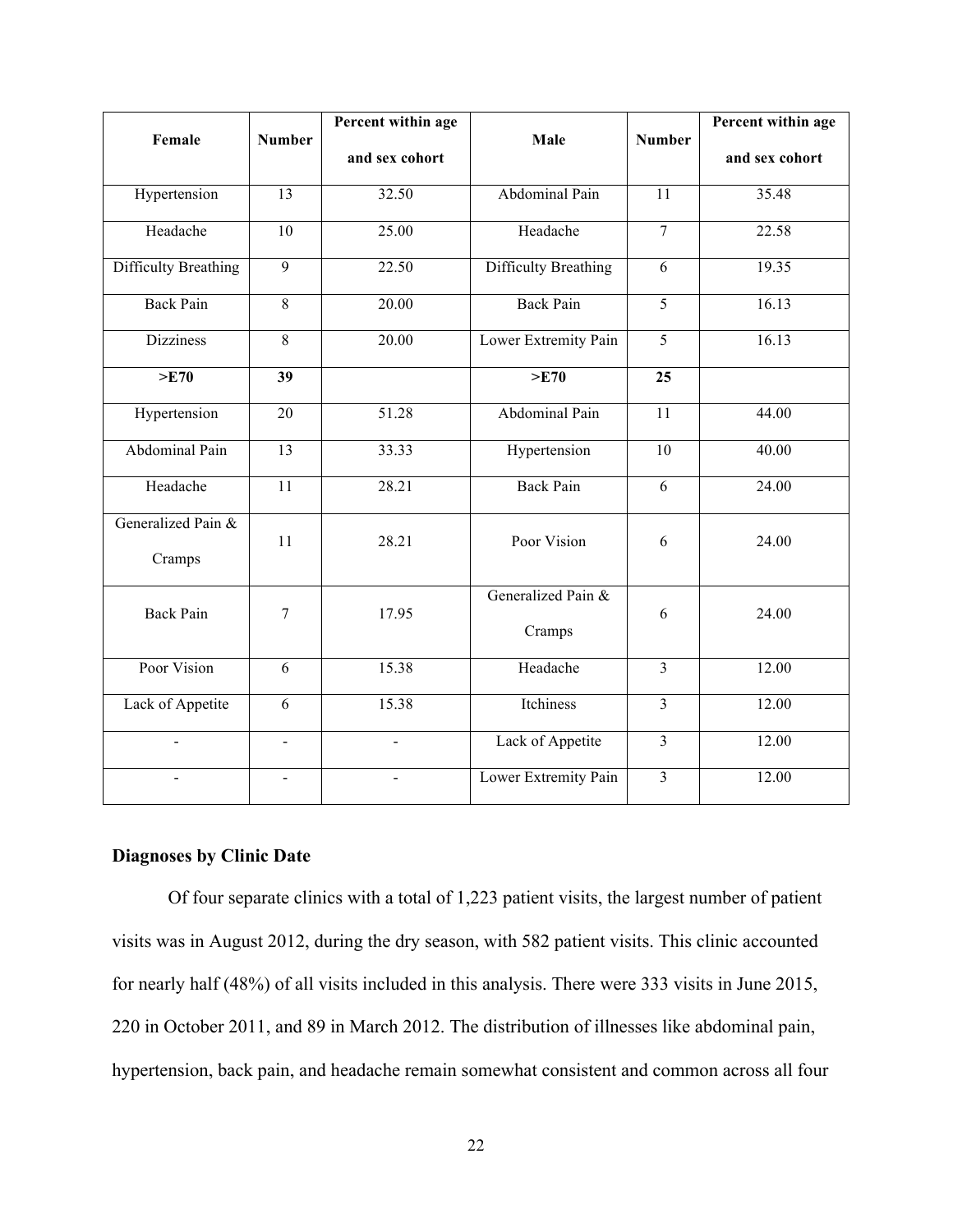clinics. Abdominal pain, for example, remains the most common diagnosis (between 34.5% and 46.58%) across all four clinic dates. Similarly, headache is the second most common diagnosis in October (31.96%), August (29.27%), and June (25.37%), and the third most common in March, where it still accounts for 19.10% of diagnoses during that clinic date.

On the other hand, illnesses like cough, flu, diarrhea, and nausea and vomiting fluctuate across the clinic dates. For example, flu varies from 2.8% in October 2011 to 13.6% in June 2015. Cough also varies across clinic date, from 3.37% in March 2012 to 12.91% just five months later, in August 2012. Figure 1 presents the fluctuations and consistency in four diagnoses (abdominal pain, headache, flu and cough) across clinic dates.



*Figure 1.* Distribution of Diagnoses Across Clinic Date

A distribution of the 12 most common diagnoses for each clinic date, and percentage during the clinic corresponding to each diagnoses is presented in Table 4.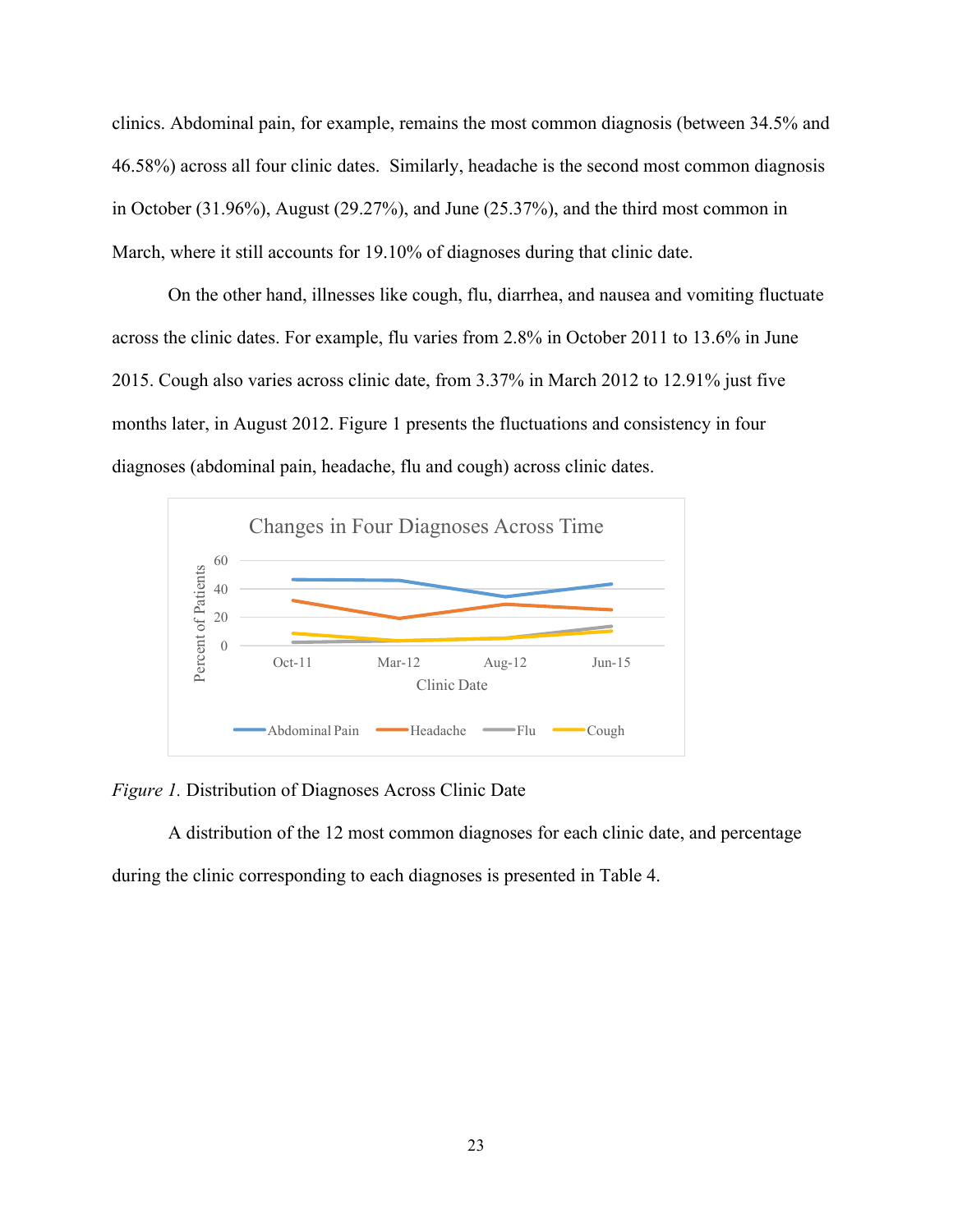### Table 4

| October 2011 (WET)   | $\frac{0}{0}$ | <b>March 2012</b><br>(DRY) | $\frac{0}{0}$ | August 2012 (DRY)    | $\frac{0}{0}$ | <b>June 2015 (WET)</b> | $\frac{0}{0}$ |
|----------------------|---------------|----------------------------|---------------|----------------------|---------------|------------------------|---------------|
| Abdominal Pain       | 46.58         | Abdominal Pain             | 46.07         | Abdominal Pain       | 34.55         | Abdominal Pain         | 43.38         |
|                      |               |                            |               |                      |               |                        |               |
| Headache             | 31.96         | Fever                      | 24.72         | Headache             | 29.27         | Headache               | 25.37         |
| Hypertension         | 19.18         | Headache                   | 19.10         | Fever                | 15.64         | Fever                  | 13.60         |
| Fever                | 14.16         | Hypertension               | 12.36         | Hypertension         | 13.45         | Flu                    | 13.60         |
| <b>Dizziness</b>     | 12.33         | <b>Dizziness</b>           | 10.11         | Cough                | 12.91         | Lack of Appetite       | 12.13         |
| Lack of Appetite     | 10.50         | Diarrhea                   | 7.87          | Lack of Appetite     | 11.82         | <b>Dizziness</b>       | 11.76         |
| Difficulty Breathing | 10.50         | <b>Back Pain</b>           | 7.87          | <b>Back Pain</b>     | 8.18          | Cough                  | 10.29         |
| <b>Back Pain</b>     | 10.05         | Difficulty Breathing       | 6.74          | Difficulty Breathing | 7.45          | <b>Back Pain</b>       | 8.46          |
| Cough                | 8.68          | Lack of Appetite           | 6.74          | Flu                  | 5.27          | Itchiness              | 6.25          |
| Itchiness            | 5.94          | Itchiness                  | 5.62          | <b>Dizziness</b>     | 4.73          | Difficulty Breathing   | 5.51          |
| Nausea & Vomiting    | 2.74          | Worms/Parasites            | 4.49          | Itchiness            | 3.27          | Hypertension           | 5.15          |
| Diarrhea             | 2.28          | F <sub>lu</sub>            | 3.37          | Nausea & Vomiting    | 2.91          | Diarrhea               | 4.78          |
| Flu                  | 2.28          | Cough                      | 3.37          | Diarrhea             | 2.18          | Nausea & Vomiting      | 4.04          |
| Worms/Parasites      | 1.37          | Nausea & Vomiting          | 1.12          | Worms/Parasites      | 0.55          | Worms/Parasites        | 2.94          |

## *Most Common Diagnoses by Clinic Date*

### **Blood Pressure and Hypertension**

Blood pressure was measured for 98% of adult patients 19 years and older. The maximum systolic blood pressure was 254 mm Hg and the maximum diastolic blood pressure was 139 mm Hg. The mean blood pressures for men and women were similar, but women had slightly higher values than men. For women, the mean systolic blood pressure was 128.46 (SD: 28.59) and the mean diastolic blood pressure was 78.16 (SD: 15.95). For men, the mean systolic blood pressure was 128.17 (SD: 25.53) and the mean diastolic blood pressure was 76.75 (SD: 14.88). Mean systolic and diastolic blood pressures for each age cohort and hypertension cutoff categorization, based on American Heart Association guidelines (2014), is presented in Table 5.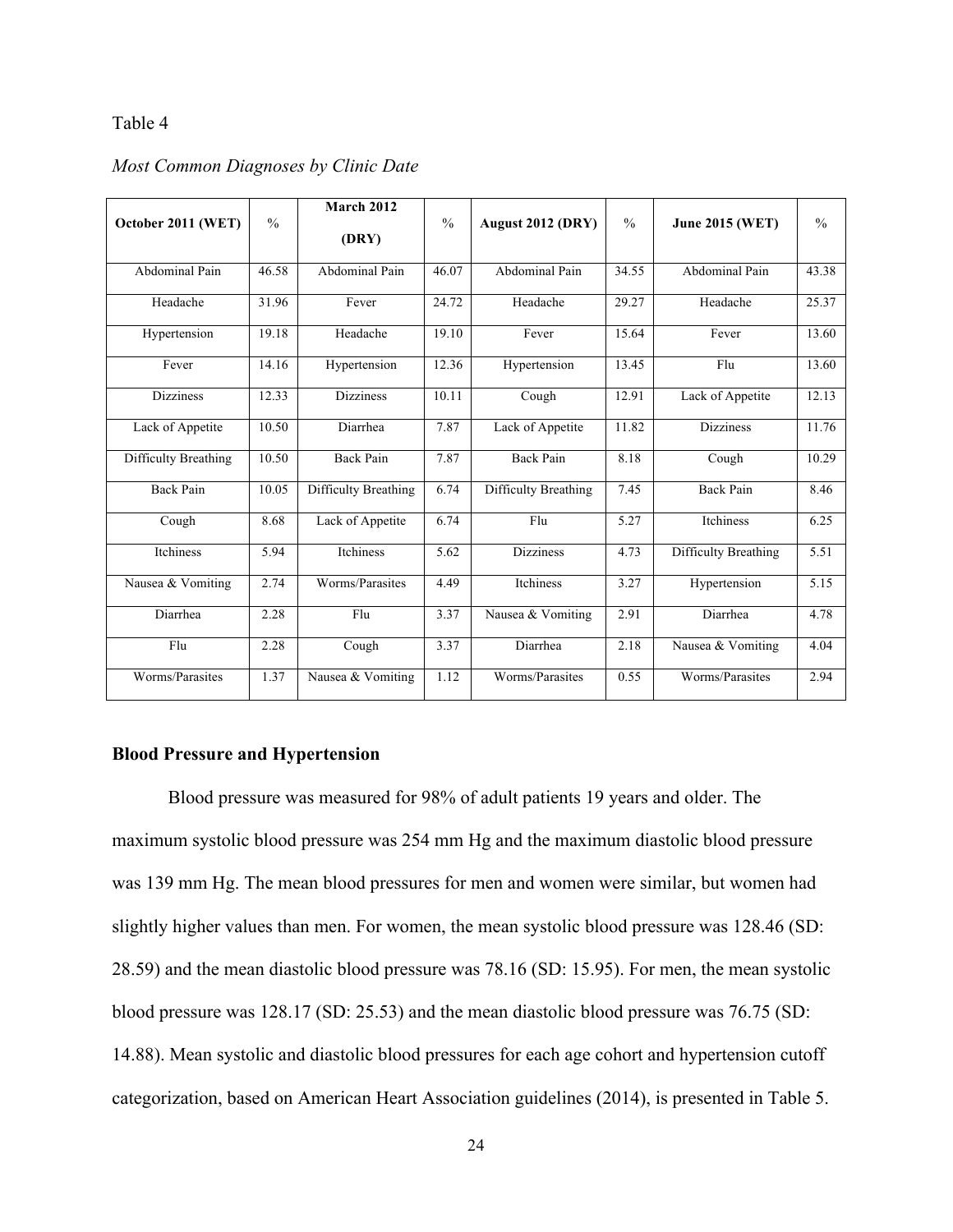Note that cutoff categories are based on cohort averages and does not necessarily imply that half of the patients suffer from hypertension.

### Table 5

*Distribution of Mean Blood Pressure by Age Cohort*

| Age       | <b>Mean Systolic</b> | <b>Standard</b><br><b>Deviation</b> | <b>Mean Diastolic</b> | <b>Standard</b><br><b>Deviation</b> | Hypertension<br><b>Cutoff</b><br>Category<br>(based on<br>averages) |
|-----------|----------------------|-------------------------------------|-----------------------|-------------------------------------|---------------------------------------------------------------------|
| $13 - 18$ | 112.6                | 14.00                               | 70.00                 | 10.30                               | N/A                                                                 |
| 19-29     | 118.66               | 17.16                               | 73.33                 | 12.66                               | N/A                                                                 |
| 30-39     | 121.83               | 21.74                               | 77.22                 | 15.40                               | Prehypertension                                                     |
| 40-49     | 129.99               | 26.77                               | 79.36                 | 14.87                               | Prehypertension                                                     |
| 50-59     | 140.59               | 32.96                               | 81.81                 | 17.59                               | Stage 1 HTN                                                         |
| 60-69     | 148.44               | 31.75                               | 85.44                 | 17.42                               | Stage 1 HTN                                                         |
| >E70      | 152.56               | 31.81                               | 86.13                 | 17.78                               | Stage 1 HTN                                                         |

Hypertension diagnoses emerged in the 30 to 39-year-old cohort (14.17%) and grew increasingly prevalent with age, accounting for 20.34% of diagnoses in 40 to 49 year olds, 35.11% in 50 to 59 year olds, 36.62% in 60 to 69 year olds, and was the single most common diagnosis, 46.88%, in patients 70 years and older. Table 6 presents data for patients with a diagnosis for hypertension in each age cohort. Blood pressure was not measured in children under 13 years of age so no hypertension diagnoses could be made.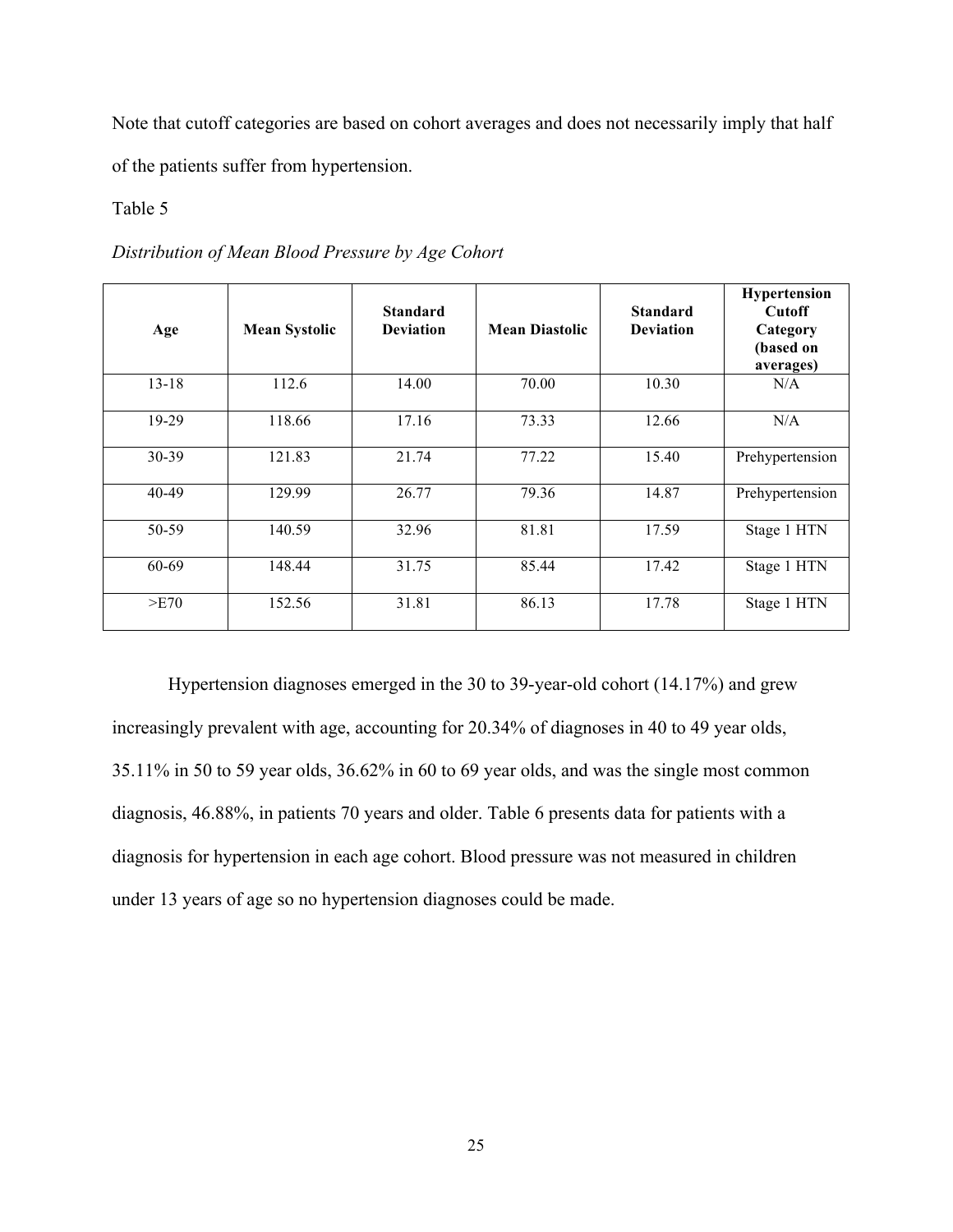## Table 6

# *Hypertension Diagnosis by Age Cohort*

| Age       | <b>Number</b> | Percent of patients in age group with hypertension |
|-----------|---------------|----------------------------------------------------|
| $13 - 18$ | 1             | 0.93                                               |
| 19-29     | 10            | 4.78                                               |
| 30-39     | 17            | 14.17                                              |
| 40-49     | 24            | 20.34                                              |
| 50-59     | 33            | 35.11                                              |
| 60-69     | 26            | 36.62                                              |
| >E70      | 30            | 46.88                                              |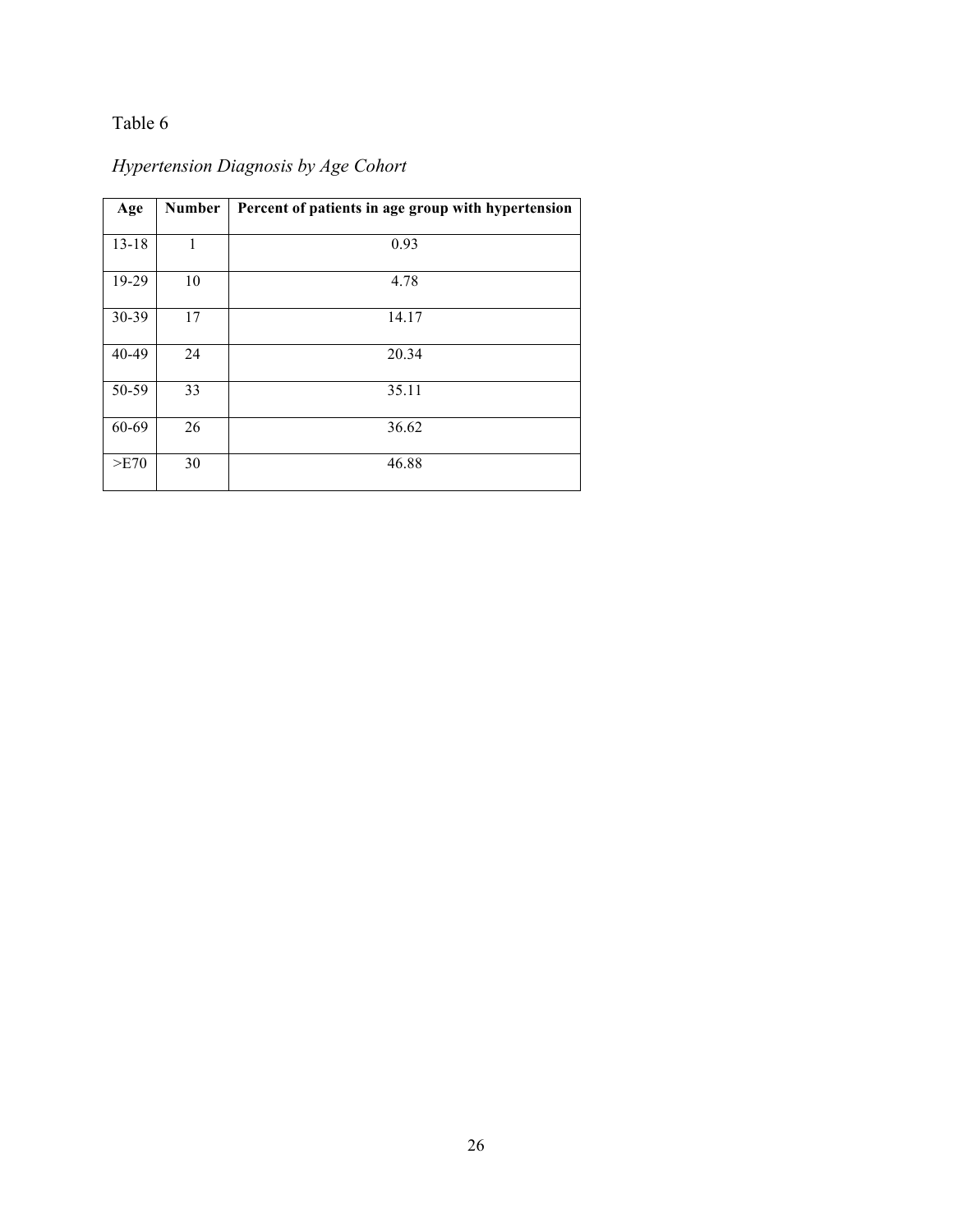#### **Chapter 5**

#### **Discussion**

The rural Central Plateau of Haiti is a geographic region in which general health has not yet been adequately investigated or described. Research conducted in rural Haiti has offered some insight into health, but the majority of published literature has been geared toward specific health concerns like tuberculosis, HIV/AIDS, maternal health, and cholera. Studies aiming to explain the overall health problems of the population are non-existent (Niska & Sloand, 2010). This study addresses the gap in our knowledge about health in rural Haiti by presenting an indepth description of the primary medical problems and common diagnoses in the population and their distribution across age, sex, and temporality.

With our analysis we determined the most common diagnoses include abdominal pain, headache, fever, hypertension, and a lack of appetite. Abdominal pain affects the population regardless of age, gender, or time of year. Despite being this population's most common complaint, there is a scarce amount of literature discussing the prevalence of general abdominal pain in Haitians. With these data, it was not possible to determine the origin of abdominal pain, although it could be related to a number of factors such as diet, intestinal parasites, or consumption of contaminated water. Considering that only 58% of Haitians have access to clean water (UNICEF, 2015), the high incidence of abdominal pain was not surprising.

Parasitic infections are most often associated with poverty, consumption of unsafe water, and poor sanitation and hygiene (Matthys, 2011), which aptly characterize the study area. Of symptoms experienced in patients with intestinal parasites, persistent abdominal pain is one of the most common (Sheehan, Raucher, & McKitrick, 1986). Although this analysis does not report high rates of worms or parasites, it is likely that many patients diagnosed with abdominal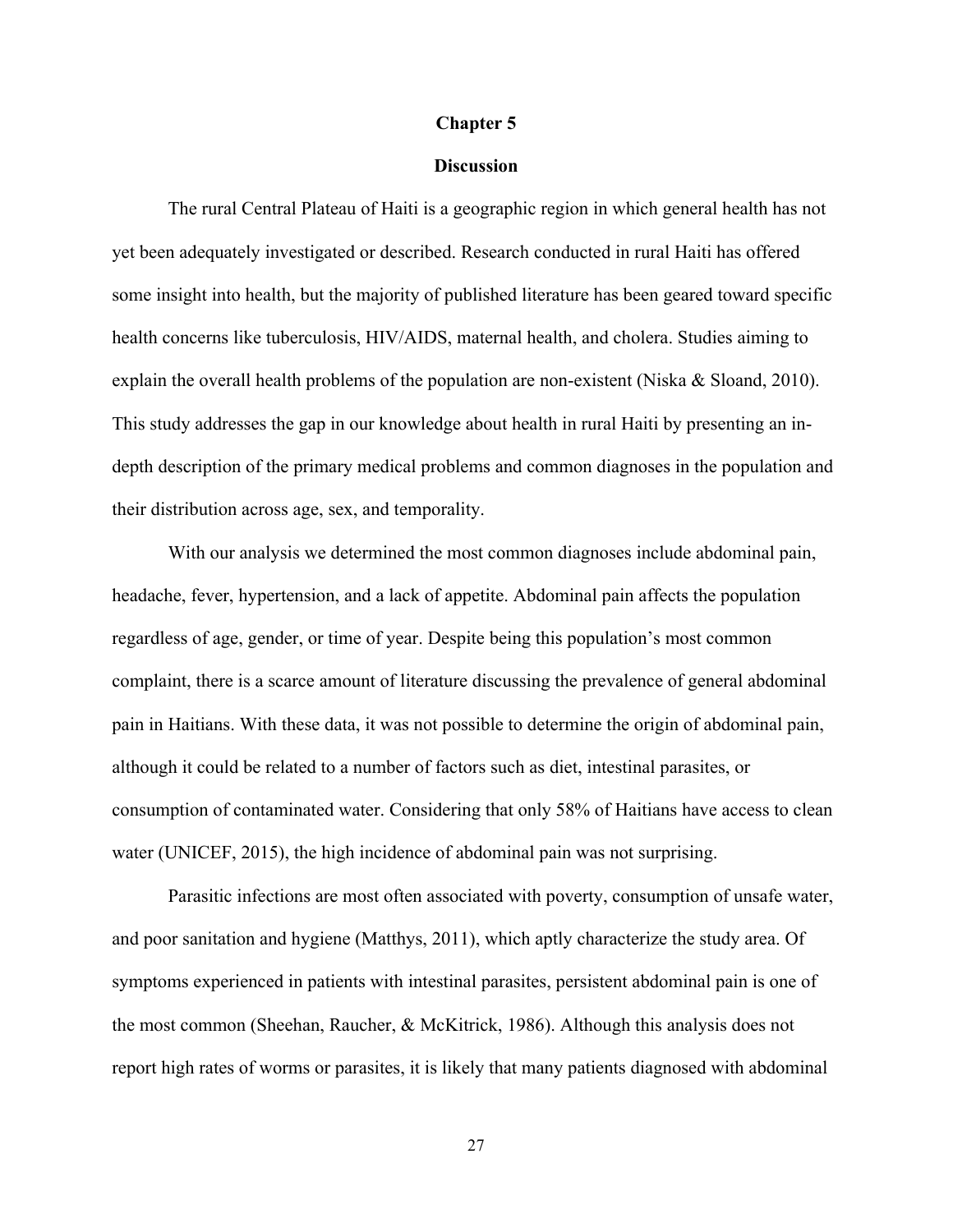pain were suffering from parasitic infection. However, as clinics were not equipped with the ability to perform lab tests, the presence of parasitic worms could not be confirmed. Further, considering that children are the usual recipients of deworming medicine in this community, it is highly likely that many adults experiencing chronic abdominal pain have untreated intestinal parasites. Future research could test whether administration of an anti-helminthic drug such as albendazole to the adult population can reduce the incidence of abdominal pain.

Hypertension was another common diagnosis in this population. It was somewhat surprising to find high rates of hypertension since the population does not present many of the factors that are considered common causes like lack of physical activity, smoking, alcohol use, and obesity. Other research has reported that only 4% of the Haitian population has an increased BMI (Kenerson, 2014). One potential contributing factor is increased salt intake due to high levels of salt in traditional Haitian cooking. Haitian culture endorses the use of salt due to its protective benefits countering dehydration in hot environments and belief that it is associated with vitality and strength (Kenerson, 2014). Over time, chronic water insecurity and high salt diets may facilitate the emergence of hypertension, as research has demonstrated a link between dehydration and elevated blood pressure in late life (Manz & Wentz, 2005). This notion mirrors our findings, showing a positive correlation between age and mean systolic and diastolic blood pressure.

In their research, Niska and Sloand (2010) found that most Haitians with hypertension were unaware of their status and less than 10% who knew they were hypertensive were receiving treatment. Given the comorbidity of hypertension with other diseases like cardiovascular disease, stroke, and kidney disease there is a great need for treatment. Seeing as nearly half of Haitians choosing to forego care based on cost (PAHO "Strengthening Health Systems and Services",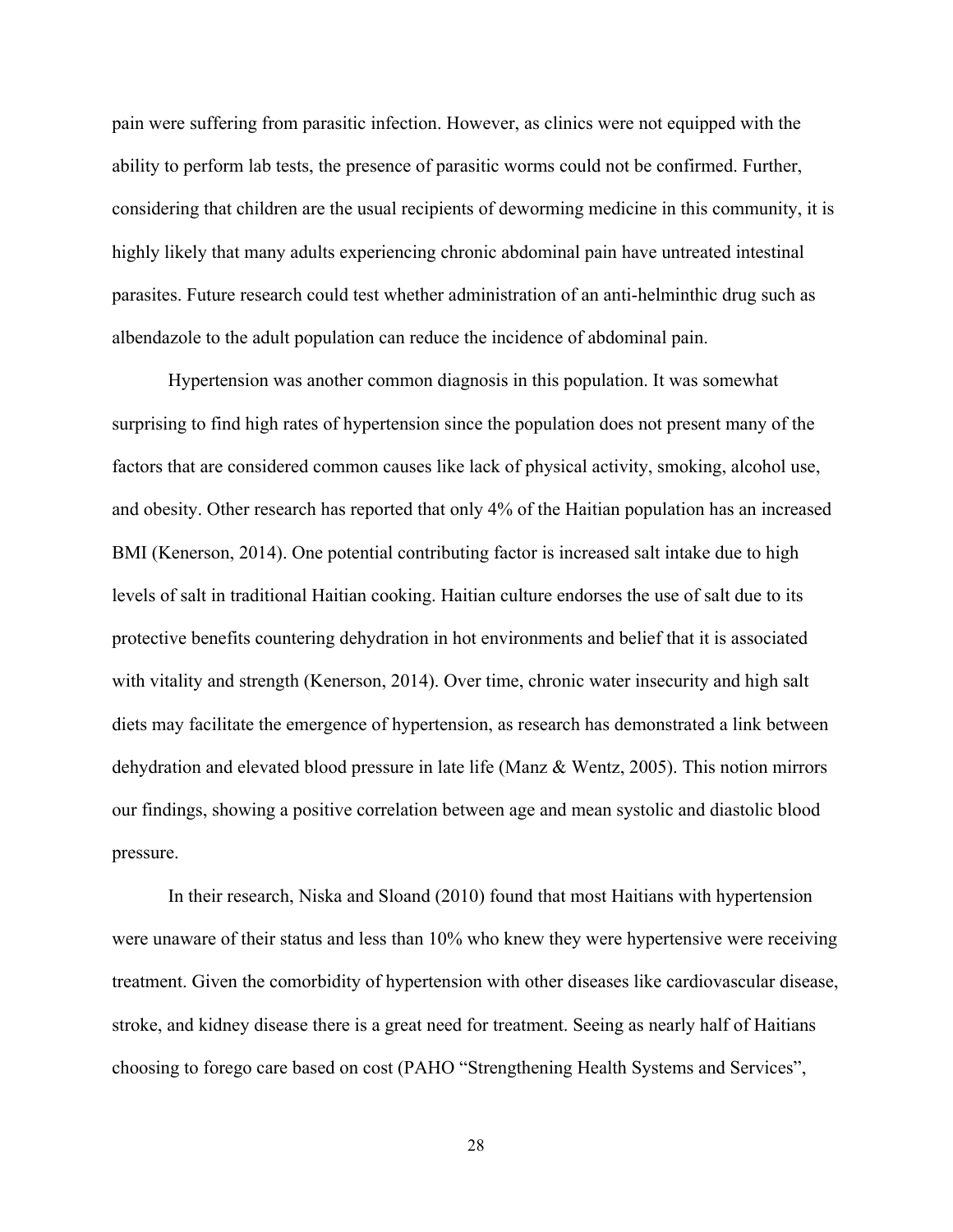2011a) and the fact that the majority of rural Haitians' do not have reliable transportation to receive treatment anyway (Prins, Kone, Nolan, & Thatte, 2008), it is imperative to improve ongoing health services in the community. Findings from this study provides data supported evidence that hypertension is a common medical problem in the community. This evidence may be useful to doctors in future clinics to ensure they are bringing adequate amounts of hypertension medication. Additionally, with two age cohorts (30 to 39 and 40 to 49 years old) falling within the prehypertension category, preventive behavior changes are necessary to reduce the prevalence of hypertension in later adulthood. Focus groups geared toward understanding the cultural significance of salt may provide useful insight into the best way to motivate dietary changes (i.e., decreased salt consumption and increased consumption of clean water) in the community.

The analysis of diagnoses across clinic dates indicated that most common diagnoses are stable over time and do not change based on season. This held true even for acute illness like flu. These findings were unexpected, as the wet season, characterized by increased precipitation and humidity, and close proximity in closed spaces resulting from seeking shelter from rain, are often associated with increased transmission of infectious disease (Wu, Lu, Zhou, Chen, & Xu, 2016).

There seems to be a relationship between environmental issues, such as limited access to health services, scarce nutritional resources, water contamination, inadequate sanitation, and type of health complaint. For example, chronic diagnoses like hypertension require long term treatment, which, is not viable considering nearly half of Haitians lack access to general healthcare (PAHO "Strengthening Health Systems and Services," 2011a). Factors like inadequate access to clean water and sanitation structure are likely related to diagnoses including cough, fever, flu and diarrhea. In the same way that they influenced the severity of cholera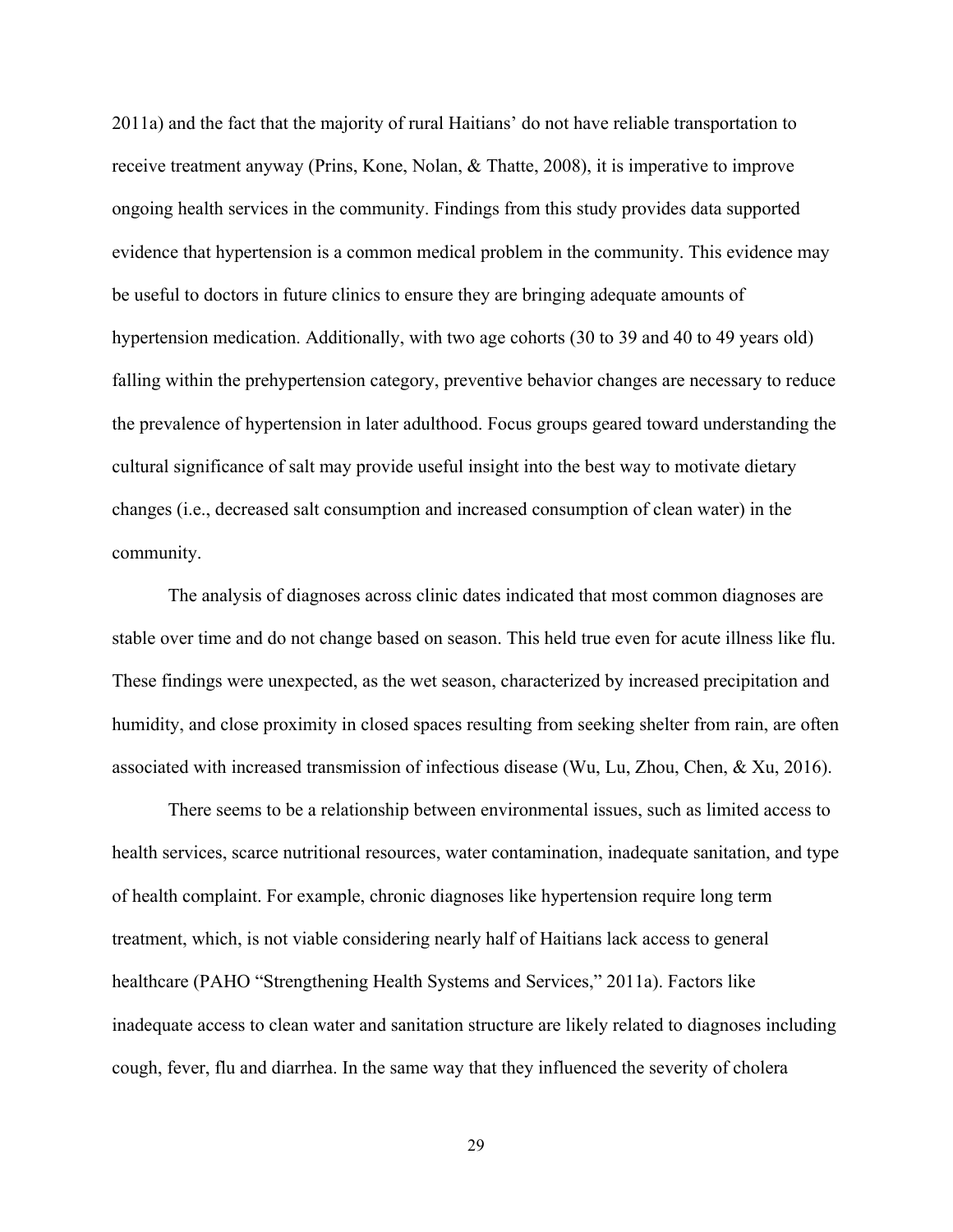(Barzilay et al., 2013; De Rochars, 2011), these factors may also facilitate endemic diagnoses like abdominal pain.

#### **Limitations**

One limitation of the data is that it represents a convenience sample of patients attending clinics held at uneven time intervals. It is possible that some population segments, such as women and children, may be overrepresented while others, such as severely ill individuals who are unable to reach the clinic or have already been transported to hospital, may be underrepresented. Because of this, there may be biases inherent in the sample and, thus, it may not be representative of the population.

Another limitation of the data, characteristic of secondary data analysis, was a lack of control over the data collection process. This resulted in inconsistencies in data collected from clinic to clinic. For example, some temperatures were recorded in Celsius and others in Fahrenheit. In addition, there were different people collecting patient information. This sometimes resulted in different terminology or spelling for the same complaint, as data collectors' native language could have been French, Haitian Kreyol, or English. Information included on each card varied from clinic to clinic with some data collectors recording just diagnoses and patient complaints, and others providing the course of treatment, usually medication, given to each patient. Another limitation was that patients often did not know their date of birth and offered estimates, which may have caused misclassification of age groups.

### **Recommendations**

This is the first study to assess the chief medical diagnoses in this region of rural Haiti. Based on these findings future directions could include an analysis of diagnoses based on the presence of latrines and improved water systems. Based on the observation that households are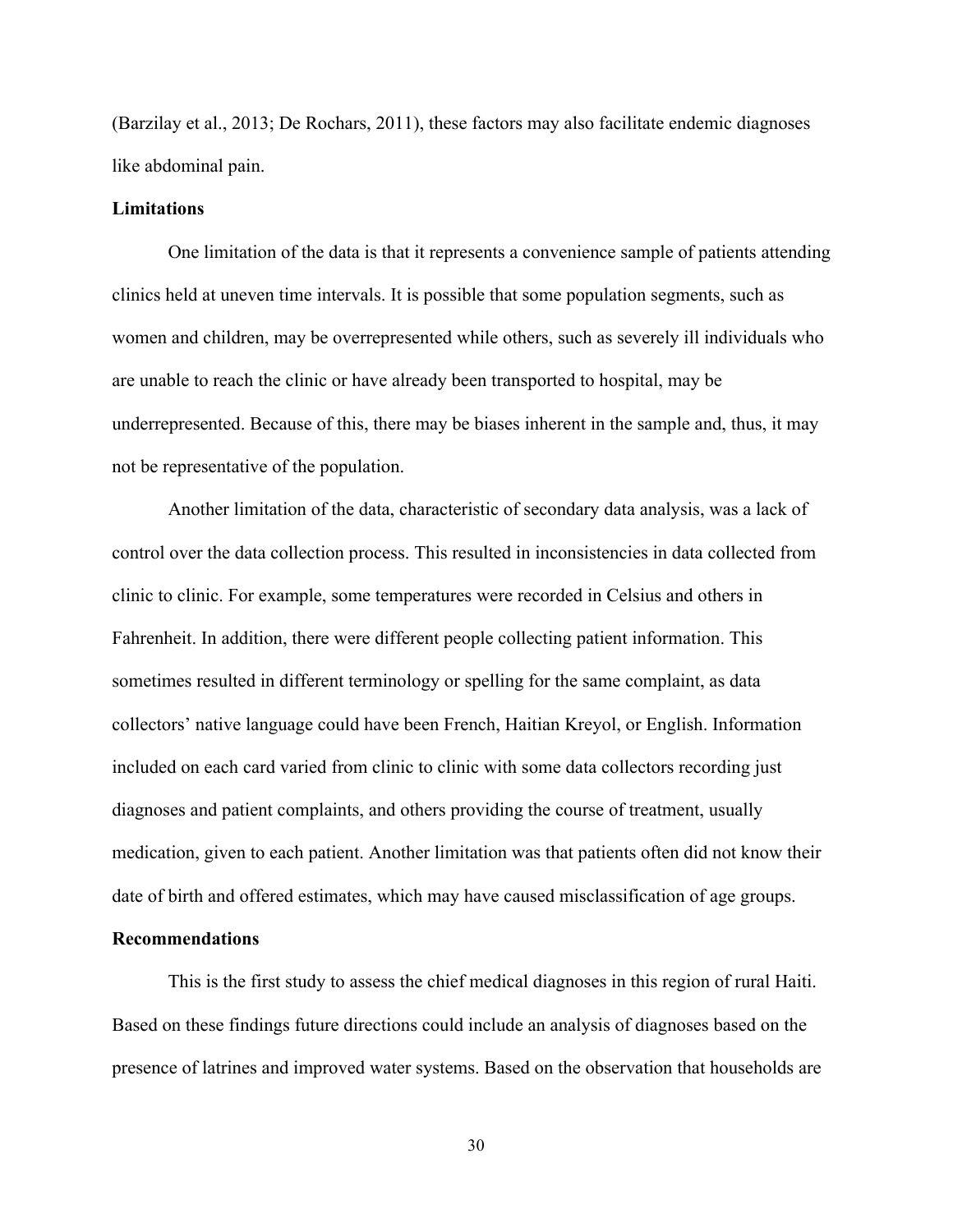often small, an analysis of indoor air quality and mold would be beneficial in determining if asthma could be an underlying cause of cough and headache, both of which were common diagnoses in this study. Observing consistencies or variations in diagnoses in different villages may support the generalizability of findings from this study to the rural Haitian population.

For the ease of potential analyses, future clinics would benefit from use of a standardized tool to collect patient information. Collection of additional patient demographic information like profession, education, and health behaviors (i.e., smoking, alcohol consumption, or handwashing) could provide interesting insight into how these factors relate to health. It would also be interesting to analyze variation in diagnoses based on the primary source of water (e.g., stream, river, protected or unprotected springs, well, etc.) and the method of treatment or filtration (e.g., in home filtration system, chlorine tablets, solar filtration, etc.). This may help to underscore the importance of clean water to health.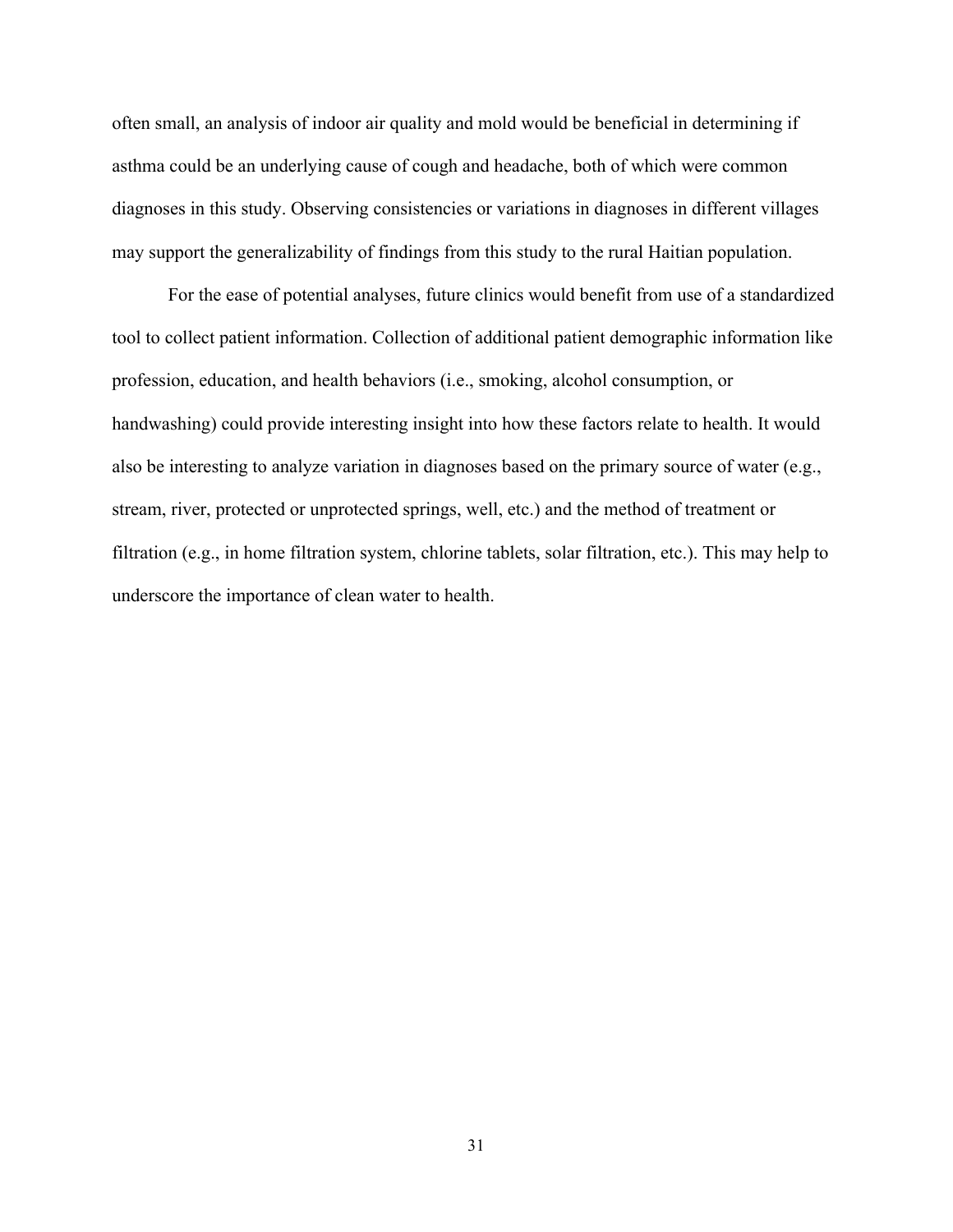#### **Chapter 6**

### **Conclusion**

This paper focuses on categorizing and describing the prominent medical problems diagnosed in a medical clinic in rural Haiti. The study also offers an analysis of diagnoses across covariates age, sex, and date of clinic, to observe possible patterns. An important strength of the study is the large sample size, over 1,000 patients, lending statistical power and reliability. The study explores common health problems and diagnoses in the Central Plateau of Haiti, a geographic region that has not yet been adequately described in terms of health. With one third of Haiti's healthcare coming from the private non-profit sector, including non-governmental organizations, volunteer, and religious organizations (PAHO, 2011c), findings from this analysis will be beneficial to help future organizations in their expectations, preparation, and delivery of healthcare. More specifically, future clinics may be better equipped with health information and medication suited to the health problems in rural Haiti or other similar areas.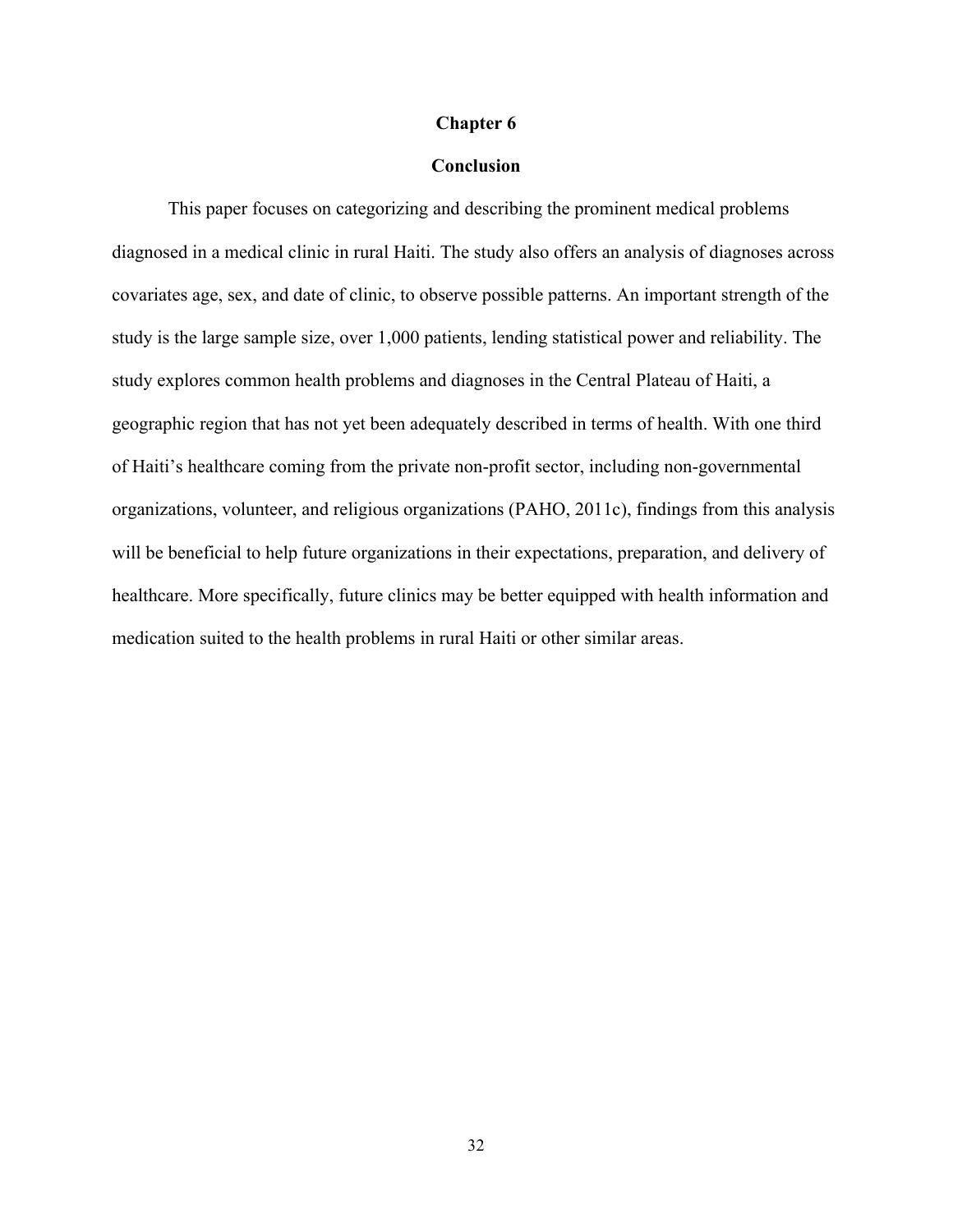#### **References**

- Ali, M., Nelson, A. R., Lopez, A. L., & Sack, D. A. (2015). Updated global burden of cholera in endemic countries. *PLoS Negl Trop Dis*, *9*(6), e0003832.
- Alsan, M. M., Westerhaus, M., Herce, M., Nakashima, K., & Farmer, P. E. (2011). Poverty, global health, and infectious disease: lessons from Haiti and Rwanda. *Infectious disease clinics of North America*, *25*(3), 611-622.
- American Heart Association. (2014). Understanding Blood Pressure Readings. Retrieved October 20, 2016, from http://www.heart.org/HEARTORG/Conditions/HighBloodPressure/AboutHighBloodPres sure/Understanding-Blood-Pressure-Readings\_UCM\_301764\_Article.jsp#.WBDn9y0rKU1
- Anthony, D. (2011). *The state of the world's children 2011-adolescence: an age of opportunity*. United Nations Children's Fund (UNICEF).
- Barzilay, E. J., Schaad, N., Magloire, R., Mung, K. S., Boncy, J., Dahourou, G. A., ... Tappero, J. W. (2013). Cholera surveillance during the Haiti epidemic—the first 2 years. *New England Journal of Medicine*, *368*(7), 599-609.
- Brodwin, P. E. (1997). Politics, practical logic, and primary health care in rural Haiti. *Medical Anthropology Quarterly*, *11*(1), 69-88.
- Castro, A., & Farmer, P. (2003). Infectious disease in Haiti. *EMBO reports*, *4*(6S), S20-S23.
- Clouston, S. A., Rubin, M. S., Phelan, J. C., & Link, B. G. (2016). A Social History of Disease: Contextualizing the Rise and Fall of Social Inequalities in Cause-Specific Mortality. *Demography*, *53*(5), 1631-1656.
- de Pee, S., Grede, N., Mehra, D., & Bloem, M. W. (2014). The enabling effect of food assistance in improving adherence and/or treatment completion for antiretroviral therapy and tuberculosis treatment: a literature review. *AIDS and Behavior*, *18*(5), 531-541.
- De Rochars, V. E. B., Tipret, J., Patrick, M., Jacobson, L., Barbour, K. E., Berendes, D., ... Roels, T. (2011). Knowledge, attitudes, and practices related to treatment and prevention of cholera, Haiti, 2010. *Emerging infectious diseases*, *17*(11), 2158-2162.
- Eberhardt, M. S., & Pamuk, E. R. (2004). The importance of place of residence: examining health in rural and nonrural areas. *American Journal of Public Health*, *94*(10), 1682- 1686.
- Farmer, P., Robin, S., Ramilus, S. L., & Kim, J. Y. (1991, December). Tuberculosis, poverty, and compliance: lessons from rural Haiti. In *Seminars in respiratory infections* 6(4), 254- 260.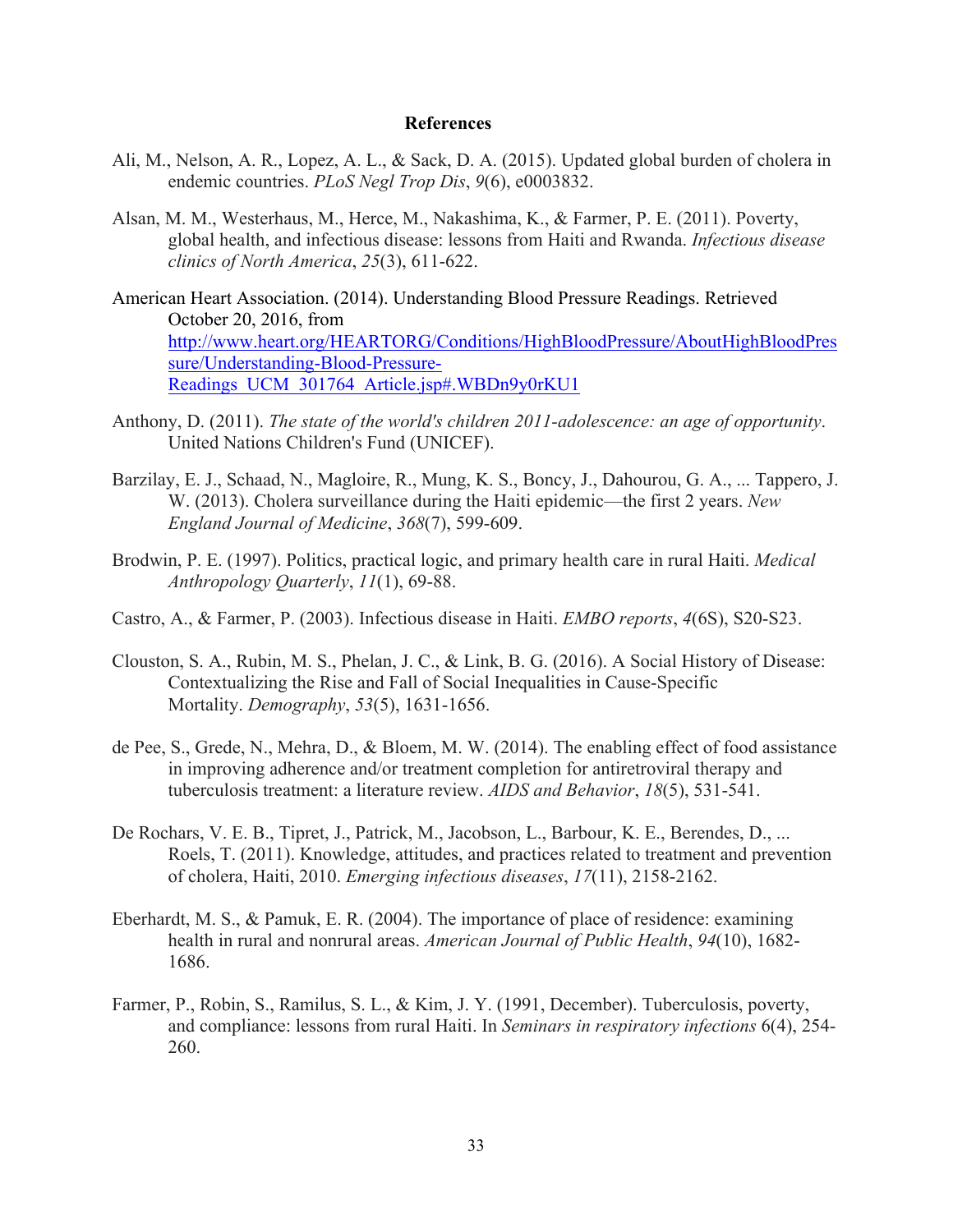- Fournier, A. M., & Dodard, M. (1997). The health care delivery crisis in Haiti. *Family Medicine*, *29*(9), 666-669.
- Gage, A. J. (2007). Barriers to the utilization of maternal health care in rural Mali. *Social Science & Medicine*, *65*(8), 1666-1682.
- Gibbons, E., & Garfield, R. (1999). The impact of economic sanctions on health and human rights in Haiti, 1991-1994. *American Journal of Public Health*, *89*(10), 1499-1504.
- Hardoy, J. E., & Satterthwaite, D. (2014). Environmental Problems of Third World Cities: A Global Issue Ignored?. *Cities of the Global South Reader*, 155.
- Jacobs, L. D., Judd, T. M., & Bhutta, Z. A. (2016). Addressing the Child and Maternal Mortality Crisis in Haiti through a Central Referral Hospital Providing Countrywide Care. *The Permanente Journal*, *20*(2), 59.
- Joseph, J. P., Jerome, G., Lambert, W., Almazor, P., Cupidon, C. E., & Hirschhorn, L. R. (2015). Going beyond the vertical: leveraging a national HIV quality improvement programme to address other health priorities in Haiti. *AIDS*, *29*, S165-S173.
- Joseph, P., Severe, P., Ferdinand, S., Goh, K. S., Sola, C., Haas, D. W., ... Fitzgerald, D. W. (2006). Multidrug-resistant tuberculosis at an HIV testing center in Haiti. *Aids*, *20*(3), 415-418.
- Kenerson, J. G. (2014). Hypertension in Haiti: the challenge of best possible practice. *The Journal of Clinical Hypertension*, *16*(2), 107-114.
- Klugman, J. (2009). Human development report 2009. Overcoming barriers: Human mobility and development. *Overcoming Barriers: Human Mobility and Development (October 5, 2009). UNDP-HDRO Human Development Reports*.
- Kochanek, K. D., Xu, J., Murphy, S. L., Miniño, A. M., & Kung, H. C. (2011). Deaths: final data for 2009. *National vital statistics reports: from the Centers for Disease Control and Prevention, National Center for Health Statistics, National Vital Statistics System*, *60*(3), 1-116.
- Koenig, S. P., Leandre, F., & Farmer, P. E. (2004). Scaling-up HIV treatment programmes in resource-limited settings: the rural Haiti experience. *Aids*, *18*, S21-S25.
- Manz, F., & Wentz, A. (2005). The importance of good hydration for the prevention of chronic diseases. *Nutrition Reviews*, *63*(suppl 1), S2-S5.
- Matthys, B., Bobieva, M., Karimova, G., Mengliboeva, Z., Jean-Richard, V., Hoimnazarova, M., ... & Wyss, K. (2011). Prevalence and risk factors of helminths and intestinal protozoa infections among children from primary schools in western Tajikistan. *Parasites & vectors*, *4*(1), 1.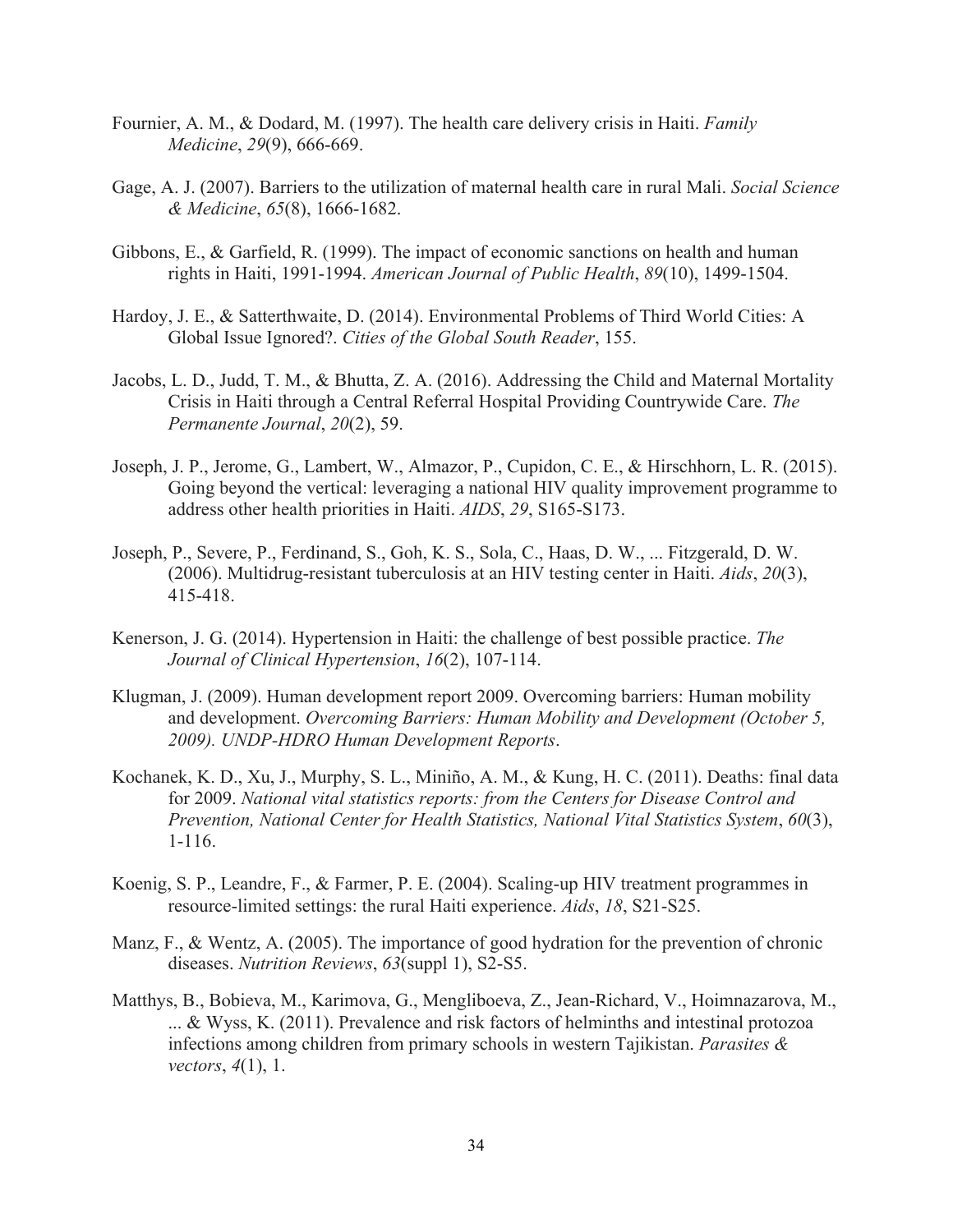- McIntyre, L., Connor, S. K., & Warren, J. (2000). Child hunger in Canada: results of the 1994 National Longitudinal Survey of Children and Youth. *Canadian Medical Association Journal*, *163*(8), 961-965.
- Mohatt, N. V., Thompson, A. B., Thai, N. D., & Tebes, J. K. (2014). Historical trauma as public narrative: A conceptual review of how history impacts present-day health. *Social Science & Medicine*, *106*, 128-136.
- Niska, R. W., & Sloand, E. (2010). Ambulatory medical care in rural Haiti. *Journal of health care for the poor and underserved*, *21*(1), 70-80.
- Pan American Health Organization (PAHO). (2011a). PAHO/WHO Technical Cooperation 2010-2011. Strengthening health systems and services (2011). Retrieved Oct 20, 2016 from: www.paho.org/hai/index.php?option=com\_docman&task=doc\_view&gid=940&Itemid= 7004.
- Pan American Health Organization (PAHO). (2011b). PAHO/WHO Technical Cooperation 2010–2011. Free obstetric care project/free child care project (2011). Retrieved Oct 20, 2016 from: www.paho.org/hai/index.php?option=com\_docman&task=doc\_download&gid=939&Ite mid=
- Pan American Health Organization (PAHO). (2011c) Country health profile: Haiti. Retrieved Oct 24,2016 from: http://www.paho.org/english/sha/prflhai.htm.
- Perry, H., Berggren, W., Berggren, G., Dowell, D., Menager, H., Bottex, E., Dortonne, J., Philippe, F., & Cayemittes, M. (2007). Long-term reductions in mortality among children under age 5 in rural Haiti: effects of a comprehensive health system in an impoverished setting. *American Journal of Public Health*, *97*(2), 240-246.
- Prins, A., Kone, A., Nolan, N., & Thatte, N. (2008). USAID/Haiti Maternal and Child Health and Family Planning Portfolio Review and Assessment.
- Ryan, E. T. (2011). Haiti in the context of the current global cholera pandemic. *Emerg Infect Dis*, *17*(11), 2175-2176.
- Sheehan, D. J., Raucher, B. G., & McKITRICK, J. C. (1986). Association of Blastocystis hominis with signs and symptoms of human disease. *Journal of Clinical Microbiology*, *24*(4), 548-550.
- Sletten, P., & Egset, W. (2004). *Poverty in Haiti* (Vol. 31). Fafo.
- Sotero, M. (2006). A conceptual model of historical trauma: Implications for public health practice and research. *Journal of Health Disparities Research and Practice*, *1*(1), 93-108.
- Tappero, J. W., & Tauxe, R. V. (2011). Lessons learned during public health response to cholera epidemic in Haiti and the Dominican Republic. *Emerging Infectious Disease*, *17*(11), 2087-2093.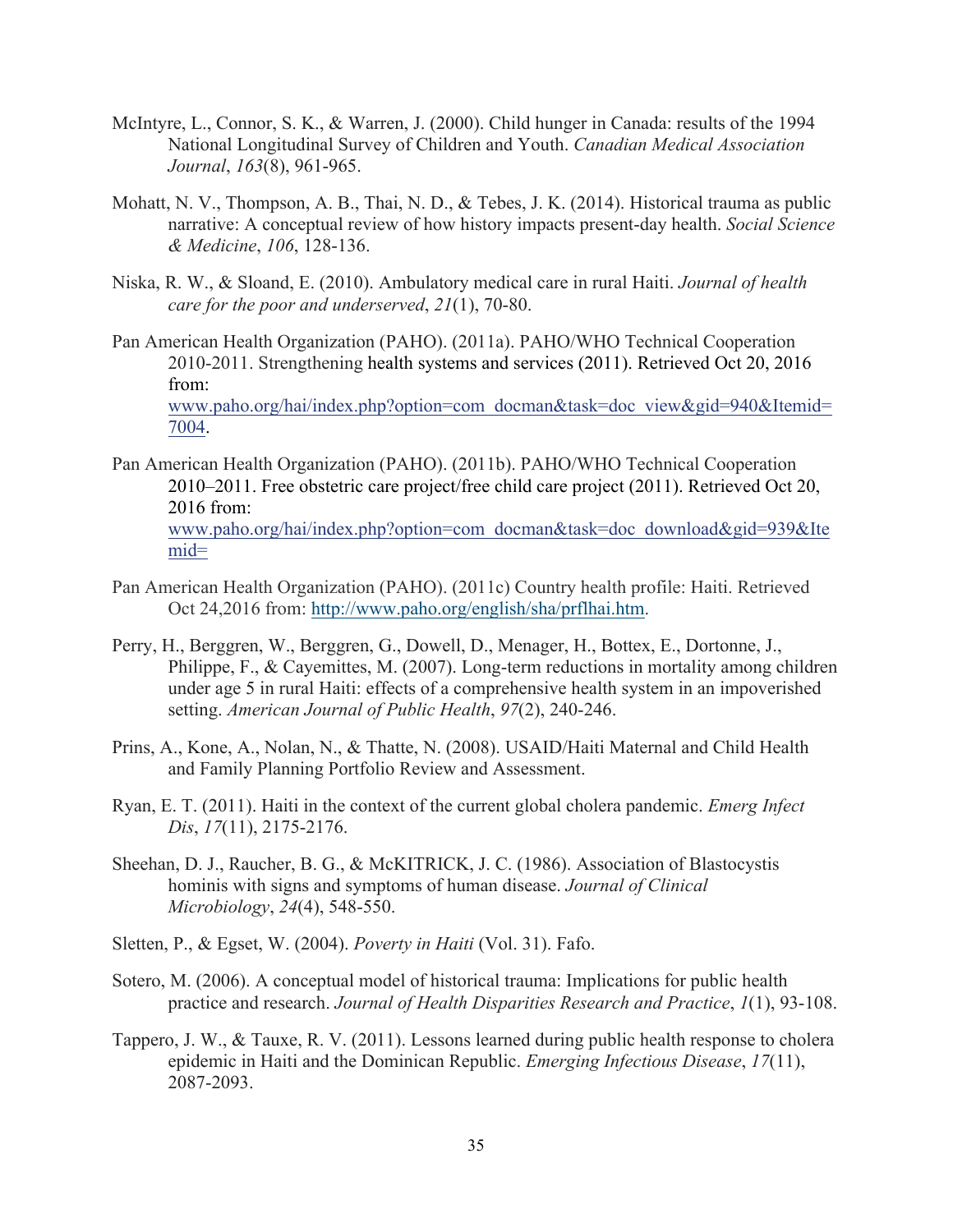- UNAIDS. (2016) Joint United Nations Programme on HIV/AIDS (UNAIDS). Global AIDS update 2016. *Geneva, Switzerland*.
- UNICEF. (2015). Progress on Sanitation and Drinking-Water: 2015 Update and MDG Assessment. *World Health Organization: Geneva, Switzerland*.
- Von Tunzelmann, A. (2009). Haiti: the land where children eat mud. *The Sunday Times, May*, *17*.
- Walton, D. A., Farmer, P. E., Lambert, W., Léandre, F., Koenig, S. P., & Mukherjee, J. S. (2004). Integrated HIV prevention and care strengthens primary health care: lessons from rural Haiti. *Journal of Public Health Policy*, *25*(2), 137-158.
- Watts, J. (2014). Haiti making good progress in health but challenges remain. *The Lancet*, *384*(9952), 1413-1414.
- World Health Organization. (2015). *Global tuberculosis report 2015*. World Health Organization.
- WHO & UNICEF. (2014). Trends in maternal mortality: 1990 to 2013: estimates by WHO, UNICEF, UNFPA, The World Bank and the United Nations Population Division: executive summary.
- Wu, X., Lu, Y., Zhou, S., Chen, L., & Xu, B. (2016). Impact of climate change on human infectious diseases: Empirical evidence and human adaptation. *Environment International*, *86*, 14-23.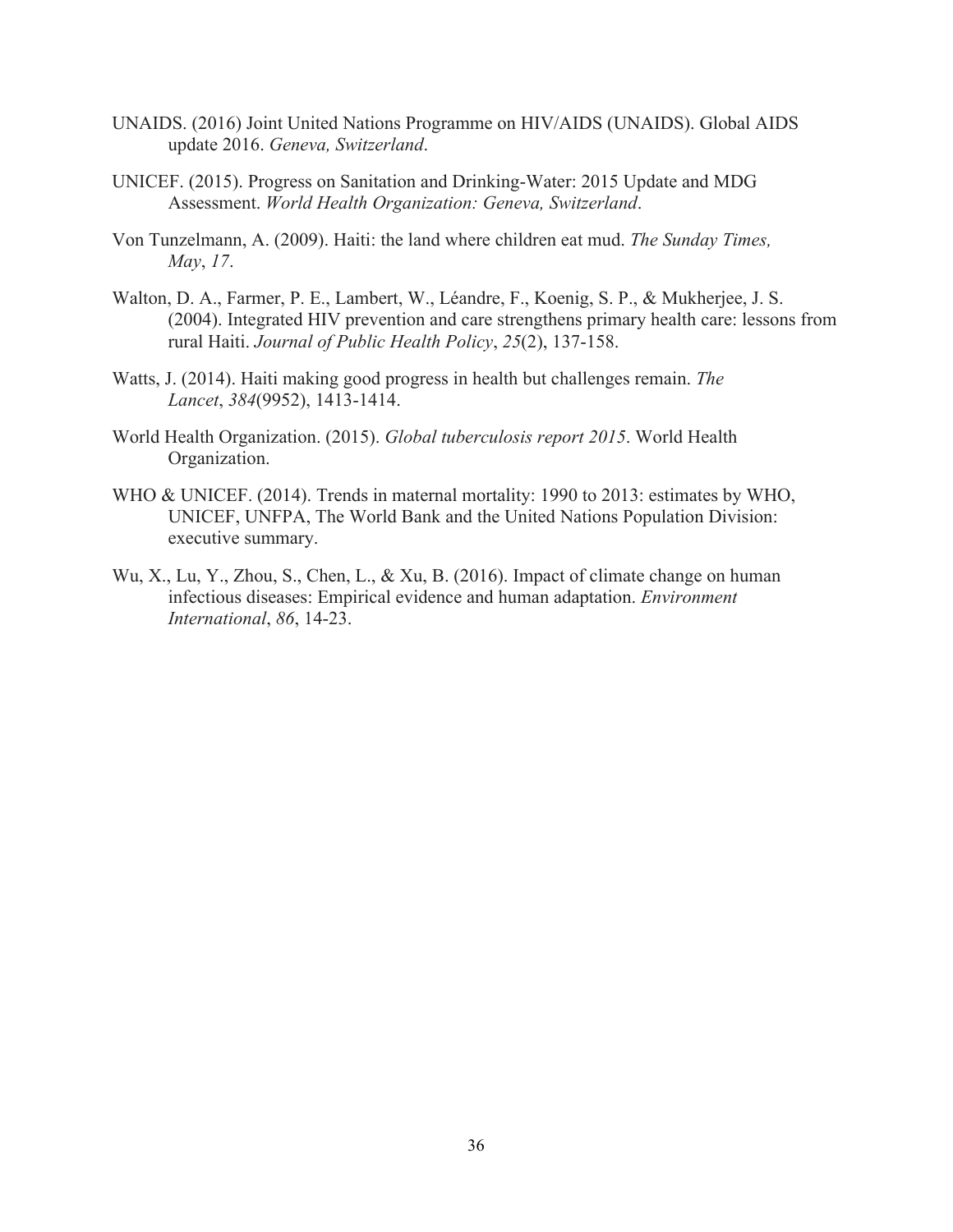Appendix 1

*University of Memphis IRB Approval*

Hello,

The University of Memphis Institutional Review Board, FWA00006815, has reviewed and approved your submission in accordance with all applicable statuses and regulations as well as ethical principles.

**PI NAME:** Emma Draluck **CO-PI: PROJECT TITLE:** Secondary Analysis of Morbidity Data from a Rural Haitian Village **FACULTY ADVISOR NAME (if applicable):** Debra Bartelli **IRB ID: #**4311 **APPROVAL DATE:** 9/1/2016 **EXPIRATION DATE: LEVEL OF REVIEW:** Exempt

*Please Note: Modifications do not extend the expiration of the original approval* **Approval of this project is given with the following obligations:**

**1. If this IRB approval has an expiration date, an approved renewal must be in effect to continue the project prior to that date. If approval is not obtained, the human consent form(s) and recruiting material(s) are no longer valid and any research activities involving human subjects must stop.**

**2. When the project is finished or terminated, a completion form must be completed and sent to the board.**

**3. No change may be made in the approved protocol without prior board approval, whether the approved protocol was reviewed at the Exempt, Expedited or Full Board level. 4. Exempt approval are considered to have no expiration date and no further review is** 

**necessary unless the protocol needs modification.**

**Approval of this project is given with the following special obligations:**

**Thank you,**

**James P. Whelan, Ph.D.**

**Institutional Review Board Chair**

**The University of Memphis.**

*Note: Review outcomes will be communicated to the email address on file. This email should be considered an official communication from the UM IRB.*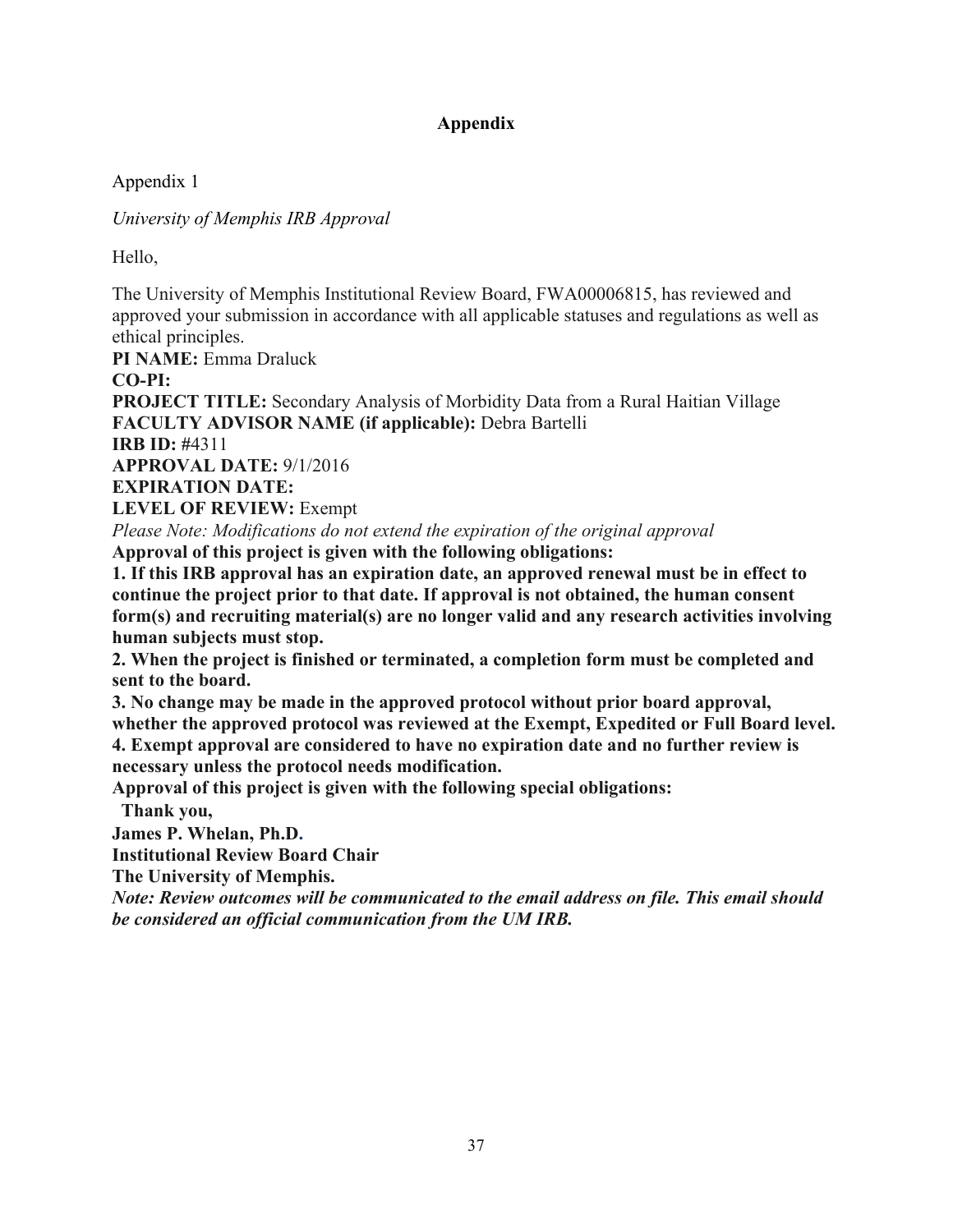| <b>Diagnosis</b>              | <b>Number</b>           | Percent          |
|-------------------------------|-------------------------|------------------|
| Total                         | 1129                    | 100              |
| Abdominal Pain                | $\overline{451}$        | 39.91            |
| Acid Reflux                   | 68                      | 6.02             |
| Allergies                     | $\overline{4}$          | 0.35             |
| Anemia                        | 17                      | $\overline{1.5}$ |
| Arthritis                     | 5                       | 0.44             |
| Asthma                        | $\overline{3}$          | 0.27             |
| <b>Back Pain</b>              | 97                      | 8.58             |
| <b>Burning with Urination</b> | 6                       | 0.53             |
| <b>Chest Pain</b>             | 20                      | 1.77             |
| Congestion                    | $\overline{\mathbf{3}}$ | 0.27             |
| Cough                         | $\overline{121}$        | 10.71            |
| Dental                        | $\overline{11}$         | 0.97             |
| Diarrhea                      | 37                      | 3.27             |
| <b>Difficulty Breathing</b>   | 85                      | 7.52             |
| <b>Dizziness</b>              | 94                      | 8.32             |
| Earache                       | 21                      | 1.86             |
| Eye Pain/Itchiness            | 52                      | 4.6              |
| Fever                         | 176                     | 15.58            |
| Flu                           | 74                      | 6.55             |
| Gas                           | 21                      | 1.86             |
| Headache                      | 317                     | 28.05            |

# *Distribution of All Diagnoses Included in Analysis of All Patients*

| <b>Diagnosis</b>                | <b>Number</b>   | Percent |
|---------------------------------|-----------------|---------|
|                                 |                 |         |
| <b>Heart Palpitations</b>       | 21              | 1.86    |
| Hernia                          | 9               | 0.80    |
| Hypertension                    | 141             | 12.48   |
| Insomnia                        | 12              | 1.06    |
| Itchiness                       | 53              | 4.69    |
| Lack of Appetite                | 127             | 11.24   |
| Lower Extremity Pain            | 29              | 2.57    |
| Nausea/Vomiting                 | $\overline{34}$ | 3.01    |
| Poor Vision                     | 50              | 4.42    |
| Pregnant                        | 12              | 1.06    |
| Rash                            | 30              | 2.65    |
| Ringworm                        | 20              | 1.77    |
| <b>Scabies</b>                  | 10              | 0.88    |
| Sore Throat                     | 6               | 0.53    |
| <b>Urinary Tract Infection</b>  | 25              | 2.21    |
| <b>Upper Extremity Pain</b>     | $\overline{4}$  | 0.35    |
| Vaginal Infection               | 50              | 4.42    |
| Weakness                        | 34              | 3.01    |
| Weight Loss                     | 22              | 1.95    |
| Worms/Parasites                 | 18              | 1.59    |
| Generalized Body<br>Pain/Cramps | 74              | 6.55    |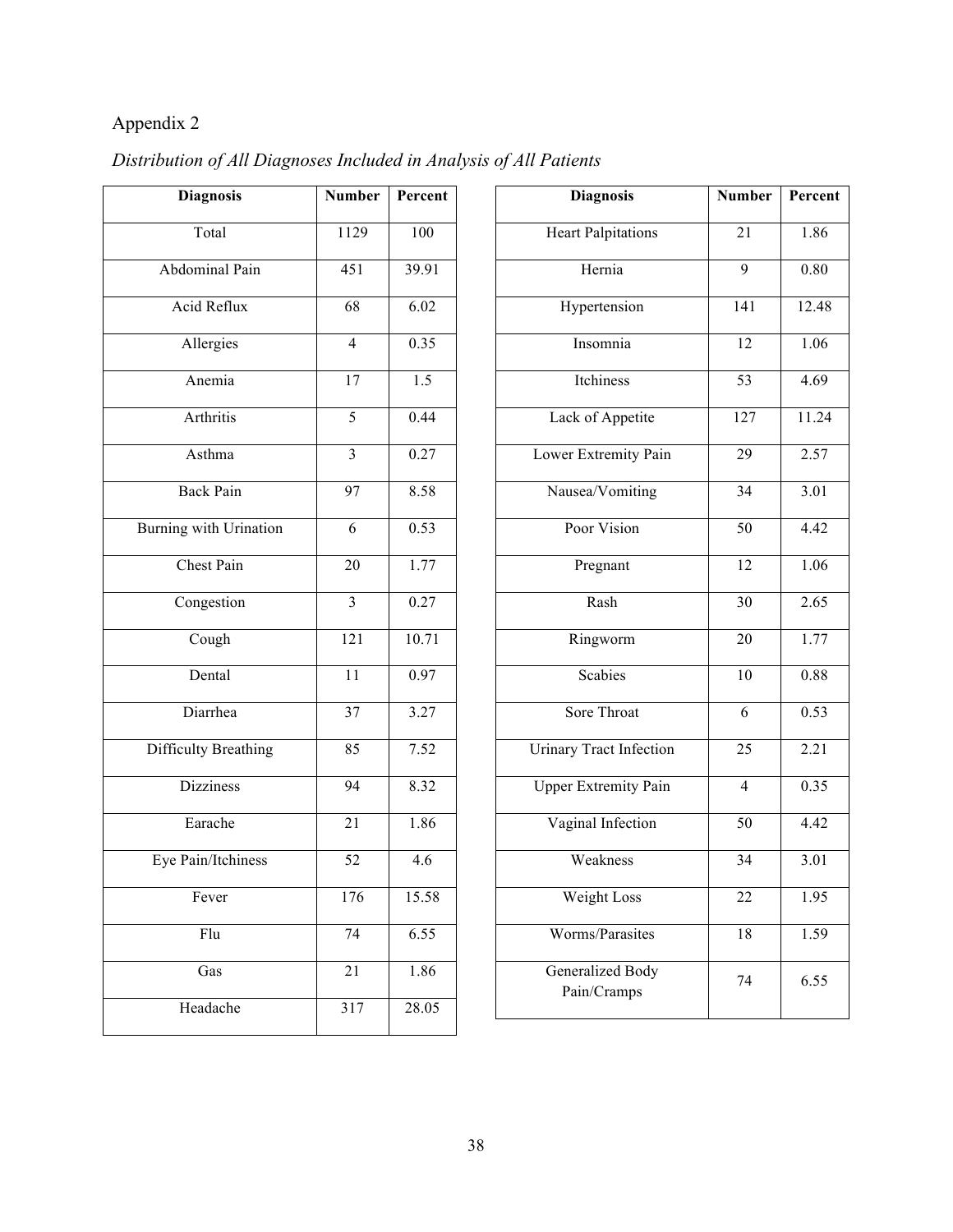| <b>Diagnosis</b>      | <b>Proportion of</b><br><b>Females</b> | <b>Proportion of</b><br><b>Males</b> | <b>P-Value</b> |
|-----------------------|----------------------------------------|--------------------------------------|----------------|
| Abdominal Pain        | 42.24%                                 | 35.90%                               | 0.0437         |
| Headache              | 32.45%                                 | 20.48%                               | < 0.001        |
| Fever                 | 14.69%                                 | 17.11%                               | 0.2789         |
| Hypertension          | 14.69%                                 | 8.67%                                | 0.0032         |
| Lack of Appetite      | 12.73%                                 | 8.67%                                | 0.0376         |
| Cough                 | 10.21%                                 | 11.57%                               | 0.4772         |
| <b>Back Pain</b>      | 8.67%                                  | 8.43%                                | 0.8907         |
| <b>Dizziness</b>      | 9.51%                                  | 6.27%                                | 0.0569         |
| Difficulty Breathing  | 7.83%                                  | 6.99%                                | 0.6040         |
| Generalized Body Pain | 7.13%                                  | 5.54%                                | 0.2974         |

*P-Values for the Association Between Sex and the 10 Most Common Diagnoses*

\*Diagnoses with significant p-values are italicized

\*P-values are calculated by the Chi-Square test or Fishers Exact test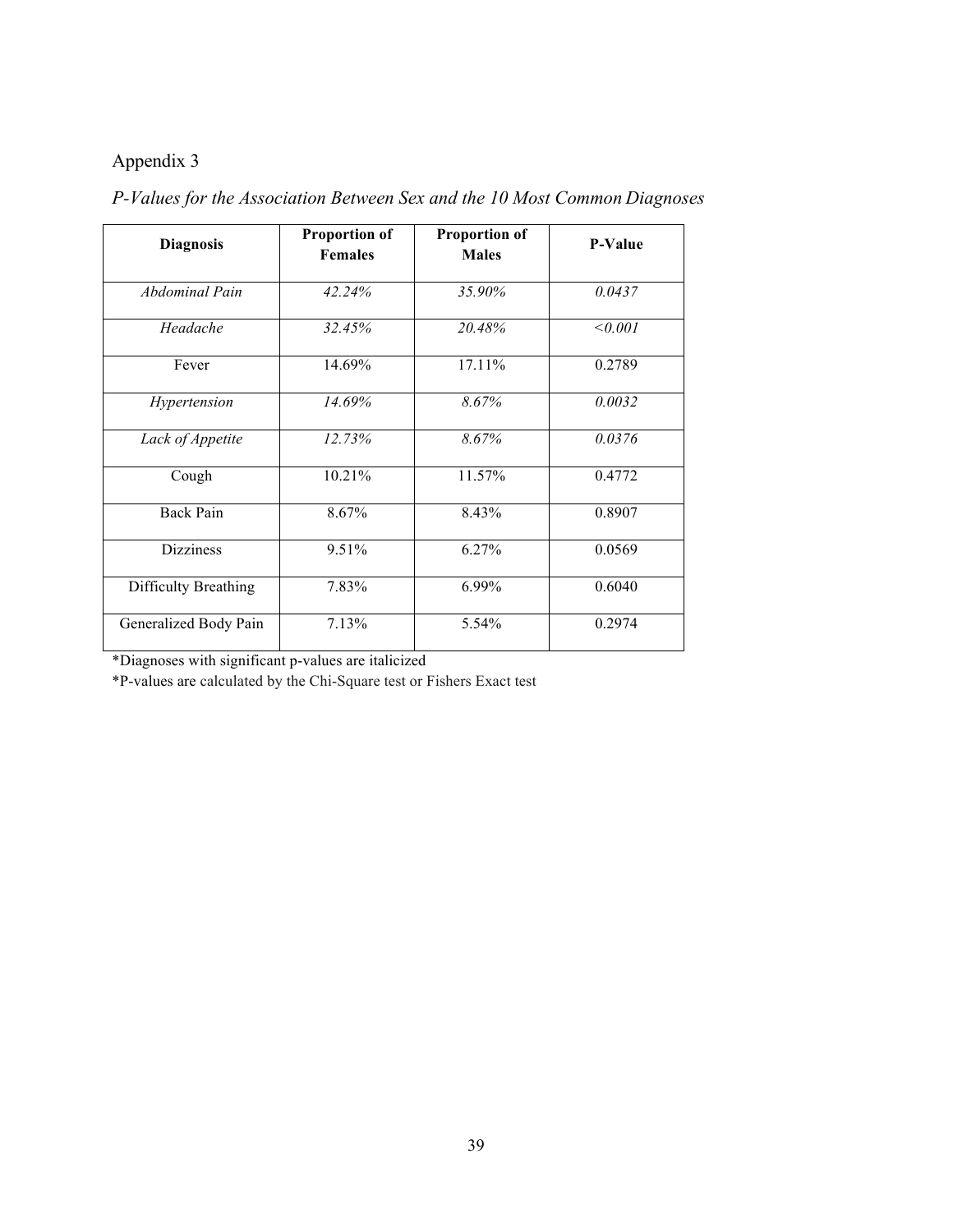| <b>Diagnosis</b>      | <b>Median Age (Min-</b><br><b>Max) With Diagnosis</b><br>(years) | <b>Median Age (Min-</b><br>Max) Without<br>Diagnosis (years) | <b>P-Value</b> |
|-----------------------|------------------------------------------------------------------|--------------------------------------------------------------|----------------|
| Abdominal Pain        | $26(0.04-86)$                                                    | $22(0.04-90)$                                                | 0.0021         |
| Headache              | $29(2-90)$                                                       | $20(0.04 - 87)$                                              | < 0.0001       |
| Hypertension          | $51(18-90)$                                                      | $20(0.04-86)$                                                | < 0.0001       |
| <b>Back Pain</b>      | $46(12-87)$                                                      | $22(0.04-90)$                                                | $\le 0.0001$   |
| Lack of Appetite      | $15(0.50-80)$                                                    | $24.5(0.04-90)$                                              | 0.0027         |
| Fever                 | $9(0.08-80)$                                                     | $26(0.04-90)$                                                | < 0.0001       |
| <i>Dizziness</i>      | 37 (9-80)                                                        | $22(0.04-90)$                                                | < 0.0001       |
| Cough                 | $3(0.04 - 80)$                                                   | $25(0.04-90)$                                                | < 0.0001       |
| Flu                   | $4(0.08-80)$                                                     | $25(0.04-90)$                                                | < 0.0001       |
| Generalized Body Pain | 50 (13-90)                                                       | $22(0.04 - 87)$                                              | < 0.0001       |

## *P-Values for the Association Between Age and the 10 Most Common Diagnoses*

\*Diagnoses with significant p-values are italicized

\*P-Values are calculated using the Wilcoxon-Mann-Whitney test.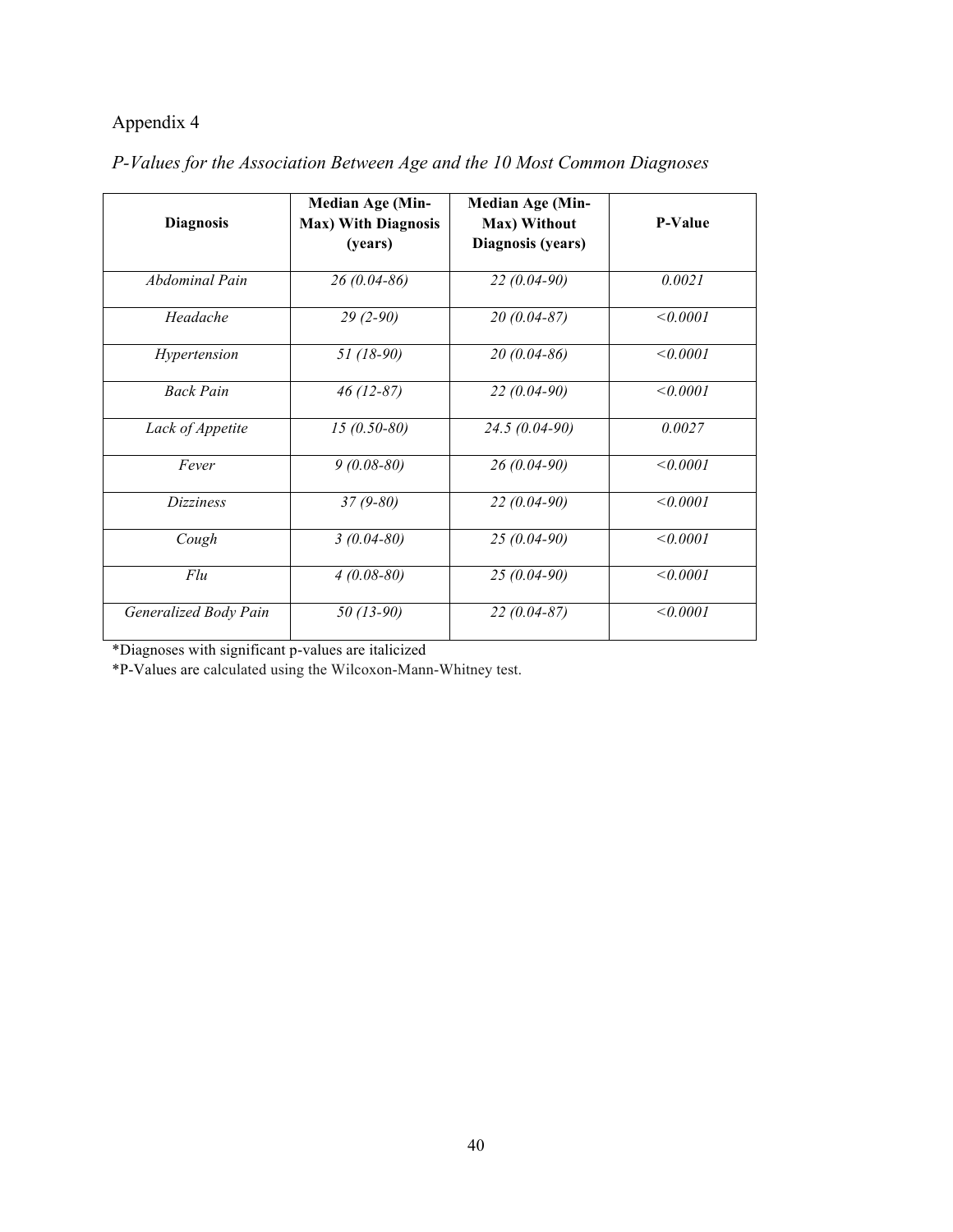# Appendix 5 (Continued)

| <b>Diagnosis</b> | <b>Total</b>    | Percent within age |
|------------------|-----------------|--------------------|
| $00 - 02$        | 146             |                    |
| Fever            | 56              | 38.36              |
| Cough            | $\overline{54}$ | 36.99              |
| Flu              | 32              | 21.92              |
| Lack of Appetite | 28              | 19.18              |
| Abdominal Pain   | 26              | 17.81              |
| Diarrhea         | 22              | 15.07              |
| $03 - 06$        | 102             |                    |
| Abdominal Pain   | 39              | 38.24              |
| Fever            | $\overline{26}$ | 25.49              |
| Cough            | 22              | 21.57              |
| Lack of Appetite | 17              | 16.67              |
| Flu              | 13              | 12.75              |
| Itchiness        | $\overline{11}$ | 10.78              |
| $07-12$          | $\overline{97}$ |                    |
| Abdominal Pain   | 37              | 38.14              |
| Headache         | 18              | 18.56              |
| Fever            | 15              | 15.46              |
| Lack of Appetite | 13              | 13.40              |
| Flu              | 10              | 10.31              |
| Cough            | 8               | 8.25               |
| $13 - 18$        | 108             |                    |
| Abdominal Pain   | 53              | 49.07              |
| Headache         | 42              | 38.89              |

| Six Most Common Diagnoses for Each Age Cohort |  |  |  |
|-----------------------------------------------|--|--|--|
|-----------------------------------------------|--|--|--|

| <b>Diagnosis</b>            | Total           | Percent within age  |
|-----------------------------|-----------------|---------------------|
| Fever                       | 12              | 11.11               |
| Vaginal Infection           | 10              | $\frac{9.26}{9.26}$ |
| Lack of Appetite            | 7               | 6.48                |
| <b>Dizziness</b>            | 7               | 6.48                |
| $19-29$                     | 209             |                     |
| <b>Abdominal Pain</b>       | 96              | 45.93               |
| Headache                    | 94              | 44.98               |
| <b>Dizziness</b>            | 27              | 12.92               |
| Fever                       | 24              | 11.48               |
| Vaginal Infection           | 21              | 10.05               |
| <b>Difficulty Breathing</b> | 19              | 9.09                |
| 30-39                       | 120             |                     |
| Headache                    | 55              | 45.83               |
| <b>Abdominal Pain</b>       | 54              | 45.00               |
| <b>Back Pain</b>            | 19              | 15.83               |
| Hypertension                | 17              | 14.17               |
| Lack of Appetite            | 14              | 11.67               |
| Acid Reflux                 | $\overline{14}$ | 11.67               |
| 40-49                       | 118             |                     |
| Abdominal Pain              | 52              | 44.07               |
| Headache                    | 44              | 37.29               |
| Hypertension                | 24              | 20.34               |
| <b>Back Pain</b>            | 23              | 19.49               |
| Acid Reflux                 | 15              | 12.71               |